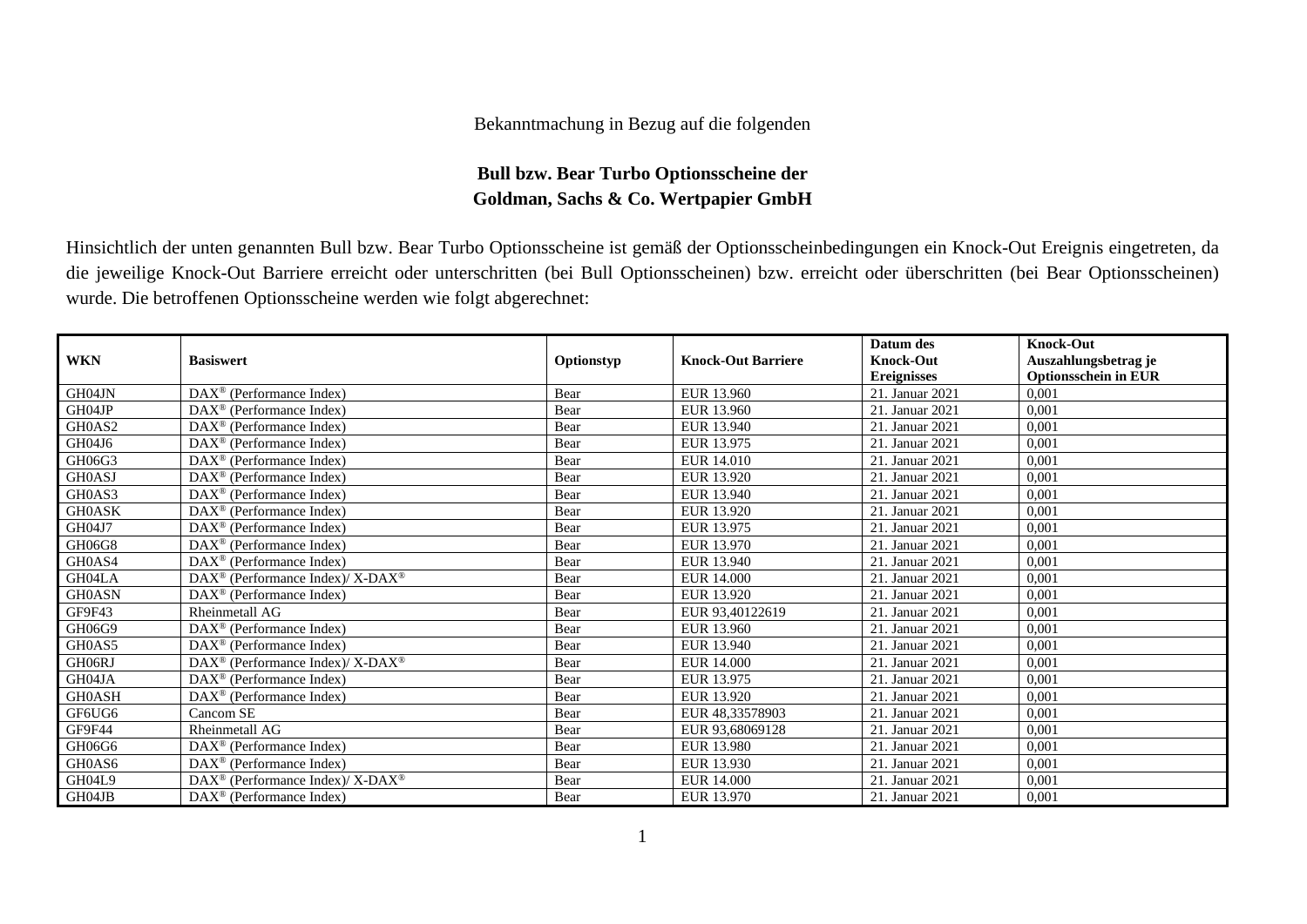|               |                                                                    |            |                           | Datum des          | <b>Knock-Out</b>            |
|---------------|--------------------------------------------------------------------|------------|---------------------------|--------------------|-----------------------------|
| <b>WKN</b>    | <b>Basiswert</b>                                                   | Optionstyp | <b>Knock-Out Barriere</b> | <b>Knock-Out</b>   | Auszahlungsbetrag je        |
|               |                                                                    |            |                           | <b>Ereignisses</b> | <b>Optionsschein in EUR</b> |
| GH0AT0        | DAX <sup>®</sup> (Performance Index)                               | Bear       | <b>EUR 13.900</b>         | 21. Januar 2021    | 0,001                       |
| GF9F40        | Rheinmetall AG                                                     | Bear       | EUR 92,84229599           | 21. Januar 2021    | 0,001                       |
| GH06G7        | $\text{DAX}^{\textcircled{n}}$ (Performance Index)                 | Bear       | EUR 13.975                | 21. Januar 2021    | 0,001                       |
| GH0AS7        | $\text{DAX}^{\textcircled{n}}$ (Performance Index)                 | Bear       | EUR 13.930                | 21. Januar 2021    | 0,001                       |
| <b>GH0AVR</b> | $\text{DAX}^{\circledR}$ (Performance Index)/ X-DAX <sup>®</sup>   | Bear       | <b>EUR 13.900</b>         | 21. Januar 2021    | 0,001                       |
| GH07FR        | ADYEN N.V.                                                         | Bear       | EUR 1.895,14566688        | 21. Januar 2021    | 0,001                       |
| GH0AT1        | $\overline{\text{DAX}^{\otimes}}$ (Performance Index)              | Bear       | EUR 13.900                | 21. Januar 2021    | 0,001                       |
| <b>GFOWFN</b> | Cancom SE                                                          | Bear       | EUR 47,77160241           | 21. Januar 2021    | 0,001                       |
| GF9F42        | <b>Rheinmetall AG</b>                                              | Bear       | EUR 93,12176111           | 21. Januar 2021    | 0,001                       |
| GH02F0        | DAX <sup>®</sup> (Performance Index)                               | Bear       | <b>EUR 14.000</b>         | 21. Januar 2021    | 0,001                       |
| GH06G1        | DAX <sup>®</sup> (Performance Index)                               | Bear       | EUR 14.025                | 21. Januar 2021    | 0,001                       |
| <b>GH0ASC</b> | DAX <sup>®</sup> (Performance Index)                               | Bear       | EUR 13.925                | 21. Januar 2021    | 0,001                       |
| <b>GH0AVS</b> | $\text{DAX}^{\circledast}$ (Performance Index)/ X-DAX <sup>®</sup> | Bear       | EUR 13.900                | 21. Januar 2021    | 0,001                       |
| <b>GH0ASV</b> | DAX <sup>®</sup> (Performance Index)                               | Bear       | EUR 13.910                | 21. Januar 2021    | 0,001                       |
| GH07FS        | ADYEN N.V.                                                         | Bear       | EUR 1.906,06166754        | 21. Januar 2021    | 0,001                       |
| GF9X1C        | MDAX <sup>®</sup> (Performance Index)                              | Bear       | EUR 31.854,96052936       | 21. Januar 2021    | 0,001                       |
| <b>GH0ASD</b> | $\text{DAX}^{\textcircled{p}}$ (Performance Index)                 | Bear       | EUR 13.925                | 21. Januar 2021    | 0,001                       |
| GH06G4        | $\overline{\text{DAX}^{\otimes}}$ (Performance Index)              | Bear       | <b>EUR 14.000</b>         | 21. Januar 2021    | 0,001                       |
| GH02FJ        | $\text{DAX}^{\textcircled{n}}$ (Performance Index)                 | Bear       | EUR 13.975                | 21. Januar 2021    | 0,001                       |
| <b>GH0ASX</b> | DAX <sup>®</sup> (Performance Index)                               | Bear       | EUR 13.900                | 21. Januar 2021    | 0,001                       |
| GH07EW        | ADYEN N.V.                                                         | Bear       | EUR 1.917,0076572         | 21. Januar 2021    | 0,001                       |
| <b>GH0ASA</b> | DAX <sup>®</sup> (Performance Index)                               | Bear       | EUR 13.925                | 21. Januar 2021    | 0,001                       |
| GH06G5        | DAX <sup>®</sup> (Performance Index)                               | Bear       | EUR 13.990                | 21. Januar 2021    | 0,001                       |
| <b>GH0ASQ</b> | $\text{DAX}^{\textcircled{D}}$ (Performance Index)                 | Bear       | <b>EUR 13.910</b>         | 21. Januar 2021    | 0,001                       |
| GF9X19        | $MDAX^{\circledR}$ (Performance Index)                             | Bear       | EUR 31.764,54268056       | 21. Januar 2021    | 0,001                       |
| GC691E        | Umicore N.V.                                                       | Bear       | EUR 47,368727             | 21. Januar 2021    | 0,001                       |
| GH04JL        | DAX <sup>®</sup> (Performance Index)                               | Bear       | EUR 13.960                | 21. Januar 2021    | 0,001                       |
| <b>GH0ASB</b> | $\text{DAX}^{\textcircled{D}}$ (Performance Index)                 | Bear       | EUR 13.925                | 21. Januar 2021    | 0,001                       |
| <b>GH0ASR</b> | DAX <sup>®</sup> (Performance Index)                               | Bear       | EUR 13.910                | 21. Januar 2021    | 0,001                       |
| GF9X17        | $MDAX^{\circledR}$ (Performance Index)                             | Bear       | EUR 31.835.41612531       | 21. Januar 2021    | 0.001                       |
| GH0AS0        | $\text{DAX}^{\textcircled{D}}$ (Performance Index)                 | Bear       | EUR 13.940                | 21. Januar 2021    | 0,001                       |
| GH04JM        | $\text{DAX}^{\textcircled{D}}$ (Performance Index)                 | Bear       | EUR 13.960                | 21. Januar 2021    | 0,001                       |
| <b>GH0AYD</b> | $\text{DAX}^{\textcircled{n}}$ (Performance Index)                 | Bear       | EUR 13.720                | 21. Januar 2021    | 0,001                       |
| GF9X8F        | Nordex SE                                                          | Bear       | EUR 25,83351107           | 21. Januar 2021    | 0,001                       |
| <b>GH0ASL</b> | DAX <sup>®</sup> (Performance Index)                               | Bear       | EUR 13.920                | 21. Januar 2021    | 0,001                       |
| <b>GF7ETV</b> | MTU Aero Engines AG                                                | Bear       | EUR 220,38366288          | 21. Januar 2021    | 0,001                       |
| GH0AS1        | $\text{DAX}^{\circledast}$ (Performance Index)                     | Bear       | EUR 13.940                | 21. Januar 2021    | 0,001                       |
| GF9X1T        | MDAX <sup>®</sup> (Performance Index)                              | Bear       | EUR 31.713,33354419       | 21. Januar 2021    | 0,001                       |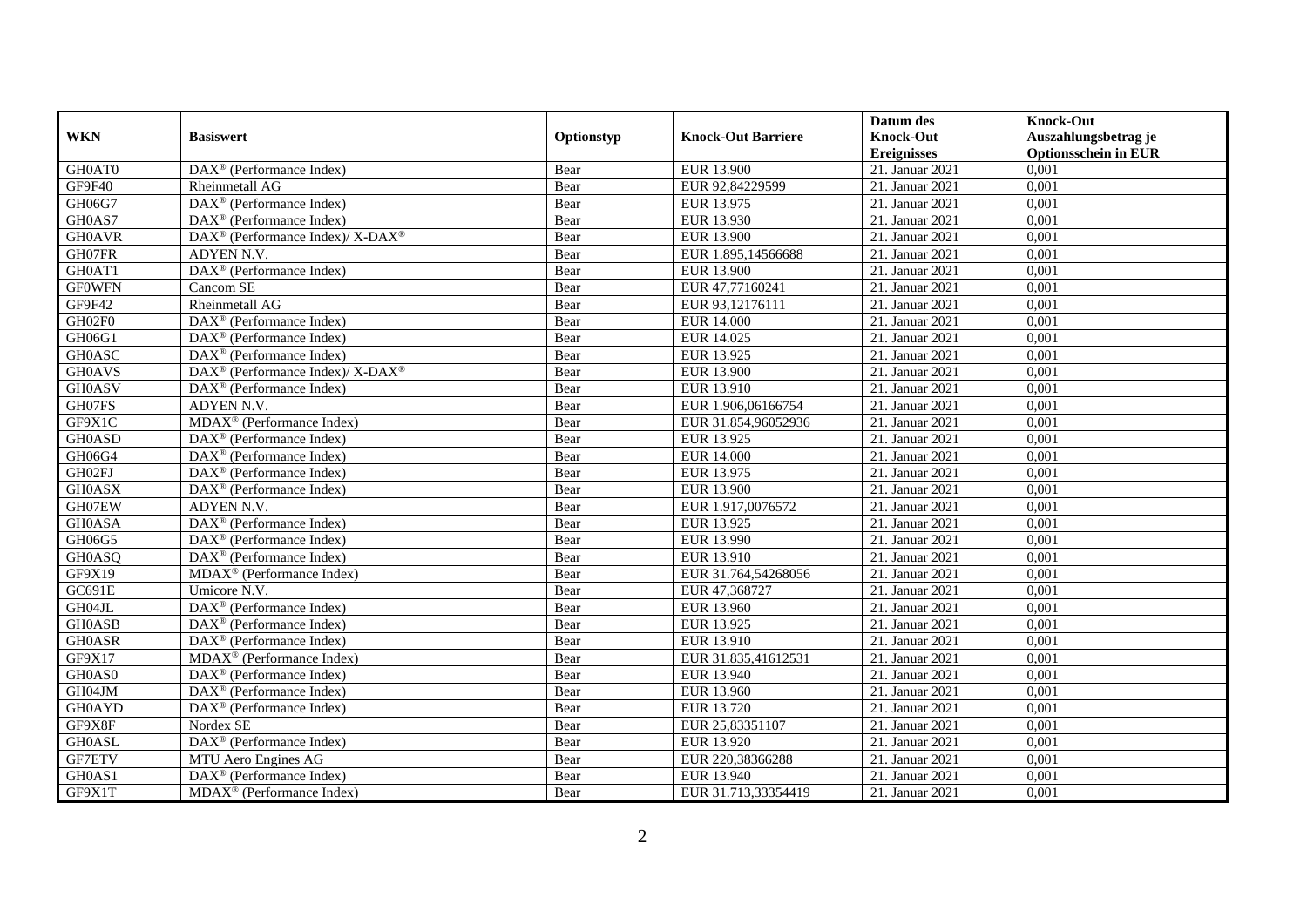| <b>WKN</b>    | <b>Basiswert</b>                                                  | Optionstyp | <b>Knock-Out Barriere</b> | Datum des<br><b>Knock-Out</b><br><b>Ereignisses</b> | <b>Knock-Out</b><br>Auszahlungsbetrag je<br><b>Optionsschein in EUR</b> |
|---------------|-------------------------------------------------------------------|------------|---------------------------|-----------------------------------------------------|-------------------------------------------------------------------------|
| GH02ET        | $\overline{\text{DAX}^{\otimes}}$ (Performance Index)             | Bear       | <b>EUR 14.010</b>         | 21. Januar 2021                                     | 0,001                                                                   |
| <b>GH0ASM</b> | $DAX^{\circledR}$ (Performance Index)                             | Bear       | EUR 13.920                | 21. Januar 2021                                     | 0,001                                                                   |
| GH0AZG        | DAX <sup>®</sup> (Performance Index)                              | Bear       | EUR 13.580                | 21. Januar 2021                                     | 0,001                                                                   |
| GH01VE        | MorphoSys AG                                                      | Bear       | EUR 101,87802116          | 21. Januar 2021                                     | 0,001                                                                   |
| GF9WY4        | Bayer AG                                                          | Bear       | EUR 53,87303726           | 21. Januar 2021                                     | 0,001                                                                   |
| GH0AS8        | DAX <sup>®</sup> (Performance Index)                              | Bear       | EUR 13.930                | 21. Januar 2021                                     | 0,001                                                                   |
| GF9X0K        | $MDAX^{\circledR}$ (Performance Index)                            | Bear       | EUR 31.870,69797126       | 21. Januar 2021                                     | 0,001                                                                   |
| GH04H9        | Dow Jones Industrial Average® Index                               | Bear       | <b>USD 31.220</b>         | 20. Januar 2021                                     | 0,001                                                                   |
| <b>GH0ASS</b> | $\text{DAX}^{\textcircled{}}$ (Performance Index)                 | Bear       | EUR 13.910                | 21. Januar 2021                                     | 0,001                                                                   |
| GH02EU        | DAX <sup>®</sup> (Performance Index)                              | Bear       | <b>EUR 14.010</b>         | 21. Januar 2021                                     | 0,001                                                                   |
| <b>GH0ASE</b> | DAX <sup>®</sup> (Performance Index)                              | Bear       | EUR 13.925                | 21. Januar 2021                                     | 0,001                                                                   |
| GH01VB        | MorphoSys AG                                                      | Bear       | EUR 101,56836152          | 21. Januar 2021                                     | 0,001                                                                   |
| GF9WXY        | Bayer AG                                                          | Bear       | EUR 54,04282623           | 21. Januar 2021                                     | 0,001                                                                   |
| GH09EL        | $DAX^{\circledR}$ (Performance Index)                             | Bear       | EUR 14.018,8410916        | 21. Januar 2021                                     | 0,001                                                                   |
| GF9X1M        | MDAX <sup>®</sup> (Performance Index)                             | Bear       | EUR 31.693,63925974       | 21. Januar 2021                                     | 0,001                                                                   |
| <b>GH0AST</b> | DAX <sup>®</sup> (Performance Index)                              | Bear       | EUR 13.910                | 21. Januar 2021                                     | 0,001                                                                   |
| GH04HA        | Dow Jones Industrial Average® Index                               | Bear       | <b>USD 31.220</b>         | 20. Januar 2021                                     | 0,001                                                                   |
| GH09PY        | Airbnb. Inc.                                                      | Bull       | <b>USD 163,33</b>         | 20. Januar 2021                                     | 0,001                                                                   |
| <b>GH0ASF</b> | DAX <sup>®</sup> (Performance Index)                              | Bear       | EUR 13.925                | 21. Januar 2021                                     | 0,001                                                                   |
| GH02EV        | $DAX^{\circledast}$ (Performance Index)                           | Bear       | EUR 14.010                | 21. Januar 2021                                     | 0,001                                                                   |
| GF9X1N        | MDAX <sup>®</sup> (Performance Index)                             | Bear       | EUR 31.697,64606242       | 21. Januar 2021                                     | 0,001                                                                   |
| GB6N4R        | $MDAX^{\circledR}$ (Performance Index)                            | Bear       | EUR 31.900.62612055       | 21. Januar 2021                                     | 0,001                                                                   |
| <b>GH0ASU</b> | DAX <sup>®</sup> (Performance Index)                              | Bear       | EUR 13.910                | 21. Januar 2021                                     | 0,001                                                                   |
| <b>GH0AXP</b> | $DAX^{\circledR}$ (Performance Index)                             | Bear       | EUR 13.665                | 21. Januar 2021                                     | 0,001                                                                   |
| GH0AT2        | $DAX^{\circledR}$ (Performance Index)                             | Bear       | <b>EUR 13.900</b>         | 21. Januar 2021                                     | 0,001                                                                   |
| GB5NVQ        | TecDAX <sup>®</sup> (Performance Index)                           | Bear       | EUR 3.376,87              | 21. Januar 2021                                     | 0,001                                                                   |
| GH04RN        | DAX <sup>®</sup> (Performance Index)/X-DAX <sup>®</sup>           | Bear       | EUR 13.962,21206957       | 20. Januar 2021                                     | 0,001                                                                   |
| GH02FE        | $DAX^{\circledR}$ (Performance Index)                             | Bear       | EUR 13.980                | 21. Januar 2021                                     | 0,001                                                                   |
| GH0AT4        | DAX <sup>®</sup> (Performance Index)                              | Bear       | EUR 13.890                | 21. Januar 2021                                     | 0,001                                                                   |
| GF9X0Z        | $MDAX^{\circledR}$ (Performance Index)                            | Bear       | EUR 31.744,81842003       | 21. Januar 2021                                     | 0.001                                                                   |
| GH02EY        | DAX <sup>®</sup> (Performance Index)                              | Bear       | EUR 14.010                | 21. Januar 2021                                     | 0,001                                                                   |
| GF75LT        | Volkswagen AG                                                     | Bear       | EUR 158,5921853           | 21. Januar 2021                                     | 0,001                                                                   |
| GH09MN        | <b>OMV AG</b>                                                     | Bear       | EUR 38,07355601           | 21. Januar 2021                                     | 0,001                                                                   |
| GH04RP        | DAX <sup>®</sup> (Performance Index)/X-DAX <sup>®</sup>           | Bear       | EUR 13.957,21306776       | 20. Januar 2021                                     | 0,001                                                                   |
| <b>GH0ASY</b> | DAX <sup>®</sup> (Performance Index)                              | Bear       | <b>EUR 13.900</b>         | 21. Januar 2021                                     | 0,001                                                                   |
| <b>GH0BPT</b> | 10-Year U.S. Treasury Note Future (Generic Front<br>Month Future) | Bear       | <b>USD 137</b>            | 21. Januar 2021                                     | 0,001                                                                   |
| GH04JC        | DAX <sup>®</sup> (Performance Index)                              | Bear       | EUR 13.970                | 21. Januar 2021                                     | 0,001                                                                   |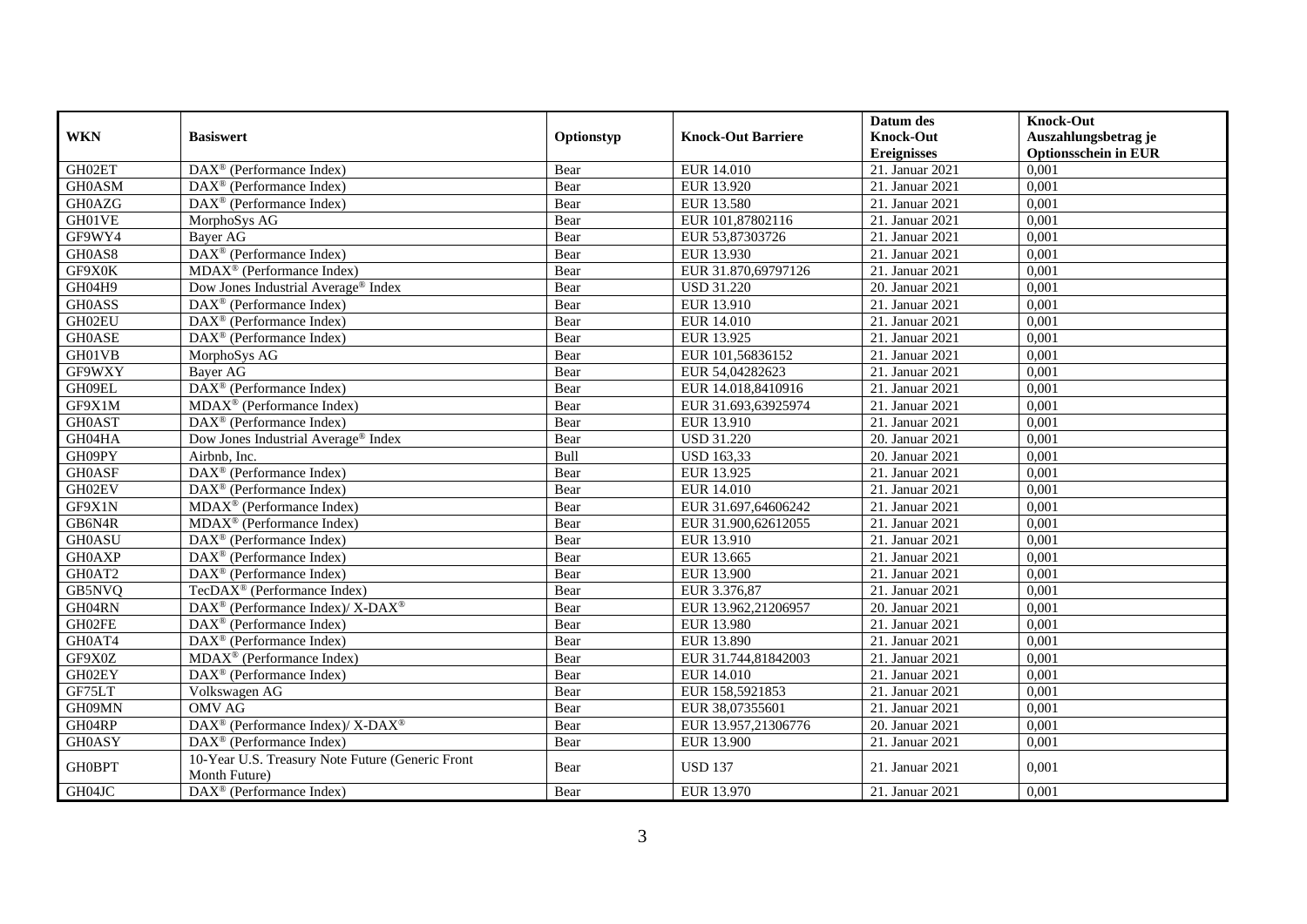|               |                                                                    |            |                           | Datum des          | <b>Knock-Out</b>            |
|---------------|--------------------------------------------------------------------|------------|---------------------------|--------------------|-----------------------------|
| <b>WKN</b>    | <b>Basiswert</b>                                                   | Optionstyp | <b>Knock-Out Barriere</b> | <b>Knock-Out</b>   | Auszahlungsbetrag je        |
|               |                                                                    |            |                           | <b>Ereignisses</b> | <b>Optionsschein in EUR</b> |
| GF74EU        | S&P 500 <sup>®</sup> Index                                         | Bear       | USD 3.857,19102742        | 20. Januar 2021    | 0,001                       |
| GB7PVY        | $MDAX^{\circledR}$ (Performance Index)                             | Bear       | EUR 31.796,58256457       | 21. Januar 2021    | 0,001                       |
| GM5TMP        | TecDAX <sup>®</sup> (Performance Index)                            | Bear       | EUR 3.366,81              | 21. Januar 2021    | 0,001                       |
| GH0B31        | $\text{DAX}^{\circledast}$ (Performance Index)/X-DAX <sup>®</sup>  | Bear       | EUR 13.745                | 21. Januar 2021    | 0,001                       |
| GH0ASZ        | DAX <sup>®</sup> (Performance Index)                               | Bear       | <b>EUR 13.900</b>         | 21. Januar 2021    | 0,001                       |
| GH04JD        | $\overline{\text{DAX}^{\otimes}}$ (Performance Index)              | Bear       | EUR 13.970                | 21. Januar 2021    | 0,001                       |
| GH09EW        | $\overline{\text{DAX}^{\otimes}}$ (Performance Index)              | Bear       | EUR 13.998,06316499       | 21. Januar 2021    | 0,001                       |
| GH04RU        | DAX <sup>®</sup> (Performance Index)/ X-DAX <sup>®</sup>           | Bear       | EUR 13.970,81595712       | 21. Januar 2021    | 0,001                       |
| GF9SWJ        | 1 Feinunze Gold, Feinheit mind. 0,995, LBMA                        | Bear       | USD 1.872,71098395        | 21. Januar 2021    | 0,001                       |
| GF9SW7        | 1 Feinunze Silber, Feinheit mind. 0,999                            | Bear       | USD 25,94784438           | 21. Januar 2021    | 0,001                       |
| <b>GH0ATF</b> | $\overline{\text{DAX}^{\otimes}(\text{Performance Index})}$        | Bear       | EUR 13.875                | 21. Januar 2021    | 0,001                       |
| <b>GH0B32</b> | DAX <sup>®</sup> (Performance Index)/ X-DAX <sup>®</sup>           | Bear       | EUR 13.600                | 21. Januar 2021    | 0,001                       |
| GF75LQ        | Volkswagen AG                                                      | Bear       | EUR 157,68934582          | 21. Januar 2021    | 0,001                       |
| GF9R04        | S&P 500 <sup>®</sup> Index                                         | Bear       | <b>USD 3.857,5</b>        | 20. Januar 2021    | 0,001                       |
| GH04JE        | DAX <sup>®</sup> (Performance Index)                               | Bear       | EUR 13.970                | 21. Januar 2021    | 0,001                       |
| <b>GF9SWK</b> | 1 Feinunze Gold, Feinheit mind. 0,995, LBMA                        | Bear       | USD 1.874,24967013        | 21. Januar 2021    | 0,001                       |
| GH0AZ6        | DAX <sup>®</sup> (Performance Index)                               | Bear       | EUR 13.785                | 21. Januar 2021    | 0,001                       |
| <b>GH0ATN</b> | $\overline{\text{DAX}^{\otimes}}$ (Performance Index)              | Bear       | EUR 13.870                | 21. Januar 2021    | 0,001                       |
| GH0371        | 1 Feinunze Silber, Feinheit mind. 0,999                            | Bear       | USD 25,85509527           | 20. Januar 2021    | 0,001                       |
| GH04RQ        | $\text{DAX}^{\circledast}$ (Performance Index)/ X-DAX <sup>®</sup> | Bear       | EUR 13.967,21107138       | 20. Januar 2021    | 0,001                       |
| GH0B00        | $\text{DAX}^{\circledR}$ (Performance Index)/ X-DAX <sup>®</sup>   | Bull       | EUR 13.970                | 21. Januar 2021    | 0,001                       |
| GH09PZ        | $A$ irbnb, Inc.                                                    | Bull       | <b>USD 162,49</b>         | 20. Januar 2021    | 0,001                       |
| GF8QSK        | Volkswagen AG                                                      | Bear       | EUR 158,10329494          | 21. Januar 2021    | 0,001                       |
| GH04HW        | DAX <sup>®</sup> (Performance Index)                               | Bear       | <b>EUR 14.000</b>         | 21. Januar 2021    | 0,001                       |
| <b>GH0ATV</b> | $DAX^{\circledR}$ (Performance Index)                              | Bear       | EUR 13.860                | 21. Januar 2021    | 0,001                       |
| <b>GH0AXT</b> | $\text{DAX}^{\textcircled{D}}$ (Performance Index)                 | Bear       | EUR 13.630                | 21. Januar 2021    | 0,001                       |
| GH0B15        | DAX <sup>®</sup> (Performance Index)/ X-DAX <sup>®</sup>           | Bull       | EUR 14.105                | 21. Januar 2021    | 0,001                       |
| GF8C1Q        | Porsche Automobil Holding SE                                       | Bear       | EUR 59,48890224           | 21. Januar 2021    | 0,001                       |
| <b>GH0ATB</b> | $\text{DAX}^{\textcircled{D}}$ (Performance Index)                 | Bear       | <b>EUR 13.880</b>         | 21. Januar 2021    | 0,001                       |
| GH04HX        | $DAX^{\circledR}$ (Performance Index)                              | Bear       | <b>EUR 14.000</b>         | 21. Januar 2021    | 0,001                       |
| GH0B19        | $\text{DAX}^{\circledR}$ (Performance Index)/ X-DAX <sup>®</sup>   | Bull       | EUR 14.090                | 21. Januar 2021    | 0,001                       |
| <b>GH0AYB</b> | DAX <sup>®</sup> (Performance Index)                               | Bear       | EUR 13.830                | 21. Januar 2021    | 0,001                       |
| GH02F7        | $\overline{\text{DAX}^{\otimes}}$ (Performance Index)              | Bear       | EUR 13.990                | 21. Januar 2021    | 0,001                       |
| GH0B01        | $\text{DAX}^{\circledR}$ (Performance Index)/ X-DAX <sup>®</sup>   | Bull       | EUR 13.960                | 21. Januar 2021    | 0,001                       |
| <b>GH0AYC</b> | $\text{DAX}^{\circledast}$ (Performance Index)                     | Bear       | EUR 13.755                | 21. Januar 2021    | 0,001                       |
| GF9R03        | S&P 500 <sup>®</sup> Index                                         | Bear       | <b>USD 3.857,5</b>        | 20. Januar 2021    | 0,001                       |
| GC9C4W        | Porsche Automobil Holding SE                                       | Bear       | EUR 59,1010337            | 21. Januar 2021    | 0,001                       |
| GH04HY        | $\text{DAX}^{\textcircled{n}}$ (Performance Index)                 | Bear       | <b>EUR 14.000</b>         | 21. Januar 2021    | 0,001                       |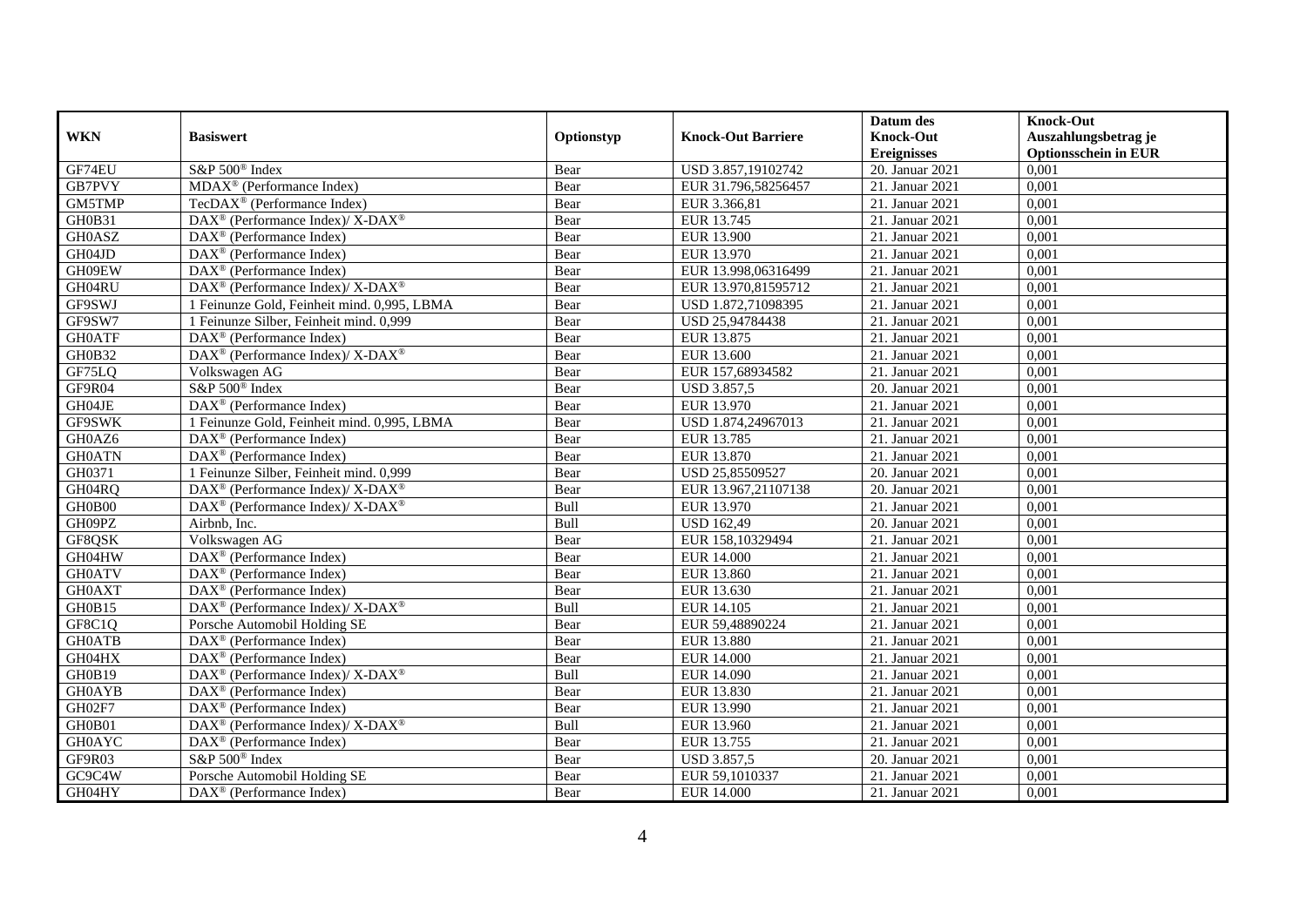|               |                                                                           |            |                           | Datum des                              | <b>Knock-Out</b>                                    |
|---------------|---------------------------------------------------------------------------|------------|---------------------------|----------------------------------------|-----------------------------------------------------|
| <b>WKN</b>    | <b>Basiswert</b>                                                          | Optionstyp | <b>Knock-Out Barriere</b> | <b>Knock-Out</b><br><b>Ereignisses</b> | Auszahlungsbetrag je<br><b>Optionsschein in EUR</b> |
| <b>GH0B0K</b> | DAX <sup>®</sup> (Performance Index)/ X-DAX <sup>®</sup>                  | Bull       | EUR 14.035                | 21. Januar 2021                        | 0,001                                               |
| GH0AZD        | $DAX^{\circledR}$ (Performance Index)                                     | Bear       | EUR 13.600                | 21. Januar 2021                        | 0,001                                               |
| <b>GH0B0L</b> | $\text{DAX}^{\circledast}$ (Performance Index)/ X-DAX <sup>®</sup>        | Bull       | EUR 14.025                | 21. Januar 2021                        | 0,001                                               |
| GA9UPT        | <b>SGS SA</b>                                                             | Bear       | CHF 2.749,473             | 21. Januar 2021                        | 0,001                                               |
| GH04HZ        | DAX <sup>®</sup> (Performance Index)                                      | Bear       | EUR 13.990                | 21. Januar 2021                        | 0,001                                               |
| <b>GH0AZE</b> | $DAX^{\circledR}$ (Performance Index)                                     | Bear       | EUR 13.605                | 21. Januar 2021                        | 0,001                                               |
| GH04J4        | $\text{DAX}^{\textcircled{}}$ (Performance Index)                         | Bear       | <b>EUR 13.980</b>         | 21. Januar 2021                        | 0,001                                               |
| <b>GH0AZZ</b> | DAX <sup>®</sup> (Performance Index)/X-DAX <sup>®</sup>                   | Bull       | EUR 13.965                | 21. Januar 2021                        | 0,001                                               |
| GH0B0G        | $DAX^{\circledR}$ (Performance Index)                                     | Bear       | EUR 13.575                | 21. Januar 2021                        | 0,001                                               |
| GH04J5        | DAX <sup>®</sup> (Performance Index)                                      | Bear       | EUR 13.980                | 21. Januar 2021                        | 0,001                                               |
| GH0B0X        | DAX <sup>®</sup> (Performance Index)/X-DAX <sup>®</sup>                   | Bull       | EUR 13.985                | 21. Januar 2021                        | 0,001                                               |
| <b>GH0AXN</b> | DAX <sup>®</sup> (Performance Index)                                      | Bear       | EUR 13.620                | 21. Januar 2021                        | 0,001                                               |
| GH04J2        | $DAX^{\circledast}$ (Performance Index)                                   | Bear       | EUR 13.990                | 21. Januar 2021                        | 0,001                                               |
| GH0B0Y        | $DAX^{\circledast}$ (Performance Index)/X-DAX <sup>®</sup>                | Bull       | EUR 13.990                | 21. Januar 2021                        | 0,001                                               |
| <b>GH0AYP</b> | DAX <sup>®</sup> (Performance Index)                                      | Bear       | EUR 13.715                | 21. Januar 2021                        | 0,001                                               |
| GF9SZJ        | Cotton No. 2 Future (Generic Front Month Future)                          | Bear       | <b>USD 0,82</b>           | 21. Januar 2021                        | 0,001                                               |
| GH04J3        | DAX <sup>®</sup> (Performance Index)                                      | Bear       | EUR 13.990                | 21. Januar 2021                        | 0,001                                               |
| GH09PW        | Airbnb. Inc.                                                              | Bull       | <b>USD 164,16</b>         | 20. Januar 2021                        | 0,001                                               |
| GH0B0M        | DAX <sup>®</sup> (Performance Index)/ X-DAX <sup>®</sup>                  | Bull       | EUR 14.030                | 21. Januar 2021                        | 0,001                                               |
| GH0B2Y        | $\text{DAX}^{\textcircled{}}$ (Performance Index)                         | Bull       | EUR 14.105                | 21. Januar 2021                        | 0,001                                               |
| GH04JJ        | DAX <sup>®</sup> (Performance Index)                                      | Bear       | EUR 13.960                | 21. Januar 2021                        | 0,001                                               |
| GH0B0N        | $DAX^{\circledast}$ (Performance Index)/ $\overline{X-DAX^{\circledast}}$ | Bull       | EUR 14.020                | 21. Januar 2021                        | 0,001                                               |
| GH0742        | Dow Jones Industrial Average® Index                                       | Bear       | USD 31.213,94244578       | 20. Januar 2021                        | 0,001                                               |
| GA6U50        | Dow Jones Industrial Average <sup>®</sup> Index                           | Bear       | USD 31.225,21687458       | 20. Januar 2021                        | 0,001                                               |
| <b>GH0AWY</b> | $DAX^{\circledR}$ (Performance Index)                                     | Bear       | EUR 13.750                | 21. Januar 2021                        | 0,001                                               |
| GH04JK        | DAX <sup>®</sup> (Performance Index)                                      | Bear       | EUR 13.960                | 21. Januar 2021                        | 0,001                                               |
| GH0B0V        | DAX <sup>®</sup> (Performance Index)/X-DAX <sup>®</sup>                   | Bull       | <b>EUR 13.980</b>         | 21. Januar 2021                        | 0,001                                               |
| <b>GH0AXZ</b> | $\overline{\text{DAX}^{\otimes}}$ (Performance Index)                     | Bear       | EUR 13.730                | 21. Januar 2021                        | 0,001                                               |
| GH02EW        | $\overline{\text{DAX}^{\otimes}}$ (Performance Index)                     | Bear       | EUR 14.010                | 21. Januar 2021                        | 0,001                                               |
| <b>GH0B0W</b> | $DAX^{\circledcirc}$ (Performance Index)/X-DAX <sup>®</sup>               | Bull       | EUR 13.995                | 21. Januar 2021                        | 0.001                                               |
| GH02EX        | $DAX^{\circledR}$ (Performance Index)                                     | Bear       | EUR 14.010                | 21. Januar 2021                        | 0,001                                               |
| GH0AY0        | DAX <sup>®</sup> (Performance Index)                                      | Bear       | EUR 13.690                | 21. Januar 2021                        | 0,001                                               |
| GH0B18        | DAX <sup>®</sup> (Performance Index)/X-DAX <sup>®</sup>                   | Bear       | EUR 13.810                | 21. Januar 2021                        | 0,001                                               |
| GH04JF        | $\overline{\text{DAX}^{\otimes}}$ (Performance Index)                     | Bear       | EUR 13.970                | 21. Januar 2021                        | 0,001                                               |
| GH0AZ1        | DAX <sup>®</sup> (Performance Index)                                      | Bear       | EUR 13.760                | 21. Januar 2021                        | 0,001                                               |
| GF9UJP        | NASDAQ-100 Index®                                                         | Bear       | <b>USD 13.330</b>         | 20. Januar 2021                        | 0,001                                               |
| GH04JG        | DAX <sup>®</sup> (Performance Index)                                      | Bear       | EUR 13.970                | 21. Januar 2021                        | 0,001                                               |
| <b>GH0B0T</b> | $DAX^{\circledast}$ (Performance Index)/ X-DAX <sup>®</sup>               | Bull       | EUR 14.005                | 21. Januar 2021                        | 0,001                                               |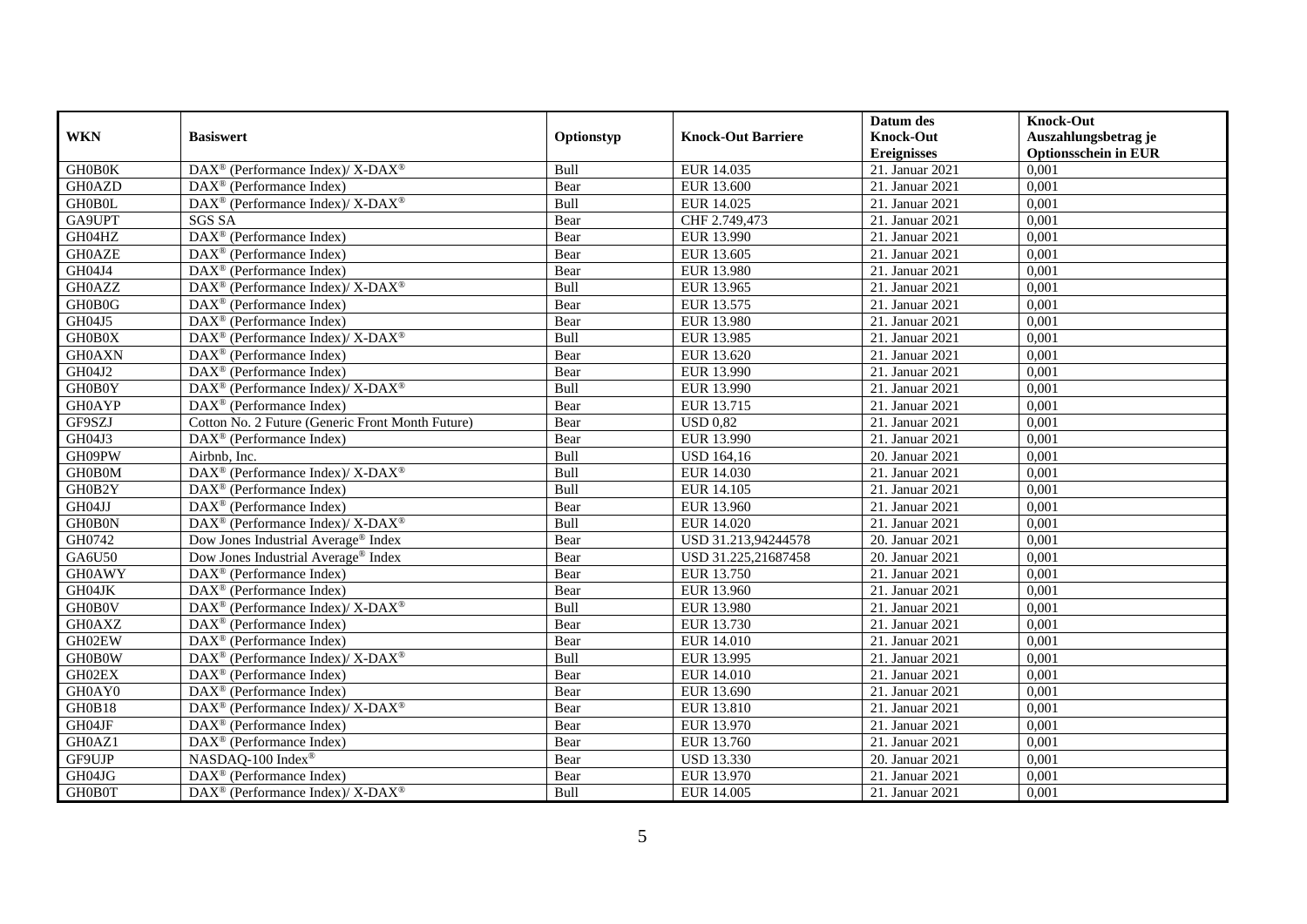|               |                                                                    |            |                           | Datum des          | <b>Knock-Out</b>            |
|---------------|--------------------------------------------------------------------|------------|---------------------------|--------------------|-----------------------------|
| <b>WKN</b>    | <b>Basiswert</b>                                                   | Optionstyp | <b>Knock-Out Barriere</b> | <b>Knock-Out</b>   | Auszahlungsbetrag je        |
|               |                                                                    |            |                           | <b>Ereignisses</b> | <b>Optionsschein in EUR</b> |
| GH0B04        | DAX <sup>®</sup> (Performance Index)                               | Bear       | EUR 13.770                | 21. Januar 2021    | 0,001                       |
| GF9UJN        | NASDAQ-100 Index®                                                  | Bear       | <b>USD 13.330</b>         | 20. Januar 2021    | 0,001                       |
| GH04J0        | DAX <sup>®</sup> (Performance Index)                               | Bear       | EUR 13.990                | 21. Januar 2021    | 0,001                       |
| GH0B0U        | $DAX^{\circledcirc}$ (Performance Index)/X-DAX <sup>®</sup>        | Bull       | <b>EUR 14.000</b>         | 21. Januar 2021    | 0,001                       |
| <b>GH0AXB</b> | DAX <sup>®</sup> (Performance Index)                               | Bear       | EUR 13.825                | 21. Januar 2021    | 0,001                       |
| GH0B0P        | DAX <sup>®</sup> (Performance Index)/X-DAX <sup>®</sup>            | Bull       | EUR 14.015                | 21. Januar 2021    | 0,001                       |
| GH04J1        | $\text{DAX}^{\textcircled{D}}$ (Performance Index)                 | Bear       | EUR 13.990                | 21. Januar 2021    | 0,001                       |
| <b>GH0AXC</b> | $\text{DAX}^{\textcircled{n}}$ (Performance Index)                 | Bear       | EUR 13.775                | 21. Januar 2021    | 0,001                       |
| GH0B16        | DAX <sup>®</sup> (Performance Index)/ X-DAX <sup>®</sup>           | Bull       | <b>EUR 14.100</b>         | 21. Januar 2021    | 0,001                       |
| GH04HU        | $\text{DAX}^{\otimes}$ (Performance Index)                         | Bear       | <b>EUR 14.000</b>         | 21. Januar 2021    | 0,001                       |
| <b>GH0AZF</b> | $\text{DAX}^{\circledast}$ (Performance Index)                     | Bear       | EUR 13.570                | 21. Januar 2021    | 0,001                       |
| GH0B1A        | $\text{DAX}^{\circledR}$ (Performance Index)/ X-DAX <sup>®</sup>   | Bull       | EUR 14.085                | 21. Januar 2021    | 0,001                       |
| GH04HV        | DAX <sup>®</sup> (Performance Index)                               | Bear       | <b>EUR 14.000</b>         | 21. Januar 2021    | 0,001                       |
| GH0AY2        | $\text{DAX}^{\textcircled{D}}$ (Performance Index)                 | Bull       | EUR 14.055                | 21. Januar 2021    | 0,001                       |
| GH0B1B        | $DAX^{\circledast}$ (Performance Index)/X-DAX <sup>®</sup>         | Bull       | EUR 14.075                | 21. Januar 2021    | 0,001                       |
| GH04J8        | DAX <sup>®</sup> (Performance Index)                               | Bear       | EUR 13.975                | 21. Januar 2021    | 0,001                       |
| GH0AZ3        | DAX <sup>®</sup> (Performance Index)                               | Bull       | EUR 14.015                | 21. Januar 2021    | 0,001                       |
| GH0B13        | $DAX^{\circledcirc}$ (Performance Index)/X-DAX <sup>®</sup>        | Bear       | EUR 13.815                | 21. Januar 2021    | 0,001                       |
| GH04J9        | DAX <sup>®</sup> (Performance Index)                               | Bear       | EUR 13.975                | 21. Januar 2021    | 0,001                       |
| GH0B05        | $\overline{\text{DAX}^{\otimes}}$ (Performance Index)              | Bear       | EUR 13.695                | 21. Januar 2021    | 0,001                       |
| GH0B14        | $\text{DAX}^{\circledR}$ (Performance Index)/ X-DAX <sup>®</sup>   | Bear       | EUR 13.830                | 21. Januar 2021    | 0,001                       |
| GH0B17        | $\overline{\text{DAX}^{\otimes}}$ (Performance Index)              | Bear       | EUR 13.765                | 21. Januar 2021    | 0,001                       |
| GH0B1K        | $\text{DAX}^{\circledR}$ (Performance Index)/ X-DAX <sup>®</sup>   | Bear       | EUR 13.740                | 21. Januar 2021    | 0,001                       |
| <b>GH0AXK</b> | $\text{DAX}^{\circledast}$ (Performance Index)                     | Bear       | EUR 13.615                | 21. Januar 2021    | 0,001                       |
| GH0B1L        | $DAX^{\circledcirc}$ (Performance Index)/X-DAX <sup>®</sup>        | Bear       | EUR 13.725                | 21. Januar 2021    | 0.001                       |
| <b>GH0AXL</b> | DAX <sup>®</sup> (Performance Index)                               | Bear       | EUR 13.640                | 21. Januar 2021    | 0,001                       |
| <b>GH0B0S</b> | DAX <sup>®</sup> (Performance Index)/X-DAX <sup>®</sup>            | Bull       | <b>EUR 14.010</b>         | 21. Januar 2021    | 0,001                       |
| <b>GH0AYN</b> | $\text{DAX}^{\textcircled{p}}$ (Performance Index)                 | Bull       | <b>EUR 14.050</b>         | 21. Januar 2021    | 0,001                       |
| GH0B0Z        | $\text{DAX}^{\circledR}$ (Performance Index)/ X-DAX <sup>®</sup>   | Bull       | EUR 13.975                | 21. Januar 2021    | 0,001                       |
| <b>GH0B0R</b> | $\text{DAX}^{\circledast}$ (Performance Index)                     | Bull       | EUR 14.095                | 21. Januar 2021    | 0,001                       |
| GH0B10        | $\text{DAX}^{\circledast}$ (Performance Index)/X-DAX <sup>®</sup>  | Bear       | EUR 13.805                | 21. Januar 2021    | 0,001                       |
| <b>GH0AWV</b> | $DAX^{\circledR}$ (Performance Index)                              | Bear       | EUR 13.700                | 21. Januar 2021    | 0,001                       |
| <b>GH0AWW</b> | $\text{DAX}^{\textcircled{D}}$ (Performance Index)                 | Bull       | <b>EUR 14.010</b>         | 21. Januar 2021    | 0,001                       |
| GH0B1M        | DAX <sup>®</sup> (Performance Index)/X-DAX <sup>®</sup>            | Bull       | EUR 14.040                | 21. Januar 2021    | 0,001                       |
| <b>GH0AXX</b> | DAX <sup>®</sup> (Performance Index)                               | Bear       | EUR 13.635                | 21. Januar 2021    | 0,001                       |
| GH0B1N        | $\text{DAX}^{\otimes}$ (Performance Index)/X-DAX <sup>®</sup>      | Bear       | EUR 13.730                | 21. Januar 2021    | 0,001                       |
| <b>GH0AXY</b> | $\text{DAX}^{\circledast}$ (Performance Index)                     | Bull       | EUR 14.005                | 21. Januar 2021    | 0,001                       |
| GH0B1H        | $\text{DAX}^{\circledast}$ (Performance Index)/ X-DAX <sup>®</sup> | Bull       | EUR 14.045                | 21. Januar 2021    | 0,001                       |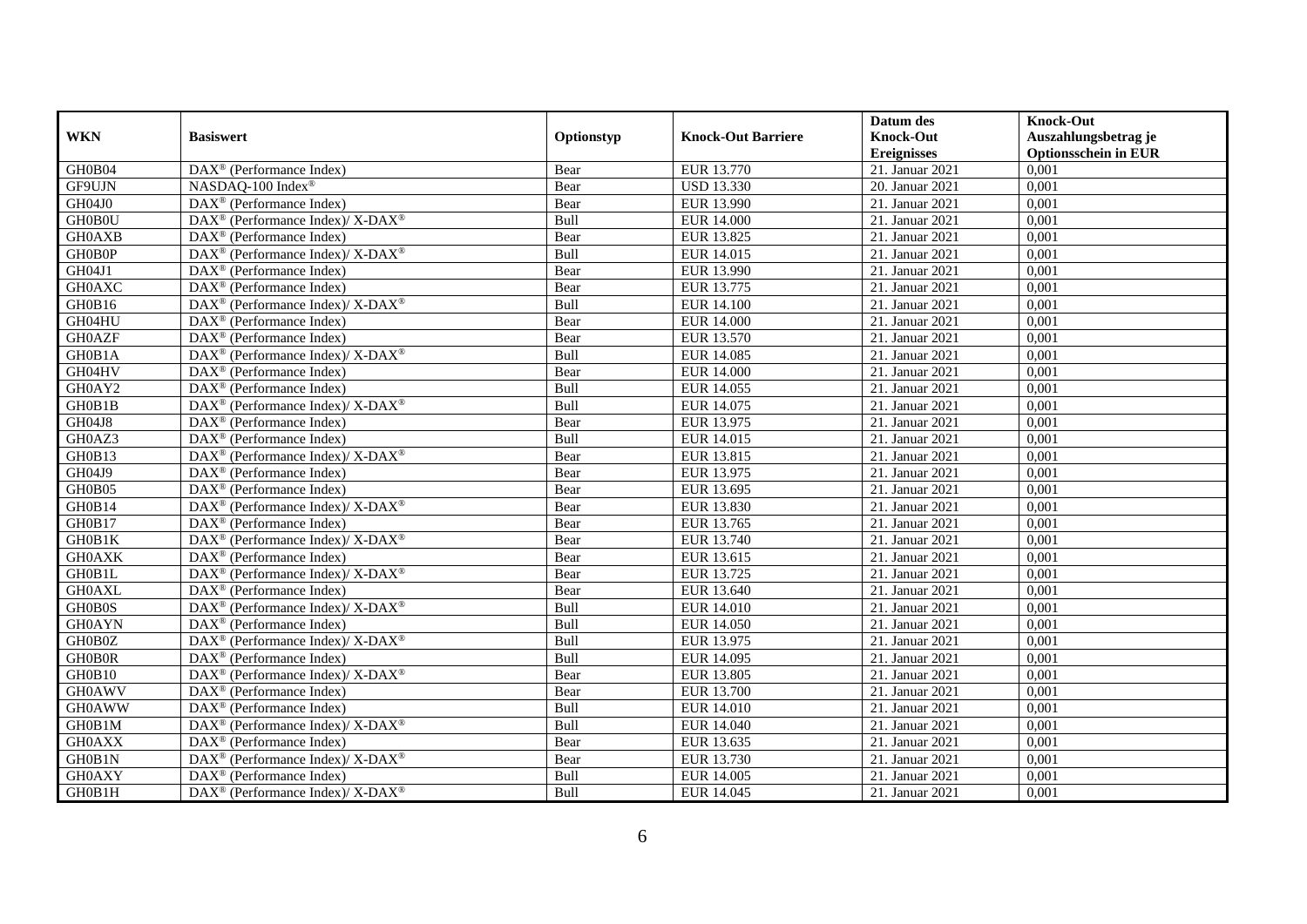|               |                                                             |             |                           | Datum des          | <b>Knock-Out</b>            |
|---------------|-------------------------------------------------------------|-------------|---------------------------|--------------------|-----------------------------|
| <b>WKN</b>    | <b>Basiswert</b>                                            | Optionstyp  | <b>Knock-Out Barriere</b> | <b>Knock-Out</b>   | Auszahlungsbetrag je        |
|               |                                                             |             |                           | <b>Ereignisses</b> | <b>Optionsschein in EUR</b> |
| GH0AZ0        | DAX <sup>®</sup> (Performance Index)                        | Bull        | EUR 14.060                | 21. Januar 2021    | 0,001                       |
| GH0B1J        | DAX <sup>®</sup> (Performance Index)/X-DAX <sup>®</sup>     | Bear        | EUR 13.735                | 21. Januar 2021    | 0,001                       |
| <b>GH0AXH</b> | $DAX^{\circledR}$ (Performance Index)                       | Bear        | EUR 13.655                | 21. Januar 2021    | 0,001                       |
| GH0B11        | DAX <sup>®</sup> (Performance Index)/ X-DAX <sup>®</sup>    | Bear        | EUR 13.820                | 21. Januar 2021    | 0,001                       |
| <b>GH0AYK</b> | $\overline{\text{DAX}}^{\textcirc}$ (Performance Index)     | Bull        | EUR 14.035                | 21. Januar 2021    | 0,001                       |
| GH0B12        | DAX <sup>®</sup> (Performance Index)/X-DAX <sup>®</sup>     | Bear        | EUR 13.825                | 21. Januar 2021    | 0,001                       |
| <b>GH0AYL</b> | $DAX^{\circledR}$ (Performance Index)                       | <b>Bull</b> | <b>EUR 14.000</b>         | 21. Januar 2021    | 0,001                       |
| GH0B1Z        | DAX <sup>®</sup> (Performance Index)/ X-DAX <sup>®</sup>    | Bear        | <b>EUR 13.800</b>         | 21. Januar 2021    | 0,001                       |
| <b>GH0AZN</b> | $DAX^{\circledast}$ (Performance Index)                     | Bear        | EUR 13.565                | 21. Januar 2021    | 0,001                       |
| GH0B20        | DAX <sup>®</sup> (Performance Index)/ X-DAX <sup>®</sup>    | Bear        | EUR 13.795                | 21. Januar 2021    | 0,001                       |
| <b>GH0AWP</b> | DAX <sup>®</sup> (Performance Index)                        | Bull        | EUR 14.045                | 21. Januar 2021    | 0,001                       |
| GH0B1P        | DAX <sup>®</sup> (Performance Index)/ X-DAX <sup>®</sup>    | Bull        | EUR 14.065                | 21. Januar 2021    | 0,001                       |
| <b>GH0AXS</b> | $DAX^{\circledast}$ (Performance Index)                     | Bear        | EUR 13.650                | 21. Januar 2021    | 0,001                       |
| GH0AX2        | DAX <sup>®</sup> (Performance Index)                        | <b>Bull</b> | <b>EUR 14.080</b>         | 21. Januar 2021    | 0.001                       |
| GH0B1Q        | DAX <sup>®</sup> (Performance Index)/ X-DAX <sup>®</sup>    | Bear        | EUR 13.750                | 21. Januar 2021    | 0,001                       |
| GH0AX3        | $\overline{\text{DAX}^{\otimes}}$ (Performance Index)       | Bear        | EUR 13.685                | 21. Januar 2021    | 0,001                       |
| GH0B1F        | DAX <sup>®</sup> (Performance Index)/ X-DAX <sup>®</sup>    | Bull        | <b>EUR 14.050</b>         | 21. Januar 2021    | 0,001                       |
| GH0AY4        | $DAX^{\circledast}$ (Performance Index)                     | Bull        | EUR 14.070                | 21. Januar 2021    | 0,001                       |
| GH0B1G        | DAX <sup>®</sup> (Performance Index)/ X-DAX <sup>®</sup>    | Bull        | EUR 14.060                | 21. Januar 2021    | 0,001                       |
| GH0AY5        | $DAX^{\circledast}$ (Performance Index)                     | Bull        | EUR 14.090                | 21. Januar 2021    | 0,001                       |
| GH0B1C        | DAX <sup>®</sup> (Performance Index)/ X-DAX <sup>®</sup>    | Bull        | <b>EUR 14.080</b>         | 21. Januar 2021    | 0,001                       |
| GH0AZ5        | $DAX^{\circledR}$ (Performance Index)                       | Bull        | <b>EUR 14.100</b>         | 21. Januar 2021    | 0,001                       |
| GH0B1E        | $DAX^{\circledast}$ (Performance Index)/ X-DAX <sup>®</sup> | Bull        | EUR 14.070                | 21. Januar 2021    | 0,001                       |
| <b>GH0AXD</b> | $\text{DAX}^{\textcircled{}}$ (Performance Index)           | Bear        | EUR 13.610                | 21. Januar 2021    | 0,001                       |
| GH0B1X        | DAX <sup>®</sup> (Performance Index)/ X-DAX <sup>®</sup>    | Bear        | EUR 13.785                | 21. Januar 2021    | 0,001                       |
| <b>GH0AXE</b> | DAX <sup>®</sup> (Performance Index)                        | Bear        | EUR 13.625                | 21. Januar 2021    | 0,001                       |
| GH0B1Y        | DAX <sup>®</sup> (Performance Index)/ X-DAX <sup>®</sup>    | Bear        | EUR 13.790                | 21. Januar 2021    | 0,001                       |
| <b>GH0AYF</b> | DAX <sup>®</sup> (Performance Index)                        | Bear        | EUR 13.745                | 21. Januar 2021    | 0,001                       |
| <b>GH0B29</b> | DAX <sup>®</sup> (Performance Index)/ X-DAX <sup>®</sup>    | Bear        | EUR 13.710                | 21. Januar 2021    | 0,001                       |
| <b>GH0AYG</b> | $DAX^{\circledast}$ (Performance Index)                     | Bear        | EUR 13.805                | 21. Januar 2021    | 0,001                       |
| GH0B2A        | DAX <sup>®</sup> (Performance Index)/ X-DAX <sup>®</sup>    | Bear        | EUR 13.705                | 21. Januar 2021    | 0,001                       |
| <b>GH0AZH</b> | $DAX^{\circledast}$ (Performance Index)                     | Bear        | EUR 13.585                | 21. Januar 2021    | 0,001                       |
| GH0B1V        | DAX <sup>®</sup> (Performance Index)/X-DAX <sup>®</sup>     | Bear        | EUR 13.775                | 21. Januar 2021    | 0,001                       |
| <b>GH0AWT</b> | DAX <sup>®</sup> (Performance Index)                        | Bear        | <b>EUR 13.800</b>         | 21. Januar 2021    | 0,001                       |
| GH0B1W        | $DAX^{\circledast}$ (Performance Index)/ X-DAX <sup>®</sup> | Bear        | EUR 13.780                | 21. Januar 2021    | 0,001                       |
| <b>GH0AXV</b> | $DAX^{\circledast}$ (Performance Index)                     | Bear        | EUR 13.725                | 21. Januar 2021    | 0,001                       |
| GH0B1R        | DAX <sup>®</sup> (Performance Index)/ X-DAX <sup>®</sup>    | Bear        | EUR 13.755                | 21. Januar 2021    | 0,001                       |
| <b>GH0AXW</b> | $\text{DAX}^{\textcircled{}}$ (Performance Index)           | Bull        | EUR 14.075                | 21. Januar 2021    | 0,001                       |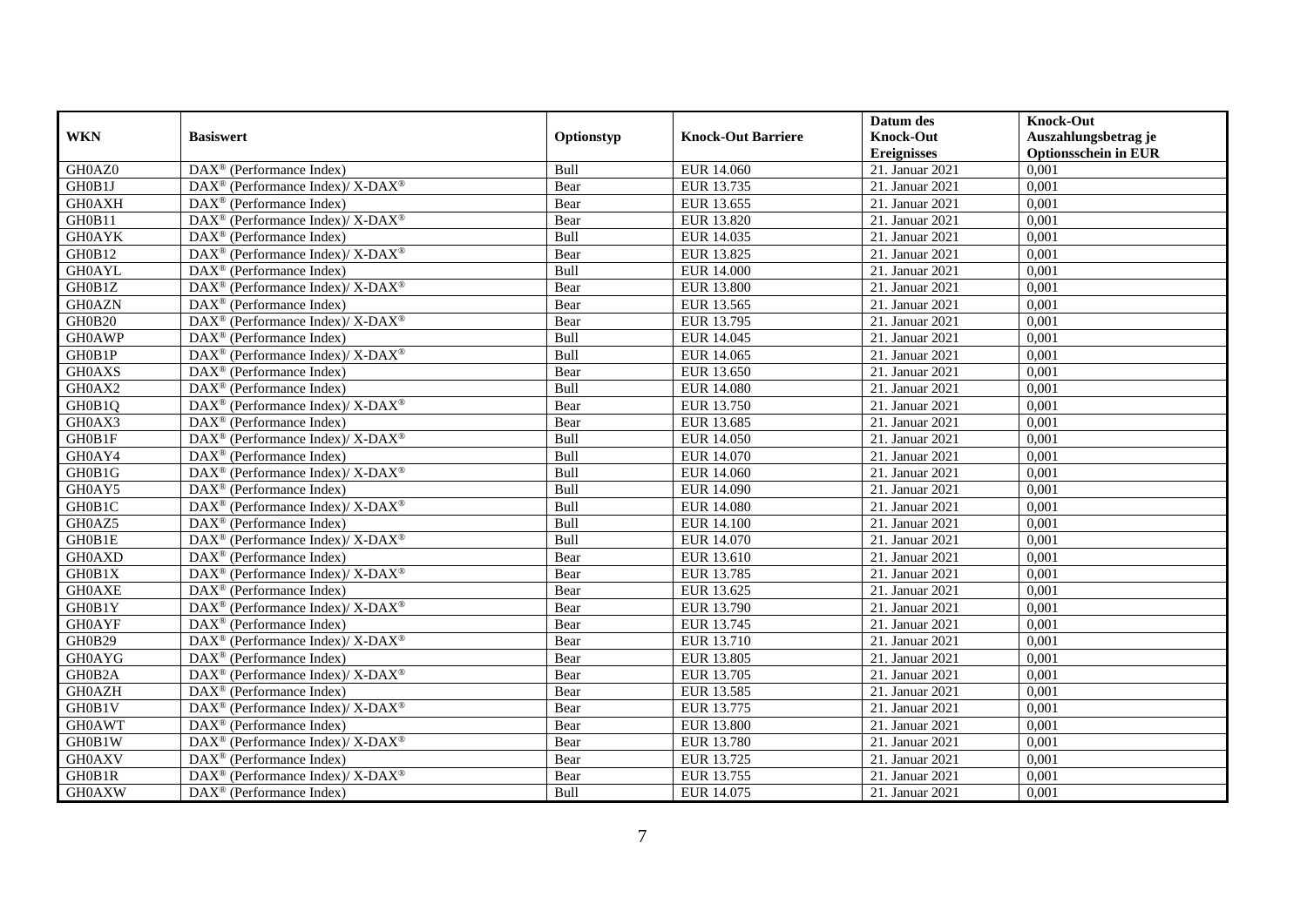|               |                                                                           |             |                           | Datum des          | <b>Knock-Out</b>            |
|---------------|---------------------------------------------------------------------------|-------------|---------------------------|--------------------|-----------------------------|
| <b>WKN</b>    | <b>Basiswert</b>                                                          | Optionstyp  | <b>Knock-Out Barriere</b> | <b>Knock-Out</b>   | Auszahlungsbetrag je        |
|               |                                                                           |             |                           | <b>Ereignisses</b> | <b>Optionsschein in EUR</b> |
| GH0B1S        | DAX <sup>®</sup> (Performance Index)/ X-DAX <sup>®</sup>                  | Bear        | EUR 13.765                | 21. Januar 2021    | 0,001                       |
| <b>GH0AYX</b> | $\text{DAX}^{\textcircled{n}}$ (Performance Index)                        | Bull        | <b>EUR 14.085</b>         | 21. Januar 2021    | 0,001                       |
| GH0B27        | DAX <sup>®</sup> (Performance Index)/ X-DAX <sup>®</sup>                  | Bear        | EUR 13.675                | 21. Januar 2021    | 0,001                       |
| GH0B28        | $DAX^{\circledast}$ (Performance Index)/ X-DAX <sup>®</sup>               | Bear        | EUR 13.715                | 21. Januar 2021    | 0,001                       |
| <b>GH0AYY</b> | $\overline{\text{DAX}}^{\textcirc}$ (Performance Index)                   | Bear        | EUR 13.795                | 21. Januar 2021    | 0,001                       |
| GH0B2B        | DAX <sup>®</sup> (Performance Index)/X-DAX <sup>®</sup>                   | Bear        | EUR 13.560                | 21. Januar 2021    | 0,001                       |
| GH0AX7        | $DAX^{\circledR}$ (Performance Index)                                     | <b>Bull</b> | EUR 14.040                | 21. Januar 2021    | 0,001                       |
| GH0B2C        | DAX <sup>®</sup> (Performance Index)/ X-DAX <sup>®</sup>                  | Bear        | <b>EUR 13.700</b>         | 21. Januar 2021    | 0,001                       |
| GH0AX8        | $DAX^{\circledast}$ (Performance Index)                                   | Bear        | EUR 13.680                | 21. Januar 2021    | 0,001                       |
| GH0B2D        | DAX <sup>®</sup> (Performance Index)/ X-DAX <sup>®</sup>                  | Bear        | EUR 13.720                | 21. Januar 2021    | 0,001                       |
| <b>GH0AYA</b> | DAX <sup>®</sup> (Performance Index)                                      | Bull        | EUR 14.025                | 21. Januar 2021    | 0,001                       |
| GH0B25        | DAX <sup>®</sup> (Performance Index)/ X-DAX <sup>®</sup>                  | Bear        | EUR 13.690                | 21. Januar 2021    | 0,001                       |
| <b>GH0AZB</b> | $DAX^{\circledast}$ (Performance Index)                                   | Bear        | EUR 13.590                | 21. Januar 2021    | 0,001                       |
| GH0B26        | $DAX^{\circledcirc}$ (Performance Index)/X-DAX <sup>®</sup>               | Bear        | EUR 13.695                | 21. Januar 2021    | 0.001                       |
| <b>GH0AZC</b> | $DAX^{\circledR}$ (Performance Index)                                     | Bear        | EUR 13.595                | 21. Januar 2021    | 0,001                       |
| GH0B2M        | DAX <sup>®</sup> (Performance Index)/ X-DAX <sup>®</sup>                  | Bear        | EUR 13.610                | 21. Januar 2021    | 0,001                       |
| <b>GH0AXF</b> | $\text{DAX}^{\textcircled{}}$ (Performance Index)                         | Bear        | EUR 13.675                | 21. Januar 2021    | 0,001                       |
| GH0B2N        | DAX <sup>®</sup> (Performance Index)/ X-DAX <sup>®</sup>                  | Bear        | EUR 13.615                | 21. Januar 2021    | 0,001                       |
| <b>GH0AYJ</b> | $DAX^{\circledast}$ (Performance Index)                                   | Bear        | EUR 13.710                | 21. Januar 2021    | 0,001                       |
| GH0B1T        | DAX <sup>®</sup> (Performance Index)/ X-DAX <sup>®</sup>                  | Bear        | EUR 13.770                | 21. Januar 2021    | 0,001                       |
| <b>GH0AZL</b> | $DAX^{\circledast}$ (Performance Index)                                   | Bear        | EUR 13.560                | 21. Januar 2021    | 0,001                       |
| GH0B1U        | $DAX^{\circledast}$ (Performance Index)/ $\overline{X-DAX^{\circledast}}$ | Bear        | EUR 13.760                | 21. Januar 2021    | 0,001                       |
| GH0AY6        | $\text{DAX}^{\textcircled{}}$ (Performance Index)                         | Bull        | EUR 14.020                | 21. Januar 2021    | 0,001                       |
| GH0B21        | DAX <sup>®</sup> (Performance Index)/ X-DAX <sup>®</sup>                  | Bear        | EUR 13.655                | 21. Januar 2021    | 0,001                       |
| GH0AY7        | $DAX^{\circledR}$ (Performance Index)                                     | Bear        | EUR 13.790                | 21. Januar 2021    | 0,001                       |
| <b>GH0B22</b> | DAX <sup>®</sup> (Performance Index)/ X-DAX <sup>®</sup>                  | Bear        | EUR 13.660                | 21. Januar 2021    | 0,001                       |
| GH0AY8        | DAX <sup>®</sup> (Performance Index)                                      | Bear        | EUR 13.645                | 21. Januar 2021    | 0,001                       |
| GH0B2P        | DAX <sup>®</sup> (Performance Index)/ X-DAX <sup>®</sup>                  | Bear        | EUR 13.595                | 21. Januar 2021    | 0,001                       |
| GH0AZ8        | $DAX^{\circledast}$ (Performance Index)                                   | Bull        | EUR 14.030                | 21. Januar 2021    | 0,001                       |
| <b>GH0AZA</b> | $DAX^{\circledast}$ (Performance Index)                                   | Bear        | EUR 13.810                | 21. Januar 2021    | 0,001                       |
| GH0B2Q        | DAX <sup>®</sup> (Performance Index)/ X-DAX <sup>®</sup>                  | Bear        | EUR 13.625                | 21. Januar 2021    | 0,001                       |
| GH0B1D        | $DAX^{\circledast}$ (Performance Index)                                   | Bear        | EUR 13.735                | 21. Januar 2021    | 0,001                       |
| GH0B2K        | DAX <sup>®</sup> (Performance Index)/X-DAX <sup>®</sup>                   | Bear        | EUR 13.685                | 21. Januar 2021    | 0,001                       |
| <b>GH0AWR</b> | DAX <sup>®</sup> (Performance Index)                                      | Bear        | EUR 13.815                | 21. Januar 2021    | 0,001                       |
| GH0B2L        | $DAX^{\circledast}$ (Performance Index)/ X-DAX <sup>®</sup>               | Bear        | EUR 13.585                | 21. Januar 2021    | 0,001                       |
| <b>GH0AWS</b> | $DAX^{\circledast}$ (Performance Index)                                   | Bear        | EUR 13.740                | 21. Januar 2021    | 0,001                       |
| GH0B23        | DAX <sup>®</sup> (Performance Index)/ X-DAX <sup>®</sup>                  | Bear        | EUR 13.665                | 21. Januar 2021    | 0,001                       |
| <b>GH0AXU</b> | $\text{DAX}^{\textcircled{}}$ (Performance Index)                         | Bear        | EUR 13.670                | 21. Januar 2021    | 0,001                       |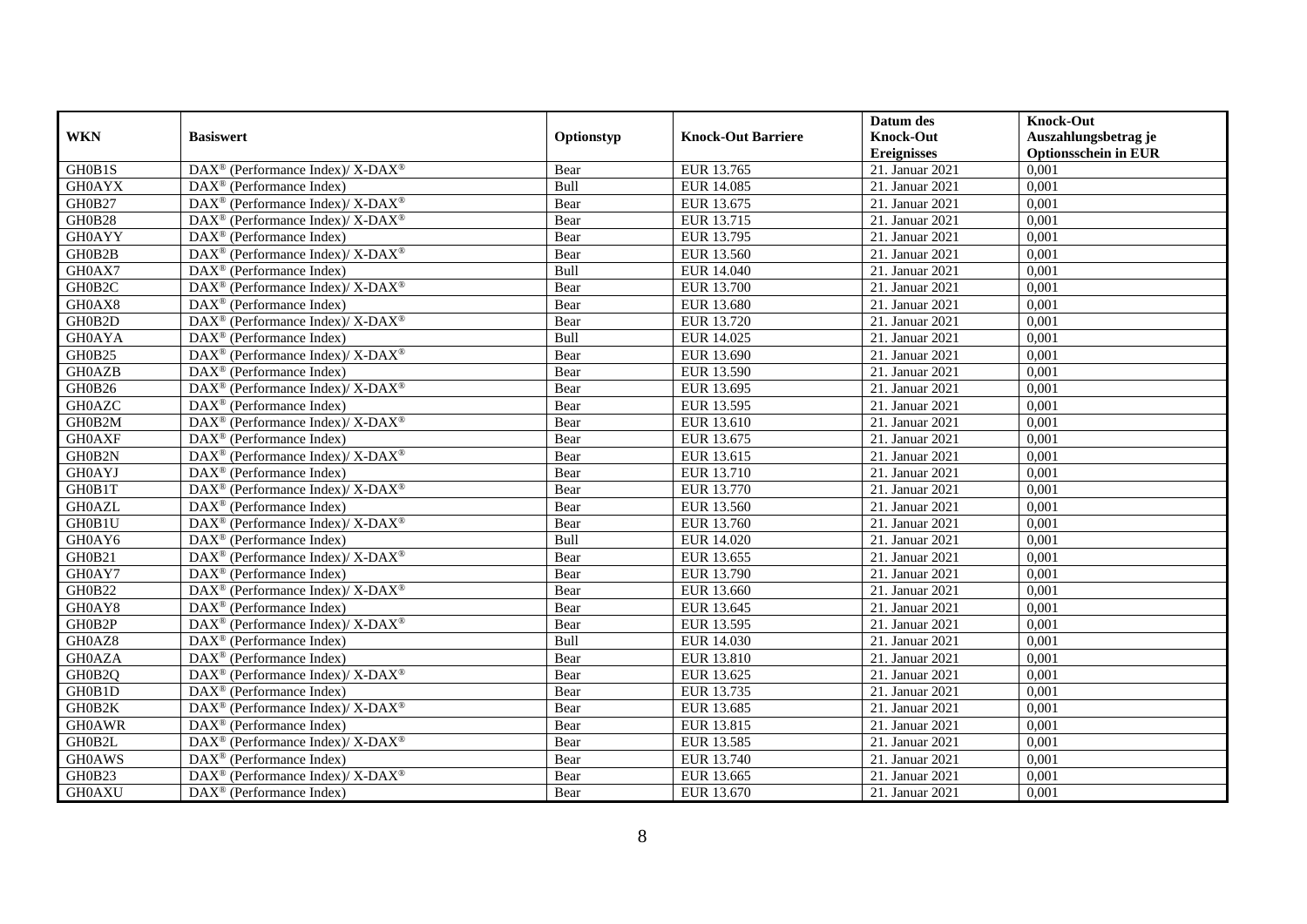|               |                                                                  |             |                           | Datum des          | <b>Knock-Out</b>            |
|---------------|------------------------------------------------------------------|-------------|---------------------------|--------------------|-----------------------------|
| <b>WKN</b>    | <b>Basiswert</b>                                                 | Optionstyp  | <b>Knock-Out Barriere</b> | <b>Knock-Out</b>   | Auszahlungsbetrag je        |
|               |                                                                  |             |                           | <b>Ereignisses</b> | <b>Optionsschein in EUR</b> |
| GH0B24        | DAX <sup>®</sup> (Performance Index)/ X-DAX <sup>®</sup>         | Bear        | EUR 13.670                | 21. Januar 2021    | 0,001                       |
| <b>GH0AYV</b> | $DAX^{\circledast}$ (Performance Index)                          | Bear        | EUR 13.820                | 21. Januar 2021    | 0,001                       |
| GH0B2R        | DAX <sup>®</sup> (Performance Index)/ X-DAX <sup>®</sup>         | Bear        | EUR 13.635                | 21. Januar 2021    | 0,001                       |
| <b>GH0AZX</b> | $DAX^{\circledast}$ (Performance Index)                          | Bear        | EUR 13.705                | 21. Januar 2021    | 0,001                       |
| GH0B2S        | DAX <sup>®</sup> (Performance Index)/ X-DAX <sup>®</sup>         | Bear        | EUR 13.620                | 21. Januar 2021    | 0,001                       |
| <b>GH0AXQ</b> | $\text{DAX}^{\textcircled{}}$ (Performance Index)                | Bear        | EUR 13.660                | 21. Januar 2021    | 0,001                       |
| GH0B2H        | DAX <sup>®</sup> (Performance Index)/ X-DAX <sup>®</sup>         | Bear        | EUR 13.575                | 21. Januar 2021    | 0,001                       |
| <b>GH0AYR</b> | $DAX^{\circledcirc}$ (Performance Index)                         | Bear        | EUR 13.780                | 21. Januar 2021    | 0,001                       |
| GH0B2J        | DAX <sup>®</sup> (Performance Index)/ X-DAX <sup>®</sup>         | Bear        | EUR 13.590                | 21. Januar 2021    | 0,001                       |
| <b>GH0AYS</b> | DAX <sup>®</sup> (Performance Index)                             | Bull        | EUR 14.065                | 21. Januar 2021    | 0,001                       |
| GH0B2E        | DAX <sup>®</sup> (Performance Index)/ X-DAX <sup>®</sup>         | Bear        | EUR 13.570                | 21. Januar 2021    | 0,001                       |
| GH0B2F        | $\text{DAX}^{\circledR}$ (Performance Index)/ X-DAX <sup>®</sup> | Bear        | EUR 13.565                | 21. Januar 2021    | 0,001                       |
| GH0B2G        | $DAX^{\circledast}$ (Performance Index)/ X-DAX <sup>®</sup>      | Bear        | EUR 13.680                | 21. Januar 2021    | 0,001                       |
| GH0B2Z        | $DAX^{\circledcirc}$ (Performance Index)/X-DAX <sup>®</sup>      | <b>Bull</b> | EUR 14.095                | 21. Januar 2021    | 0.001                       |
| <b>GH0B30</b> | $DAX^{\circledast}$ (Performance Index)/ X-DAX <sup>®</sup>      | Bull        | EUR 14.055                | 21. Januar 2021    | 0,001                       |
| GH0B2X        | DAX <sup>®</sup> (Performance Index)/ X-DAX <sup>®</sup>         | Bear        | EUR 13.650                | 21. Januar 2021    | 0,001                       |
| GH0B2T        | DAX <sup>®</sup> (Performance Index)/ X-DAX <sup>®</sup>         | Bear        | EUR 13.630                | 21. Januar 2021    | 0,001                       |
| GH0B2U        | $DAX^{\circledast}$ (Performance Index)/ X-DAX <sup>®</sup>      | Bear        | EUR 13.640                | 21. Januar 2021    | 0,001                       |
| GH0B2V        | $DAX^{\circledast}$ (Performance Index)/ X-DAX <sup>®</sup>      | Bear        | EUR 13.645                | 21. Januar 2021    | 0,001                       |
| GH0B2W        | DAX <sup>®</sup> (Performance Index)/ X-DAX <sup>®</sup>         | Bear        | EUR 13.605                | 21. Januar 2021    | 0,001                       |
| GH0B33        | DAX <sup>®</sup> (Performance Index)/ X-DAX <sup>®</sup>         | Bear        | <b>EUR 13.580</b>         | 21. Januar 2021    | 0,001                       |
| GH04MU        | $DAX^{\circledcirc}$ (Performance Index)                         | Bear        | EUR 13.970,81595712       | 21. Januar 2021    | 0,001                       |
| GH04P6        | $\text{DAX}^{\textcircled{}}$ (Performance Index)                | Bear        | EUR 13.950,82194502       | 21. Januar 2021    | 0,001                       |
| GH04RF        | $DAX^{\circledR}$ (Performance Index)                            | Bear        | EUR 13.965,81745409       | 21. Januar 2021    | 0,001                       |
| GH04M0        | $DAX^{\circledcirc}$ (Performance Index)                         | Bear        | EUR 13.960,81895107       | 21. Januar 2021    | 0,001                       |
| GH04P5        | DAX <sup>®</sup> (Performance Index)                             | Bear        | EUR 13.955,82044805       | 21. Januar 2021    | 0,001                       |
| GH02EM        | $\overline{\text{DAX}}^{\textcirc}$ (Performance Index)          | Bear        | EUR 14.025                | 21. Januar 2021    | 0,001                       |
| GH06G2        | DAX <sup>®</sup> (Performance Index)                             | Bear        | EUR 14.020                | 21. Januar 2021    | 0,001                       |
| GH09Q0        | Airbnb, Inc.                                                     | Bull        | <b>USD 161,66</b>         | 20. Januar 2021    | 0,001                       |
| GF9X8H        | Nordex SE                                                        | Bear        | EUR 25,94331347           | 21. Januar 2021    | 0,001                       |
| <b>GH0AYE</b> | DAX <sup>®</sup> (Performance Index)                             | Bull        | EUR 13.990                | 21. Januar 2021    | 0,001                       |
| GF6MXU        | Aalberts Industries N.V.                                         | Bear        | EUR 39,71089732           | 21. Januar 2021    | 0,001                       |
| GH02EN        | DAX <sup>®</sup> (Performance Index)                             | Bear        | EUR 14.025                | 21. Januar 2021    | 0,001                       |
| GF6BFK        | Deutsche Post AG                                                 | Bear        | EUR 43,65761573           | 21. Januar 2021    | 0,001                       |
| GF9WXK        | Baver AG                                                         | Bear        | EUR 54,23259035           | 21. Januar 2021    | 0,001                       |
| GF9SZK        | Cotton No. 2 Future (Generic Front Month Future)                 | Bear        | <b>USD 0.81</b>           | 21. Januar 2021    | 0,001                       |
| <b>GH0AYT</b> | DAX <sup>®</sup> (Performance Index)                             | Bull        | EUR 13.980                | 21. Januar 2021    | 0,001                       |
| GH02ER        | $\text{DAX}^{\textcircled{}}$ (Performance Index)                | Bear        | EUR 14.020                | 21. Januar 2021    | 0,001                       |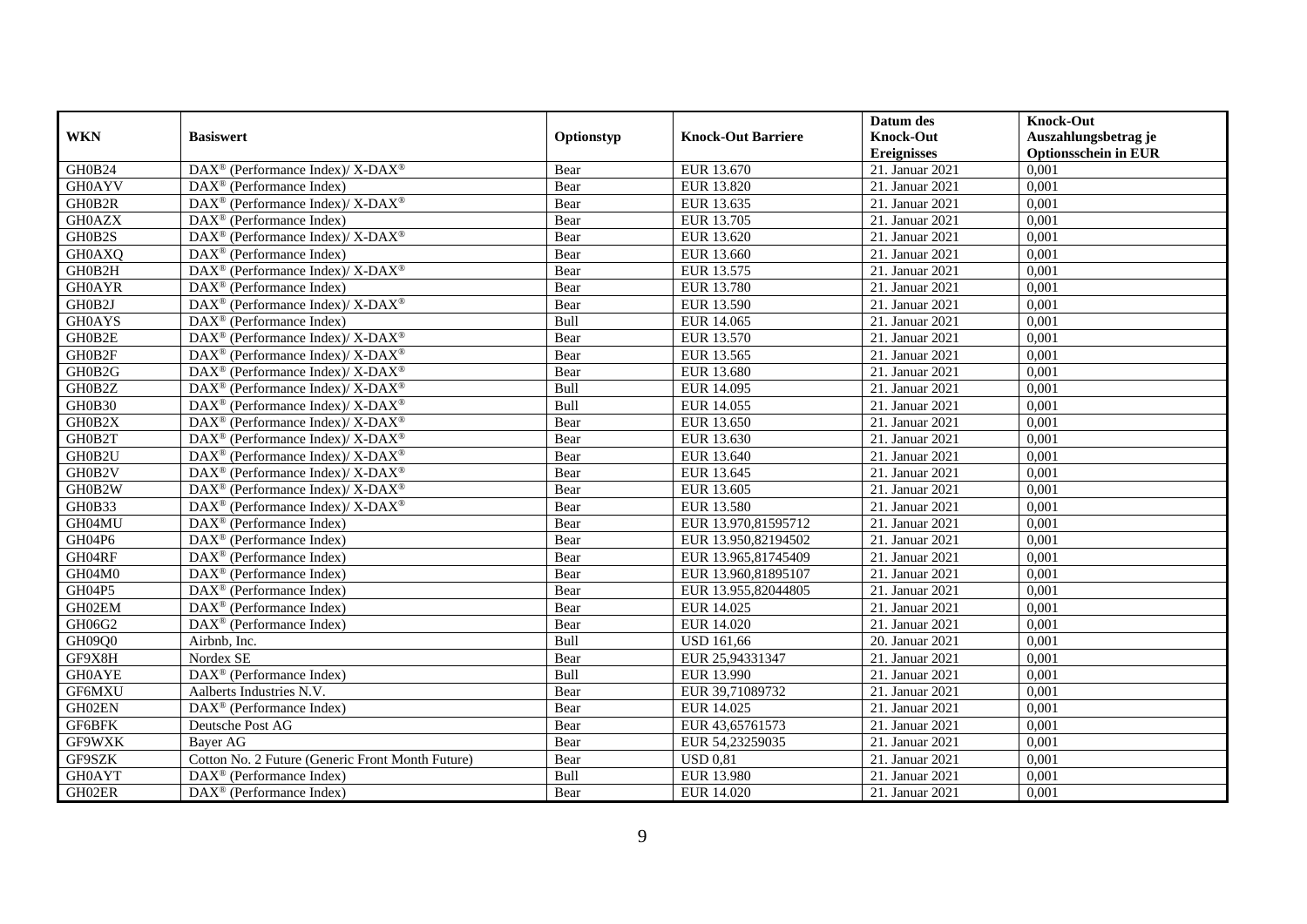|               |                                                              |            |                           | Datum des          | <b>Knock-Out</b>            |
|---------------|--------------------------------------------------------------|------------|---------------------------|--------------------|-----------------------------|
| <b>WKN</b>    | <b>Basiswert</b>                                             | Optionstyp | <b>Knock-Out Barriere</b> | <b>Knock-Out</b>   | Auszahlungsbetrag je        |
|               |                                                              |            |                           | <b>Ereignisses</b> | <b>Optionsschein in EUR</b> |
| GH04HS        | DAX <sup>®</sup> (Performance Index)                         | Bear       | EUR 14.025                | 21. Januar 2021    | 0,001                       |
| GH0AY9        | $\text{DAX}^{\textcircled{n}}$ (Performance Index)           | Bull       | EUR 13.985                | 21. Januar 2021    | 0,001                       |
| GF9WZ0        | Bayer AG                                                     | Bear       | EUR 54,56218068           | 21. Januar 2021    | 0,001                       |
| GH04HT        | DAX <sup>®</sup> (Performance Index)                         | Bear       | EUR 14.020                | 21. Januar 2021    | 0.001                       |
| GH0AX6        | $\overline{\text{DAX}}^{\textcircled{}}$ (Performance Index) | Bull       | EUR 13.975                | 21. Januar 2021    | 0,001                       |
| GH0AZ9        | $\text{DAX}^{\textcircled{D}}$ (Performance Index)           | Bull       | EUR 13.995                | 21. Januar 2021    | 0,001                       |
| GH02EK        | $\text{DAX}^{\textcircled{D}}$ (Performance Index)           | Bear       | EUR 14.025                | 21. Januar 2021    | 0,001                       |
| GF9U3U        | Alphabet Inc. - Class C                                      | Bear       | USD 1.901,9180368         | 20. Januar 2021    | 0,001                       |
| GH02EL        | DAX <sup>®</sup> (Performance Index)                         | Bear       | EUR 14.025                | 21. Januar 2021    | 0,001                       |
| GH02EP        | DAX <sup>®</sup> (Performance Index)                         | Bear       | EUR 14.025                | 21. Januar 2021    | 0.001                       |
| GH02EQ        | $\text{DAX}^{\textcircled{n}}$ (Performance Index)           | Bear       | EUR 14.020                | 21. Januar 2021    | 0,001                       |
| GF6MSA        | Bayer AG                                                     | Bear       | EUR 54,39434166           | 21. Januar 2021    | 0,001                       |
| GF6HWJ        | Cancom SE                                                    | Bear       | EUR 49,19421609           | 21. Januar 2021    | 0,001                       |
| GF6UC4        | Volkswagen AG                                                | Bear       | EUR 158,96792747          | 21. Januar 2021    | 0,001                       |
| GB7PHL        | GBP/USD (WM-Fixing)                                          | Bear       | <b>USD 1,37251</b>        | 21. Januar 2021    | 0,001                       |
| CH05NJ        | EUR/GBP (WM-Fixing)                                          | Bull       | GBP 0,88333               | 21. Januar 2021    | 0,001                       |
| GH0AX9        | DAX <sup>®</sup> (Performance Index)                         | Bull       | EUR 13.955                | 21. Januar 2021    | 0,001                       |
| GH0B02        | $DAX^{\circledcirc}$ (Performance Index)/X-DAX <sup>®</sup>  | Bull       | EUR 13.950                | 21. Januar 2021    | 0.001                       |
| <b>GH0AYQ</b> | $\text{DAX}^{\textcircled{p}}$ (Performance Index)           | Bull       | EUR 13.965                | 21. Januar 2021    | 0,001                       |
| GH0AZY        | DAX <sup>®</sup> (Performance Index)/ X-DAX <sup>®</sup>     | Bull       | EUR 13.955                | 21. Januar 2021    | 0,001                       |
| GH0AY1        | DAX <sup>®</sup> (Performance Index)                         | Bull       | EUR 13.970                | 21. Januar 2021    | 0,001                       |
| GH0AX1        | $\overline{\text{DAX}^{\otimes}}$ (Performance Index)        | Bull       | EUR 13.960                | 21. Januar 2021    | 0,001                       |
| GH0AY3        | DAX <sup>®</sup> (Performance Index)                         | Bull       | EUR 13.950                | 21. Januar 2021    | 0,001                       |
| GF8FZB        | GBP/USD (WM-Fixing)                                          | Bear       | <b>USD 1,37447</b>        | 21. Januar 2021    | 0,001                       |
| GC9X5J        | Umicore N.V.                                                 | Bear       | EUR 48,55394851           | 21. Januar 2021    | 0,001                       |
| GC7B7H        | ASML Holding N.V.                                            | Bear       | EUR 470,41494054          | 21. Januar 2021    | 0,001                       |
| GC454V        | Infineon Technologies AG                                     | Bear       | EUR 35,51094048           | 21. Januar 2021    | 0,001                       |
| GH09GF        | Delivery Hero AG                                             | Bear       | EUR 133,52740037          | 21. Januar 2021    | 0,001                       |
| GF75LV        | Volkswagen AG                                                | Bear       | EUR 159,35612634          | 21. Januar 2021    | 0,001                       |
| GF9U29        | Infineon Technologies AG                                     | Bear       | EUR 35,57915275           | 21. Januar 2021    | 0,001                       |
| GA4R4Q        | 1 Feinunze Platin, Feinheit mind. 0,9995                     | Bear       | USD 1.137,912             | 21. Januar 2021    | 0,001                       |
| GH09JF        | Delivery Hero AG                                             | Bear       | EUR 134,18728868          | 21. Januar 2021    | 0.001                       |
| GF9AYR        | Infineon Technologies AG                                     | Bear       | EUR 35,82143626           | 21. Januar 2021    | 0,001                       |
| GC9C1L        | <b>AIXTRON SE</b>                                            | Bear       | EUR 16,01546815           | 21. Januar 2021    | 0,001                       |
| GF6HFC        | Volkswagen AG                                                | Bear       | EUR 160,06589101          | 21. Januar 2021    | 0,001                       |
| <b>GF9U10</b> | Infineon Technologies AG                                     | Bear       | EUR 35,69901513           | 21. Januar 2021    | 0,001                       |
| GF9U11        | Infineon Technologies AG                                     | Bear       | EUR 35,73896927           | 21. Januar 2021    | 0,001                       |
| GF9U0Z        | Infineon Technologies AG                                     | Bear       | EUR 35,88879725           | 21. Januar 2021    | 0,001                       |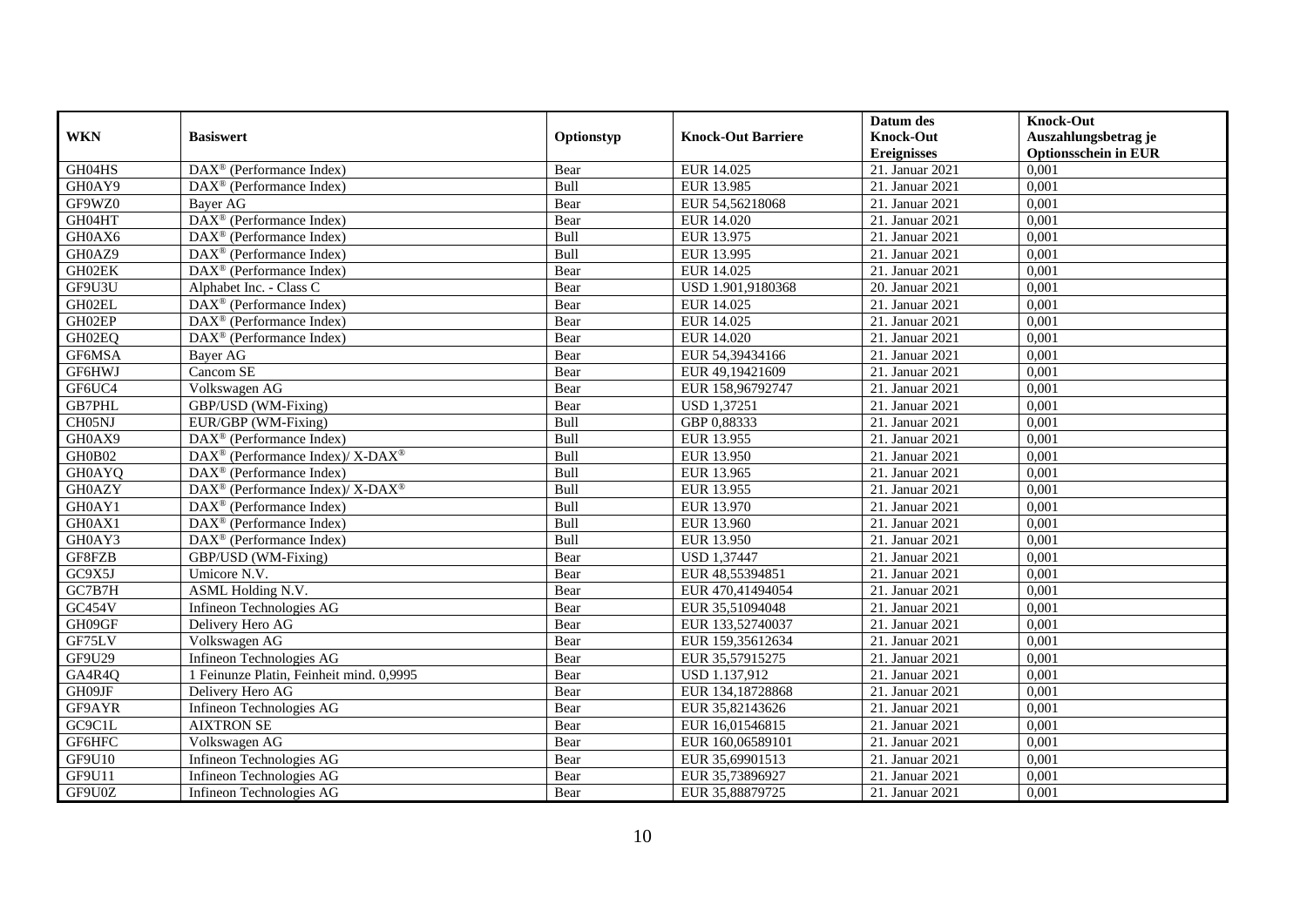|               |                                                                                         |            |                           | Datum des          | <b>Knock-Out</b>            |
|---------------|-----------------------------------------------------------------------------------------|------------|---------------------------|--------------------|-----------------------------|
| <b>WKN</b>    | <b>Basiswert</b>                                                                        | Optionstyp | <b>Knock-Out Barriere</b> | <b>Knock-Out</b>   | Auszahlungsbetrag je        |
|               |                                                                                         |            |                           | <b>Ereignisses</b> | <b>Optionsschein in EUR</b> |
| GF6DBA        | Volkswagen AG                                                                           | Bear       | EUR 160,65989553          | 21. Januar 2021    | 0,001                       |
| GH09GJ        | Delivery Hero AG                                                                        | Bear       | EUR 134,84717699          | 21. Januar 2021    | 0,001                       |
| GF6MNC        | Volkswagen AG                                                                           | Bear       | EUR 161,28571406          | 21. Januar 2021    | 0,001                       |
| GF8QSL        | Volkswagen AG                                                                           | Bear       | EUR 161,79678546          | 21. Januar 2021    | 0,001                       |
| GH0AZ4        | DAX <sup>®</sup> (Performance Index)                                                    | Bull       | EUR 13.925                | 21. Januar 2021    | 0,001                       |
| GH0B06        | $\text{DAX}^{\textcircled{\tiny{\textcircled{\tiny \dag}}}}$ (Performance Index)/X-DAX® | Bull       | EUR 13.935                | 21. Januar 2021    | 0,001                       |
| <b>GH0AXJ</b> | $\overline{\text{DAX}}^{\textcirc}$ (Performance Index)                                 | Bull       | EUR 13.935                | 21. Januar 2021    | 0,001                       |
| GH0B08        | $DAX^{\circledast}$ (Performance Index)/ $\overline{X-DAX^{\circledast}}$               | Bull       | EUR 13.940                | 21. Januar 2021    | 0,001                       |
| GH0AS9        | $DAX^{\circledR}$ (Performance Index)                                                   | Bull       | EUR 13.925                | 21. Januar 2021    | 0,001                       |
| <b>GH0AYU</b> | DAX <sup>®</sup> (Performance Index)                                                    | Bull       | EUR 13.945                | 21. Januar 2021    | 0,001                       |
| GH0B03        | DAX <sup>®</sup> (Performance Index)/ X-DAX <sup>®</sup>                                | Bull       | EUR 13.945                | 21. Januar 2021    | 0,001                       |
| <b>GH0AYH</b> | DAX <sup>®</sup> (Performance Index)                                                    | Bull       | EUR 13.930                | 21. Januar 2021    | 0,001                       |
| GH0B0A        | $\text{DAX}^{\circledast}$ (Performance Index)/ X-DAX <sup>®</sup>                      | Bull       | EUR 13.930                | 21. Januar 2021    | 0,001                       |
| GH0B0B        | $\text{DAX}^{\circledast}$ (Performance Index)/ X-DAX <sup>®</sup>                      | Bull       | EUR 13.925                | 21. Januar 2021    | 0,001                       |
| GH0AX5        | DAX <sup>®</sup> (Performance Index)                                                    | Bull       | EUR 13.940                | 21. Januar 2021    | 0,001                       |
| GC8M4K        | Porsche Automobil Holding SE                                                            | Bear       | EUR 59,96939344           | 21. Januar 2021    | 0,001                       |
| GH07DL        | Pernod Ricard SA                                                                        | Bull       | EUR 152,76466911          | 21. Januar 2021    | 0,001                       |
| GF9M8G        | Allianz SE                                                                              | Bull       | EUR 199,2734141           | 21. Januar 2021    | 0,001                       |
| GF9EZ8        | Vonovia SE                                                                              | Bull       | EUR 55,32706666           | 21. Januar 2021    | 0,001                       |
| <b>GH0ASG</b> | DAX <sup>®</sup> (Performance Index)                                                    | Bull       | EUR 13.920                | 21. Januar 2021    | 0,001                       |
| <b>GH0ARJ</b> | Dow Jones Industrial Average <sup>®</sup> Index                                         | Bear       | <b>USD 30.940</b>         | 21. Januar 2021    | 0,001                       |
| <b>GH0AVT</b> | S&P 500 <sup>®</sup> Index                                                              | Bear       | <b>USD 3.802,5</b>        | 21. Januar 2021    | 0,001                       |
| GH0B07        | DAX <sup>®</sup> (Performance Index)/X-DAX <sup>®</sup>                                 | Bull       | EUR 13.920                | 21. Januar 2021    | 0,001                       |
| <b>GH0AVW</b> | S&P 500 <sup>®</sup> Index                                                              | Bear       | <b>USD 3.800</b>          | 21. Januar 2021    | 0,001                       |
| GF9UJM        | NASDAQ-100 Index®                                                                       | Bear       | <b>USD 13.340</b>         | 21. Januar 2021    | 0,001                       |
| GH0AR3        | Dow Jones Industrial Average® Index                                                     | Bear       | <b>USD 31.080</b>         | 21. Januar 2021    | 0,001                       |
| <b>GH0AWQ</b> | DAX <sup>®</sup> (Performance Index)                                                    | Bull       | EUR 13.920                | 21. Januar 2021    | 0,001                       |
| GH0B0C        | DAX <sup>®</sup> (Performance Index)/ X-DAX <sup>®</sup>                                | Bull       | EUR 13.915                | 21. Januar 2021    | 0,001                       |
| GF80F7        | NASDAQ-100 Index®                                                                       | Bear       | <b>USD 13.350</b>         | 21. Januar 2021    | 0,001                       |
| <b>GH0AVU</b> | S&P 500 <sup>®</sup> Index                                                              | Bear       | <b>USD 3.802,5</b>        | 21. Januar 2021    | 0,001                       |
| <b>GH0ARC</b> | Dow Jones Industrial Average® Index                                                     | Bear       | <b>USD 31.000</b>         | 21. Januar 2021    | 0,001                       |
| <b>GH0AWU</b> | DAX <sup>®</sup> (Performance Index)                                                    | Bull       | EUR 13.915                | 21. Januar 2021    | 0,001                       |
| <b>GH0AVV</b> | S&P 500 <sup>®</sup> Index                                                              | Bear       | <b>USD 3.800</b>          | 21. Januar 2021    | 0,001                       |
| <b>GH0ARD</b> | Dow Jones Industrial Average® Index                                                     | Bear       | <b>USD 30.980</b>         | 21. Januar 2021    | 0,001                       |
| GF9BB2        | NASDAQ-100 Index®                                                                       | Bear       | <b>USD 13.340</b>         | 21. Januar 2021    | 0,001                       |
| <b>GH0ARA</b> | Dow Jones Industrial Average® Index                                                     | Bear       | <b>USD 31.020</b>         | 21. Januar 2021    | 0,001                       |
| GF9BB1        | NASDAQ-100 Index®                                                                       | Bear       | <b>USD 13.350</b>         | 21. Januar 2021    | 0,001                       |
| <b>GH0ARB</b> | Dow Jones Industrial Average <sup>®</sup> Index                                         | Bear       | <b>USD 31.000</b>         | 21. Januar 2021    | 0,001                       |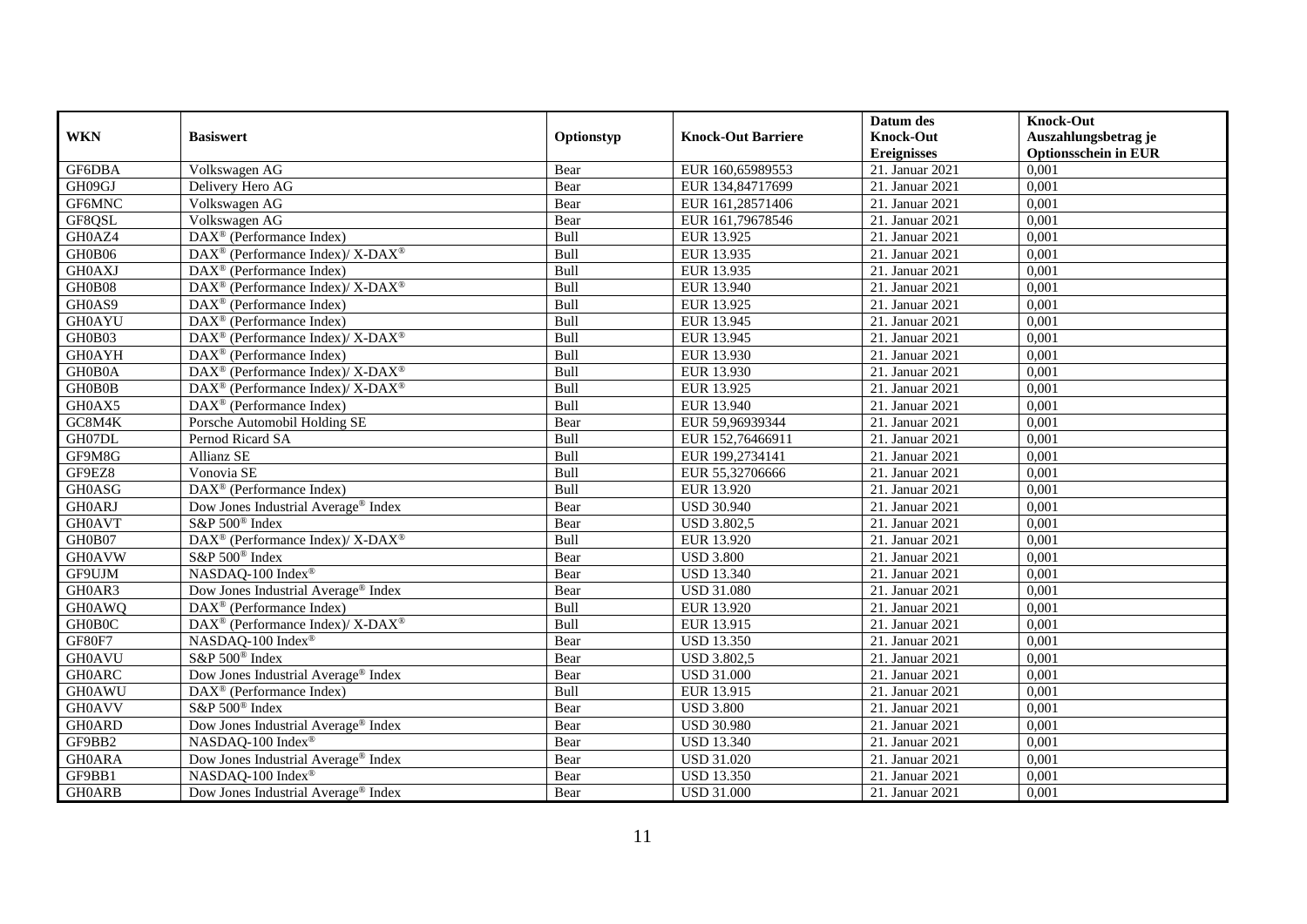|               |                                                          |            |                           | Datum des          | <b>Knock-Out</b>            |
|---------------|----------------------------------------------------------|------------|---------------------------|--------------------|-----------------------------|
| <b>WKN</b>    | <b>Basiswert</b>                                         | Optionstyp | <b>Knock-Out Barriere</b> | <b>Knock-Out</b>   | Auszahlungsbetrag je        |
|               |                                                          |            |                           | <b>Ereignisses</b> | <b>Optionsschein in EUR</b> |
| GH0AR4        | Dow Jones Industrial Average® Index                      | Bear       | <b>USD 31.080</b>         | 21. Januar 2021    | 0,001                       |
| GH0AR5        | Dow Jones Industrial Average <sup>®</sup> Index          | Bear       | <b>USD 31.050</b>         | 21. Januar 2021    | 0,001                       |
| <b>GH0AUH</b> | NASDAQ-100 Index <sup>®</sup>                            | Bear       | <b>USD 13.010</b>         | 21. Januar 2021    | 0,001                       |
| <b>GH0ARG</b> | Dow Jones Industrial Average <sup>®</sup> Index          | Bear       | <b>USD 30.950</b>         | 21. Januar 2021    | 0,001                       |
| <b>GH0AUJ</b> | NASDAQ-100 Index®                                        | Bear       | <b>USD 13.010</b>         | 21. Januar 2021    | 0,001                       |
| GB8UXT        | NASDAQ-100 Index®                                        | Bear       | USD 13.348,54             | 21. Januar 2021    | 0,001                       |
| <b>GH0ARH</b> | Dow Jones Industrial Average <sup>®</sup> Index          | Bear       | <b>USD 30.940</b>         | 21. Januar 2021    | 0,001                       |
| <b>GH0AUK</b> | NASDAQ-100 Index®                                        | Bear       | <b>USD 13.000</b>         | 21. Januar 2021    | 0,001                       |
| GH0AR8        | Dow Jones Industrial Average® Index                      | Bear       | <b>USD 31.040</b>         | 21. Januar 2021    | 0,001                       |
| <b>GH0AUL</b> | NASDAQ-100 Index®                                        | Bear       | <b>USD 13.000</b>         | 21. Januar 2021    | 0,001                       |
| GH0AR9        | Dow Jones Industrial Average® Index                      | Bear       | <b>USD 31.020</b>         | 21. Januar 2021    | 0,001                       |
| GF7KJY        | NASDAQ-100 Index®                                        | Bear       | <b>USD 13.350</b>         | 21. Januar 2021    | 0,001                       |
| GH0AR6        | Dow Jones Industrial Average <sup>®</sup> Index          | Bear       | <b>USD 31.050</b>         | 21. Januar 2021    | 0,001                       |
| GH0AR7        | Dow Jones Industrial Average <sup>®</sup> Index          | Bear       | <b>USD 31.040</b>         | 21. Januar 2021    | 0,001                       |
| <b>GH0ARE</b> | Dow Jones Industrial Average® Index                      | Bear       | <b>USD 30.980</b>         | 21. Januar 2021    | 0,001                       |
| <b>GH0ARF</b> | Dow Jones Industrial Average® Index                      | Bear       | <b>USD 30.950</b>         | 21. Januar 2021    | 0,001                       |
| <b>GH0AXA</b> | DAX <sup>®</sup> (Performance Index)                     | Bull       | EUR 13.910                | 21. Januar 2021    | 0,001                       |
| GH09Q1        | Airbnb, Inc.                                             | Bull       | USD 160,86165952          | 21. Januar 2021    | 0,001                       |
| GH09Q4        | Airbnb, Inc.                                             | Bull       | USD 158,37116937          | 21. Januar 2021    | 0,001                       |
| <b>GH0ASP</b> | DAX <sup>®</sup> (Performance Index)                     | Bull       | EUR 13.910                | 21. Januar 2021    | 0,001                       |
| GH0B0D        | DAX <sup>®</sup> (Performance Index)/ X-DAX <sup>®</sup> | Bull       | EUR 13.910                | 21. Januar 2021    | 0,001                       |
| GH09Q5        | Airbnb, Inc.                                             | Bull       | USD 156,71084259          | 21. Januar 2021    | 0,001                       |
| GH09Q2        | Airbnb, Inc.                                             | Bull       | USD 160,03149614          | 21. Januar 2021    | 0,001                       |
| GH09Q3        | Airbnb, Inc.                                             | Bull       | USD 159,20133275          | 21. Januar 2021    | 0,001                       |
| GH09Q6        | Airbnb. Inc.                                             | Bull       | USD 157,54100598          | 21. Januar 2021    | 0,001                       |
| GF9TZN        | Delivery Hero AG                                         | Bear       | EUR 135,79309747          | 21. Januar 2021    | 0,001                       |
| GF7VQD        | Commerzbank AG                                           | Bear       | EUR 5,95028885            | 21. Januar 2021    | 0,001                       |
| GF9M6S        | Allianz SE                                               | Bull       | EUR 198,83303086          | 21. Januar 2021    | 0,001                       |
| GH076B        | Square Inc                                               | Bull       | USD 222,77293092          | 21. Januar 2021    | 0,001                       |
| GF7H7X        | PepsiCo, Inc.                                            | Bull       | USD 139,02234058          | 21. Januar 2021    | 0,001                       |
| GF9TZR        | Delivery Hero AG                                         | Bear       | EUR 135,67328002          | 21. Januar 2021    | 0,001                       |
| GF71CX        | Aurubis AG                                               | Bear       | EUR 69,32749296           | 21. Januar 2021    | 0,001                       |
| <b>GF9TTW</b> | Apple Inc.                                               | Bear       | USD 132,51343296          | 21. Januar 2021    | 0,001                       |
| GF6BB8        | Alphabet Inc. - Class C                                  | Bear       | USD 1.920,12815204        | 21. Januar 2021    | 0,001                       |
| GH0787        | Merck & Co., Inc.                                        | Bull       | USD 81,62945859           | 21. Januar 2021    | 0,001                       |
| GF7VQK        | Commerzbank AG                                           | Bear       | EUR 5,9204379             | 21. Januar 2021    | 0,001                       |
| GF6MSN        | Carl-Zeiss Meditec AG                                    | Bear       | EUR 131,00804586          | 21. Januar 2021    | 0,001                       |
| GC65VJ        | The Travelers Companies, Inc.                            | Bear       | USD 151,23092424          | 21. Januar 2021    | 0,001                       |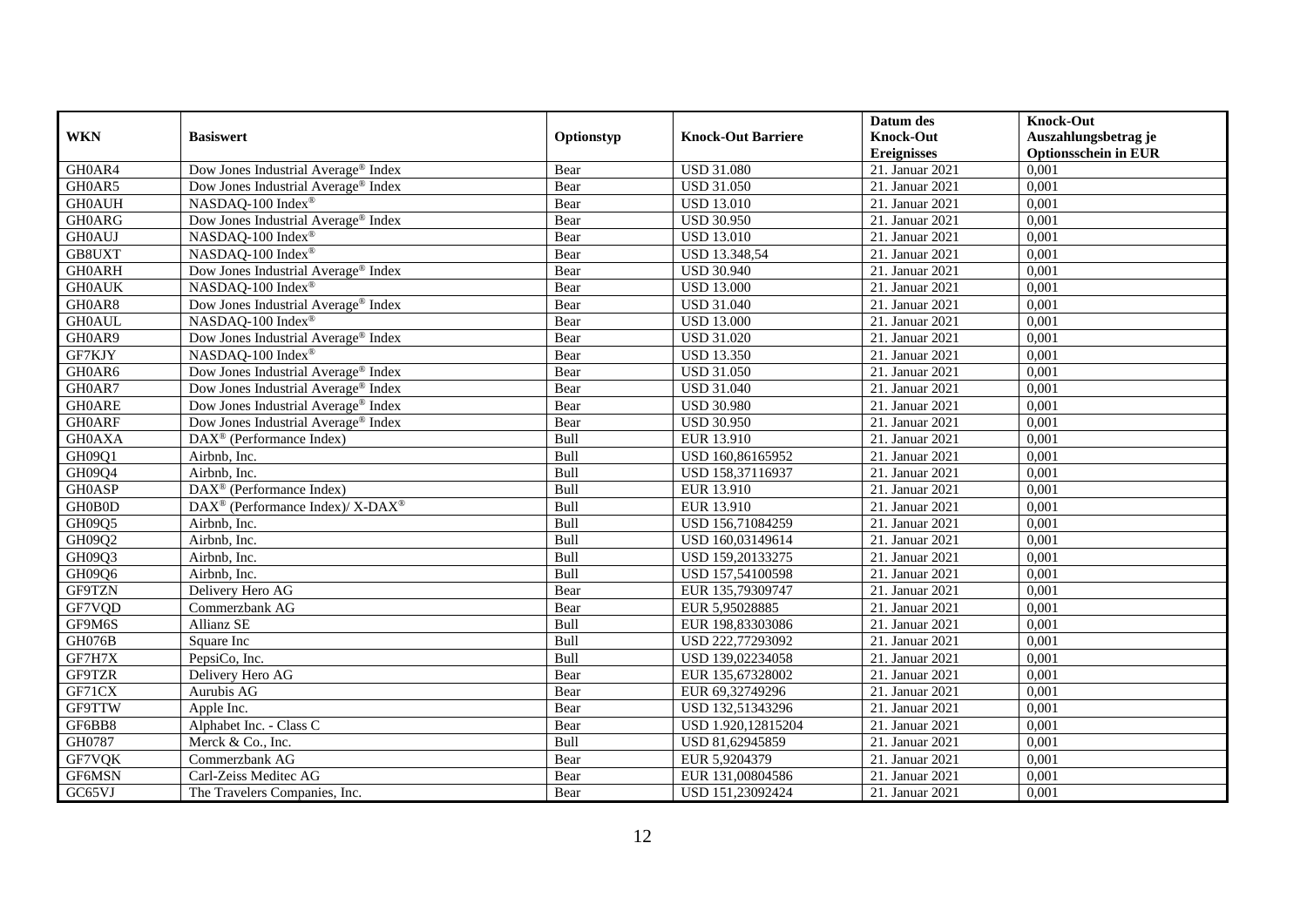|               |                                    |             |                           | Datum des          | <b>Knock-Out</b>            |
|---------------|------------------------------------|-------------|---------------------------|--------------------|-----------------------------|
| <b>WKN</b>    | <b>Basiswert</b>                   | Optionstyp  | <b>Knock-Out Barriere</b> | <b>Knock-Out</b>   | Auszahlungsbetrag je        |
|               |                                    |             |                           | <b>Ereignisses</b> | <b>Optionsschein in EUR</b> |
| GH076K        | Square Inc                         | Bull        | USD 221,63260879          | 21. Januar 2021    | 0,001                       |
| GF9TZT        | Delivery Hero AG                   | Bear        | EUR 135,91291491          | 21. Januar 2021    | 0,001                       |
| GF9TT7        | Apple Inc.                         | Bear        | USD 133,40278486          | 21. Januar 2021    | 0,001                       |
| GF9M6N        | Allianz SE                         | Bull        | EUR 198,31257795          | 21. Januar 2021    | 0,001                       |
| GF5LJR        | Lennar Corporation                 | Bear        | USD 84,87066119           | 21. Januar 2021    | 0,001                       |
| GH0788        | Merck & Co., Inc.                  | Bull        | USD 81,02938906           | 21. Januar 2021    | 0,001                       |
| GC8ZVP        | Alphabet Inc. - Class C            | Bear        | USD 1.905,93356802        | 21. Januar 2021    | 0,001                       |
| GF9TT8        | Apple Inc.                         | Bear        | USD 133,94239162          | 21. Januar 2021    | 0,001                       |
| GC9C80        | The Travelers Companies, Inc.      | Bear        | USD 146,22154767          | 21. Januar 2021    | 0,001                       |
| <b>GF9TTP</b> | Apple Inc.                         | Bear        | USD 134,68185277          | 21. Januar 2021    | 0,001                       |
| GF9U2H        | Alphabet Inc. - Class C            | Bear        | USD 1.913,71541107        | 21. Januar 2021    | 0,001                       |
| GH0785        | Merck & Co., Inc.                  | Bull        | USD 82,22952812           | 21. Januar 2021    | 0,001                       |
| GF9TVT        | Apple Inc.                         | Bear        | USD 133,53269019          | 21. Januar 2021    | 0,001                       |
| GH07BM        | JPMorgan Chase & Co.               | Bull        | USD 135,17941779          | 21. Januar 2021    | 0,001                       |
| GF8AS7        | Alphabet Inc. - Class C            | Bear        | USD 1.910,10680873        | 21. Januar 2021    | 0,001                       |
| GC6XJP        | Kinder Morgan Inc.                 | Bear        | USD 15,96656862           | 21. Januar 2021    | 0,001                       |
| GF9TTG        | Apple Inc.                         | Bear        | USD 133,63261738          | 21. Januar 2021    | 0,001                       |
| GH09D5        | Plug Power Inc                     | <b>Bull</b> | USD 59,02735326           | 21. Januar 2021    | 0,001                       |
| GF9TTH        | Apple Inc.                         | Bear        | USD 134,17222415          | 21. Januar 2021    | 0,001                       |
| GH09FG        | Plug Power Inc                     | Bull        | USD 59,32744148           | 21. Januar 2021    | 0,001                       |
| GF9TTJ        | Apple Inc.                         | Bear        | USD 134,49199112          | 21. Januar 2021    | 0,001                       |
| GF8AS9        | Alphabet Inc. - Class C            | Bear        | USD 1.927,63282679        | 21. Januar 2021    | 0,001                       |
| GF9TT0        | Apple Inc.                         | Bear        | USD 134,88170711          | 21. Januar 2021    | 0,001                       |
| GF9ZFA        | Amazon.com, Inc.                   | Bear        | USD 3.312,46809252        | 21. Januar 2021    | 0,001                       |
| GF9TU1        | Apple Inc.                         | Bear        | USD 132,65333101          | 21. Januar 2021    | 0,001                       |
| GF9ZHE        | Amazon.com, Inc.                   | Bear        | USD 3.295,07133733        | 21. Januar 2021    | 0,001                       |
| GF9TU2        | Apple Inc.                         | Bear        | USD 132,73327276          | 21. Januar 2021    | 0,001                       |
| GF9ZF5        | Amazon.com. Inc.                   | Bear        | USD 3.285,06895252        | 21. Januar 2021    | 0,001                       |
| <b>GH077V</b> | CME Group Inc.                     | <b>Bull</b> | USD 188,94714123          | 21. Januar 2021    | 0,001                       |
| GF9TT5        | Apple Inc.                         | Bear        | USD 133,34282855          | 21. Januar 2021    | 0,001                       |
| GF9ZG6        | Amazon.com, Inc.                   | Bear        | USD 3.306,31277879        | 21. Januar 2021    | 0,001                       |
| GH09HV        | <b>BP</b> Plc                      | Bull        | GBP 2,97025062            | 21. Januar 2021    | 0,001                       |
| GH01S6        | <b>Bank of America Corporation</b> | Bull        | USD 32,08382621           | 21. Januar 2021    | 0,001                       |
| GF9TU7        | Apple Inc.                         | Bear        | USD 132,83319993          | 21. Januar 2021    | 0,001                       |
| GF9ZEL        | Amazon.com, Inc.                   | Bear        | USD 3.319,03309433        | 21. Januar 2021    | 0,001                       |
| GF9TTB        | Apple Inc.                         | Bear        | USD 133,70256641          | 21. Januar 2021    | 0,001                       |
| GF9ZHB        | Amazon.com, Inc.                   | Bear        | USD 3.280,47245202        | 21. Januar 2021    | 0,001                       |
| GF9TTC        | Apple Inc.                         | Bear        | USD 133,46274117          | 21. Januar 2021    | 0,001                       |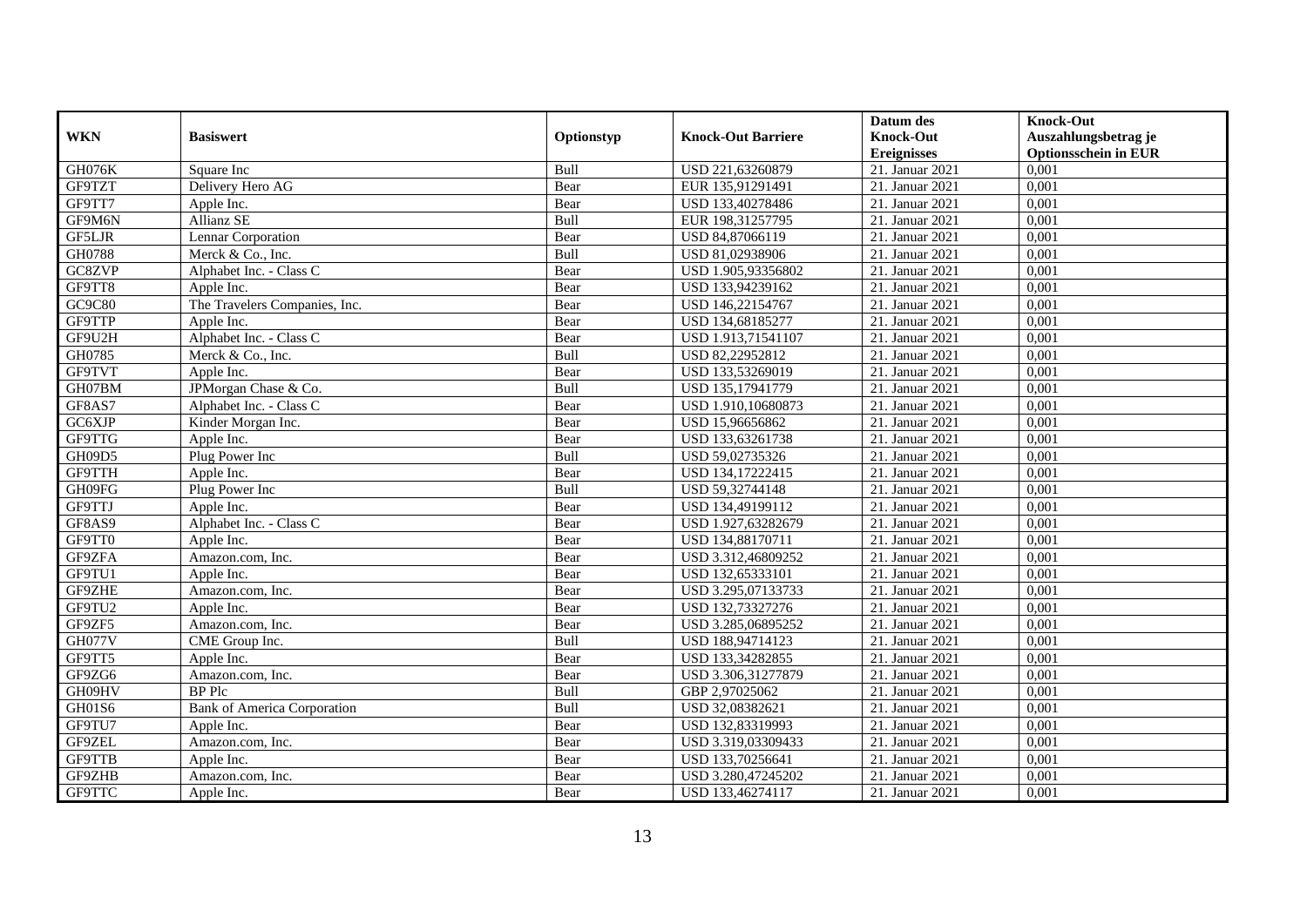|               |                                                          |            |                           | Datum des          | <b>Knock-Out</b>            |
|---------------|----------------------------------------------------------|------------|---------------------------|--------------------|-----------------------------|
| <b>WKN</b>    | <b>Basiswert</b>                                         | Optionstyp | <b>Knock-Out Barriere</b> | <b>Knock-Out</b>   | Auszahlungsbetrag je        |
|               |                                                          |            |                           | <b>Ereignisses</b> | <b>Optionsschein in EUR</b> |
| GF9TUD        | Apple Inc.                                               | Bear       | USD 132,99308344          | 21. Januar 2021    | 0,001                       |
| GF9TU4        | Apple Inc.                                               | Bear       | USD 132,78323634          | 21. Januar 2021    | 0,001                       |
| GF9TVP        | Apple Inc.                                               | Bear       | USD 133,18294506          | 21. Januar 2021    | 0,001                       |
| GF9TTD        | Apple Inc.                                               | Bear       | USD 134,08228968          | 21. Januar 2021    | 0,001                       |
| <b>GF9TTE</b> | Apple Inc.                                               | Bear       | USD 134,33210764          | 21. Januar 2021    | 0,001                       |
| GF9TUF        | Apple Inc.                                               | Bear       | USD 132,94311983          | 21. Januar 2021    | 0,001                       |
| GF9TT4        | Apple Inc.                                               | Bear       | USD 133,12298877          | 21. Januar 2021    | 0,001                       |
| GF9TU5        | Apple Inc.                                               | Bear       | USD 133,05303973          | 21. Januar 2021    | 0,001                       |
| GF9TT9        | Apple Inc.                                               | Bear       | USD 133,29286496          | 21. Januar 2021    | 0,001                       |
| GF9TTA        | Apple Inc.                                               | Bear       | USD 133,82247901          | 21. Januar 2021    | 0,001                       |
| <b>GF9TUB</b> | Apple Inc.                                               | Bear       | USD 132,89315625          | 21. Januar 2021    | 0,001                       |
| GF9TU0        | Apple Inc.                                               | Bear       | USD 132,57338926          | 21. Januar 2021    | 0,001                       |
| GH09Q9        | Airbnb, Inc.                                             | Bull       | USD 155,87067724          | 21. Januar 2021    | 0,001                       |
| GH09HU        | <b>BP</b> Plc                                            | Bull       | GBP 2,96024978            | 21. Januar 2021    | 0,001                       |
| GF9M6J        | Allianz SE                                               | Bull       | EUR 198,02232535          | 21. Januar 2021    | 0,001                       |
| <b>GH0ASW</b> | $\overline{\text{DAX}^{\otimes}}$ (Performance Index)    | Bull       | <b>EUR 13.900</b>         | 21. Januar 2021    | 0,001                       |
| <b>GH0AZR</b> | DAX <sup>®</sup> (Performance Index)/X-DAX <sup>®</sup>  | Bull       | EUR 13.880                | 21. Januar 2021    | 0,001                       |
| GH0AT3        | $DAX^{\circledcirc}$ (Performance Index)                 | Bull       | EUR 13.890                | 21. Januar 2021    | 0,001                       |
| <b>GH0AZM</b> | DAX <sup>®</sup> (Performance Index)/ X-DAX <sup>®</sup> | Bull       | <b>EUR 13.890</b>         | 21. Januar 2021    | 0,001                       |
| <b>GH0ATA</b> | $\overline{\text{DAX}^{\otimes}}$ (Performance Index)    | Bull       | <b>EUR 13.880</b>         | 21. Januar 2021    | 0,001                       |
| GH0B0H        | DAX <sup>®</sup> (Performance Index)/ X-DAX <sup>®</sup> | Bull       | EUR 13.895                | 21. Januar 2021    | 0,001                       |
| GH0AT5        | $DAX^{\circledR}$ (Performance Index)                    | Bull       | EUR 13.890                | 21. Januar 2021    | 0,001                       |
| <b>GH0AZP</b> | DAX <sup>®</sup> (Performance Index)/ X-DAX <sup>®</sup> | Bull       | EUR 13.885                | 21. Januar 2021    | 0,001                       |
| GH0AX0        | $DAX^{\circledast}$ (Performance Index)                  | Bull       | EUR 13.895                | 21. Januar 2021    | 0,001                       |
| GH0AT6        | $\text{DAX}^{\otimes}$ (Performance Index)               | Bull       | EUR 13.890                | 21. Januar 2021    | 0,001                       |
| GH0AT7        | DAX <sup>®</sup> (Performance Index)                     | Bull       | EUR 13.890                | 21. Januar 2021    | 0,001                       |
| <b>GH0B0F</b> | DAX <sup>®</sup> (Performance Index)/ X-DAX <sup>®</sup> | Bull       | EUR 13.900                | 21. Januar 2021    | 0,001                       |
| <b>GH0AWZ</b> | $DAX^{\circledR}$ (Performance Index)                    | Bull       | <b>EUR 13.890</b>         | 21. Januar 2021    | 0,001                       |
| GH0AT8        | DAX <sup>®</sup> (Performance Index)                     | Bull       | EUR 13.890                | 21. Januar 2021    | 0,001                       |
| <b>GHOBOE</b> | DAX <sup>®</sup> (Performance Index)/ X-DAX <sup>®</sup> | Bull       | EUR 13.905                | 21. Januar 2021    | 0,001                       |
| <b>GH0AYM</b> | DAX <sup>®</sup> (Performance Index)                     | Bull       | EUR 13.905                | 21. Januar 2021    | 0,001                       |
| GH0AT9        | DAX <sup>®</sup> (Performance Index)                     | Bull       | EUR 13.890                | 21. Januar 2021    | 0,001                       |
| <b>GH0AYZ</b> | $\overline{\text{DAX}^{\otimes}}$ (Performance Index)    | Bull       | <b>EUR 13.900</b>         | 21. Januar 2021    | 0,001                       |
| <b>GH0ATC</b> | DAX <sup>®</sup> (Performance Index)                     | Bull       | <b>EUR 13.880</b>         | 21. Januar 2021    | 0,001                       |
| GH0B09        | $DAX^{\circledast}$ (Performance Index)                  | Bull       | <b>EUR 13.880</b>         | 21. Januar 2021    | 0,001                       |
| <b>GH0ATD</b> | $DAX^{\circledast}$ (Performance Index)                  | Bull       | EUR 13.880                | 21. Januar 2021    | 0,001                       |
| <b>GH0AYW</b> | DAX <sup>®</sup> (Performance Index)                     | Bull       | EUR 13.885                | 21. Januar 2021    | 0,001                       |
| GH09HQ        | Royal Dutch Shell plc                                    | Bull       | EUR 16,58179986           | 21. Januar 2021    | 0,001                       |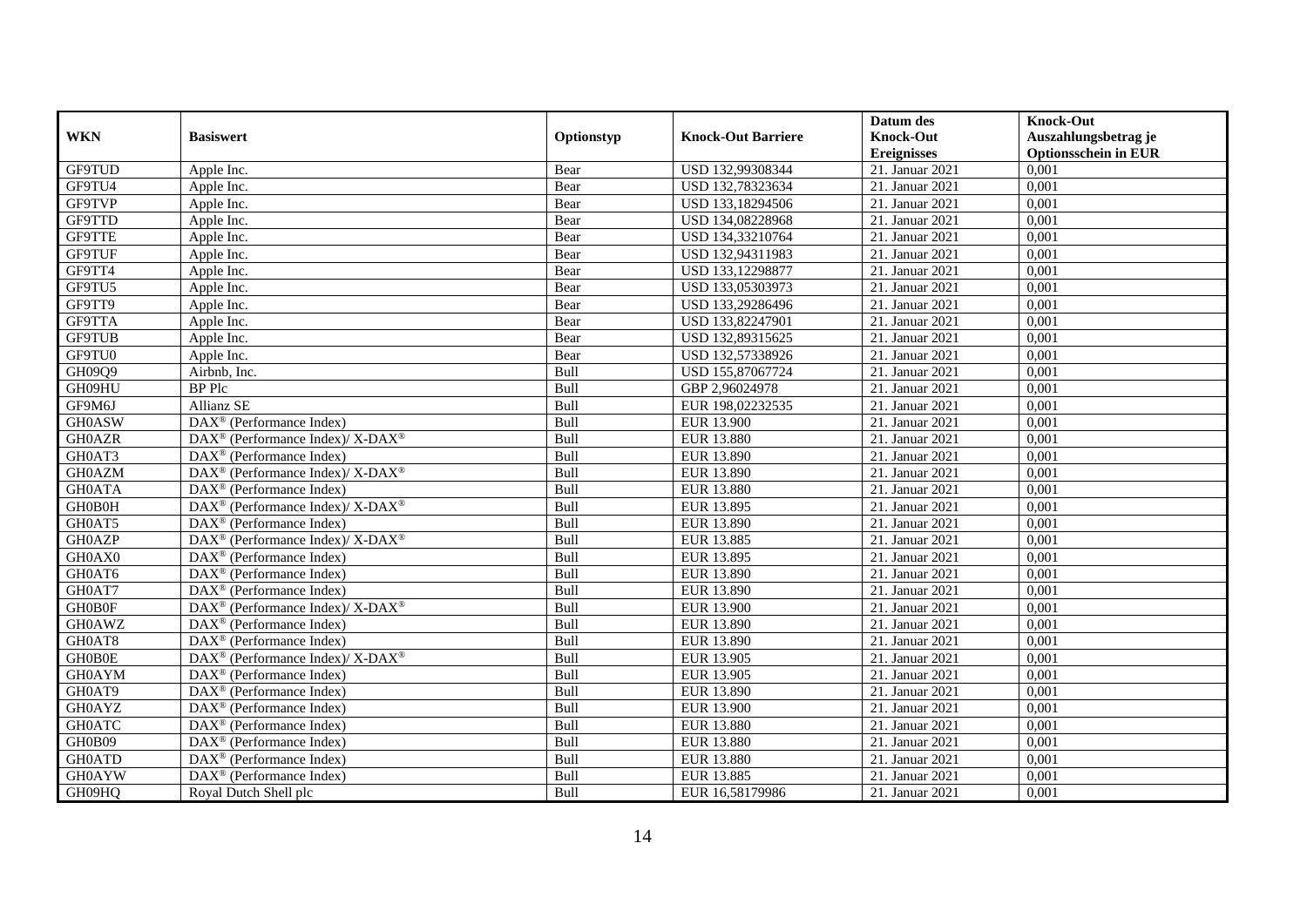|               |                                                 |            |                           | Datum des          | <b>Knock-Out</b>            |
|---------------|-------------------------------------------------|------------|---------------------------|--------------------|-----------------------------|
| <b>WKN</b>    | <b>Basiswert</b>                                | Optionstyp | <b>Knock-Out Barriere</b> | <b>Knock-Out</b>   | Auszahlungsbetrag je        |
|               |                                                 |            |                           | <b>Ereignisses</b> | <b>Optionsschein in EUR</b> |
| GF9TSZ        | Apple Inc.                                      | Bear       | USD 135,26143039          | 21. Januar 2021    | 0,001                       |
| GF67F6        | Alphabet Inc. - Class C                         | Bear       | USD 1.932,77652657        | 21. Januar 2021    | 0,001                       |
| GF2JS3        | Chipotle Mexican Grill, Inc.                    | Bear       | USD 1.498,15173644        | 21. Januar 2021    | 0,001                       |
| GF9TT1        | Apple Inc.                                      | Bear       | USD 135,10154691          | 21. Januar 2021    | 0,001                       |
| GH09EB        | Deutsche Bank AG                                | Bull       | EUR 9,15112037            | 21. Januar 2021    | 0,001                       |
| GH09HP        | Royal Dutch Shell plc                           | Bull       | EUR 16,49179009           | 21. Januar 2021    | 0,001                       |
| GF9TZQ        | Delivery Hero AG                                | Bear       | EUR 136,04271712          | 21. Januar 2021    | 0,001                       |
| GH07BN        | JPMorgan Chase & Co.                            | Bull       | USD 134,47931723          | 21. Januar 2021    | 0,001                       |
| GH01SB        | <b>Bank of America Corporation</b>              | Bull       | USD 31,80370549           | 21. Januar 2021    | 0,001                       |
| GF9X8G        | Nordex SE                                       | Bear       | EUR 26,04313384           | 21. Januar 2021    | $\overline{0,001}$          |
| GF9BB0        | NASDAQ-100 Index®                               | Bear       | <b>USD 13.380</b>         | 21. Januar 2021    | 0,001                       |
| GF9UJK        | NASDAQ-100 Index®                               | Bear       | <b>USD 13.360</b>         | 21. Januar 2021    | 0,001                       |
| GF9TT2        | Apple Inc.                                      | Bear       | USD 135,82102262          | 21. Januar 2021    | 0,001                       |
| GF9UJL        | NASDAQ-100 Index®                               | Bear       | <b>USD 13.360</b>         | 21. Januar 2021    | 0,001                       |
| GF8VZV        | NASDAQ-100 Index®                               | Bear       | <b>USD 13.380</b>         | 21. Januar 2021    | 0,001                       |
| GF9TT3        | Apple Inc.                                      | Bear       | USD 135,62116824          | 21. Januar 2021    | 0,001                       |
| GF8VZW        | NASDAQ-100 Index®                               | Bear       | <b>USD 13.380</b>         | 21. Januar 2021    | 0,001                       |
| GF74G9        | NASDAO-100 Index®                               | Bear       | <b>USD 13.368.84</b>      | 21. Januar 2021    | 0,001                       |
| GF9ZEQ        | Amazon.com, Inc.                                | Bear       | USD 3.333,5620329         | 21. Januar 2021    | 0,001                       |
| GC8DJ3        | <b>TAL Education Group</b>                      | Bear       | USD 84,02032577           | 21. Januar 2021    | 0,001                       |
| GC6A99        | <b>TAL Education Group</b>                      | Bear       | USD 82,37510457           | 21. Januar 2021    | 0,001                       |
| GH073Y        | Dow Jones Industrial Average® Index             | Bear       | USD 31.267,75401652       | 21. Januar 2021    | 0,001                       |
| GF9BG0        | S&P 500 <sup>®</sup> Index                      | Bear       | <b>USD 3.860</b>          | 21. Januar 2021    | 0,001                       |
| GF88Q9        | NASDAQ-100 Index®                               | Bear       | USD 13.384,3              | 21. Januar 2021    | 0,001                       |
| GF68SQ        | S&P 500 <sup>®</sup> Index                      | Bear       | <b>USD 3.860</b>          | 21. Januar 2021    | 0.001                       |
| GH074G        | Dow Jones Industrial Average <sup>®</sup> Index | Bear       | USD 31.252,3565096        | 21. Januar 2021    | 0,001                       |
| <b>GF7ZHK</b> | Dow Jones Industrial Average® Index             | Bear       | <b>USD 31.250</b>         | 21. Januar 2021    | 0,001                       |
| GF6ZEU        | Dow Jones Industrial Average <sup>®</sup> Index | Bear       | <b>USD 31.250</b>         | 21. Januar 2021    | 0,001                       |
| GF9BQM        | Dow Jones Industrial Average® Index             | Bear       | <b>USD 31.250</b>         | 21. Januar 2021    | 0,001                       |
| GF80MN        | S&P 500 <sup>®</sup> Index                      | Bear       | <b>USD 3.860</b>          | 21. Januar 2021    | 0,001                       |
| GL9ZP1        | S&P 500 <sup>®</sup> Index                      | Bear       | USD 3.860,756             | 21. Januar 2021    | 0,001                       |
| GH09HS        | Royal Dutch Shell plc                           | Bull       | EUR 16,4117814            | 21. Januar 2021    | 0,001                       |
| GH01T0        | Moderna Inc                                     | Bear       | USD 136,18473793          | 21. Januar 2021    | 0,001                       |
| GH076C        | Square Inc                                      | Bull       | USD 220,50228949          | 21. Januar 2021    | 0,001                       |
| GF71DD        | Aurubis AG                                      | Bear       | EUR 70,02996935           | 21. Januar 2021    | 0,001                       |
| GH01TJ        | Moderna Inc                                     | Bear       | USD 133,32946083          | 21. Januar 2021    | 0,001                       |
| GF3UHF        | NASDAQ-100 Index®                               | Bear       | <b>USD 13.400</b>         | 21. Januar 2021    | 0,001                       |
| GF9BAZ        | NASDAQ-100 Index®                               | Bear       | <b>USD 13.400</b>         | 21. Januar 2021    | 0,001                       |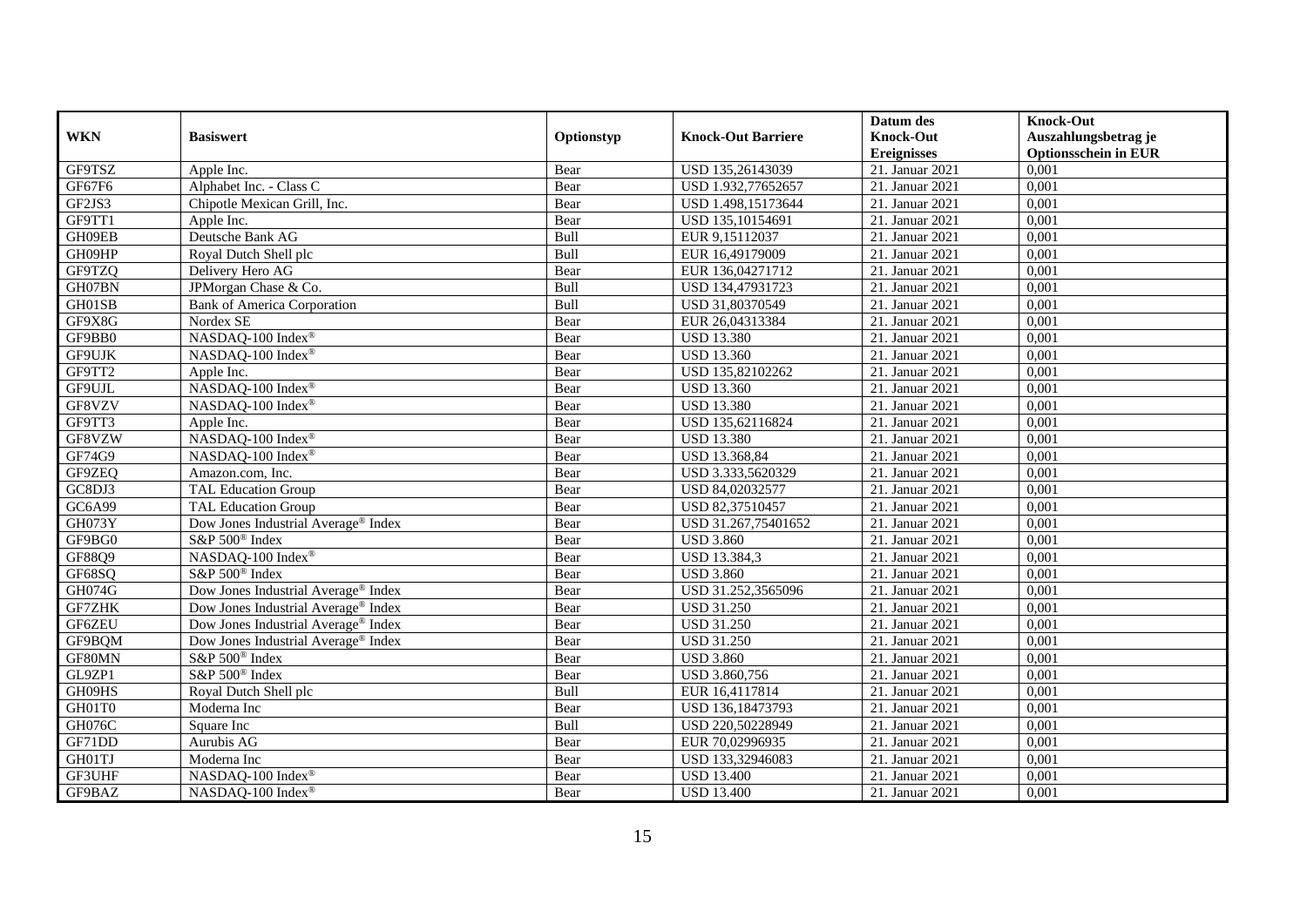|               |                                                                                         |             |                           | Datum des          | <b>Knock-Out</b>            |
|---------------|-----------------------------------------------------------------------------------------|-------------|---------------------------|--------------------|-----------------------------|
| <b>WKN</b>    | <b>Basiswert</b>                                                                        | Optionstyp  | <b>Knock-Out Barriere</b> | <b>Knock-Out</b>   | Auszahlungsbetrag je        |
|               |                                                                                         |             |                           | <b>Ereignisses</b> | <b>Optionsschein in EUR</b> |
| <b>GF9TRJ</b> | Apple Inc.                                                                              | Bear        | USD 136,28068764          | 21. Januar 2021    | 0,001                       |
| GF9B5L        | Moderna Inc                                                                             | Bear        | USD 134,50312984          | 21. Januar 2021    | 0,001                       |
| GH077Y        | CME Group Inc.                                                                          | Bull        | USD 187,12687976          | 21. Januar 2021    | 0,001                       |
| GB8UXS        | NASDAQ-100 Index®                                                                       | Bear        | USD 13.397,29             | 21. Januar 2021    | 0,001                       |
| <b>GF9TUK</b> | Münchener Rückversicherungs-Gesellschaft AG                                             | Bull        | EUR 233,96096125          | 21. Januar 2021    | 0,001                       |
| GH01TK        | Moderna Inc                                                                             | Bear        | USD 135,05660398          | 21. Januar 2021    | 0,001                       |
| GF80F6        | NASDAQ-100 Index®                                                                       | Bear        | <b>USD 13.400</b>         | 21. Januar 2021    | 0,001                       |
| GF6U8H        | Cummins Inc.                                                                            | Bear        | USD 245,07338308          | 21. Januar 2021    | 0,001                       |
| GH0762        | Square Inc                                                                              | Bull        | USD 219,37197018          | 21. Januar 2021    | 0,001                       |
| <b>GF9TUP</b> | Münchener Rückversicherungs-Gesellschaft AG                                             | Bull        | EUR 232,91032825          | 21. Januar 2021    | 0,001                       |
| GH01SV        | Moderna Inc                                                                             | Bear        | USD 133,70883331          | 21. Januar 2021    | 0,001                       |
| GF9TQS        | Apple Inc.                                                                              | Bear        | USD 136,0408624           | 21. Januar 2021    | 0,001                       |
| GH01SY        | Moderna Inc                                                                             | Bear        | USD 135,59571224          | 21. Januar 2021    | 0,001                       |
| GH01SZ        | Moderna Inc                                                                             | Bear        | USD 136,84364804          | 21. Januar 2021    | 0,001                       |
| GH09HY        | <b>BP</b> Plc                                                                           | Bull        | GBP 2,94024809            | 21. Januar 2021    | 0,001                       |
| <b>GH0AZV</b> | $\text{DAX}^{\circledR}$ (Performance Index)/ X-DAX <sup>®</sup>                        | Bull        | EUR 13.875                | 21. Januar 2021    | 0,001                       |
| GH09HW        | <b>BP</b> Plc                                                                           | Bull        | GBP 2,93024724            | 21. Januar 2021    | 0,001                       |
| GH0761        | Square Inc                                                                              | Bull        | USD 218,24165088          | 21. Januar 2021    | 0,001                       |
| <b>GF9TTM</b> | Apple Inc.                                                                              | Bear        | USD 136,54049831          | 21. Januar 2021    | 0,001                       |
| GF6U8J        | Cummins Inc.                                                                            | Bear        | USD 249,90349732          | 21. Januar 2021    | 0,001                       |
| GF4WV4        | Intel Corporation                                                                       | Bear        | USD 60,82219225           | 21. Januar 2021    | 0,001                       |
| GF74EJ        | NASDAQ-100 Index®                                                                       | Bear        | USD 13.416,67             | 21. Januar 2021    | 0,001                       |
| GF6UNE        | Colgate-Palmolive Company                                                               | Bull        | USD 78,79751964           | 21. Januar 2021    | 0,001                       |
| GF9MK7        | PayPal Holdings, Inc.                                                                   | Bear        | USD 250,06674328          | 21. Januar 2021    | 0,001                       |
| GF9TRC        | Apple Inc.                                                                              | Bear        | USD 136,82029441          | 21. Januar 2021    | 0,001                       |
| GF9957        | NASDAQ-100 Index®                                                                       | Bear        | <b>USD 13.420</b>         | 21. Januar 2021    | 0,001                       |
| GF9956        | NASDAQ-100 Index®                                                                       | Bear        | <b>USD 13.420</b>         | 21. Januar 2021    | 0,001                       |
| <b>GH0ATL</b> | $\text{DAX}^{\textcircled{p}}$ (Performance Index)                                      | <b>Bull</b> | EUR 13.875                | 22. Januar 2021    | 0,001                       |
| GF9BAY        | NASDAQ-100 Index®                                                                       | Bear        | <b>USD 13.420</b>         | 21. Januar 2021    | 0,001                       |
| GH0B0J        | $\text{DAX}^{\circledast}$ (Performance Index)/ $\overline{\text{X-DAX}^{\circledast}}$ | Bull        | EUR 13.850,92646498       | 22. Januar 2021    | 0,001                       |
| GH0E25        | $\text{DAX}^{\textcircled{p}}$ (Performance Index)                                      | Bear        | EUR 13.790                | 22. Januar 2021    | 0,001                       |
| <b>GH0ATM</b> | $\text{DAX}^{\textcircled{p}}$ (Performance Index)                                      | Bull        | EUR 13.870                | 22. Januar 2021    | 0,001                       |
| <b>GH0AZK</b> | $\text{DAX}^{\circledast}$ (Performance Index)/ $\overline{\text{X-DAX}^{\circledast}}$ | Bull        | EUR 13.840,92579605       | 22. Januar 2021    | 0,001                       |
| <b>GH0DZT</b> | EURO STOXX <sup>®</sup> Banks (Price EUR) Index                                         | Bull        | EUR 75,27                 | 22. Januar 2021    | 0,001                       |
| <b>GH0DDH</b> | DAX <sup>®</sup> (Performance Index)                                                    | Bull        | EUR 13.960                | 22. Januar 2021    | 0,001                       |
| GH0E1F        | $\text{DAX}^{\textcircled{n}}$ (Performance Index)                                      | Bull        | EUR 14.030                | 22. Januar 2021    | 0,001                       |
| <b>GH0AZW</b> | DAX <sup>®</sup> (Performance Index)/X-DAX <sup>®</sup>                                 | Bull        | EUR 13.855,92679944       | 22. Januar 2021    | 0,001                       |
| <b>GH0DZU</b> | EURO STOXX <sup>®</sup> Banks (Price EUR) Index                                         | Bull        | <b>EUR 75,04</b>          | 22. Januar 2021    | 0,001                       |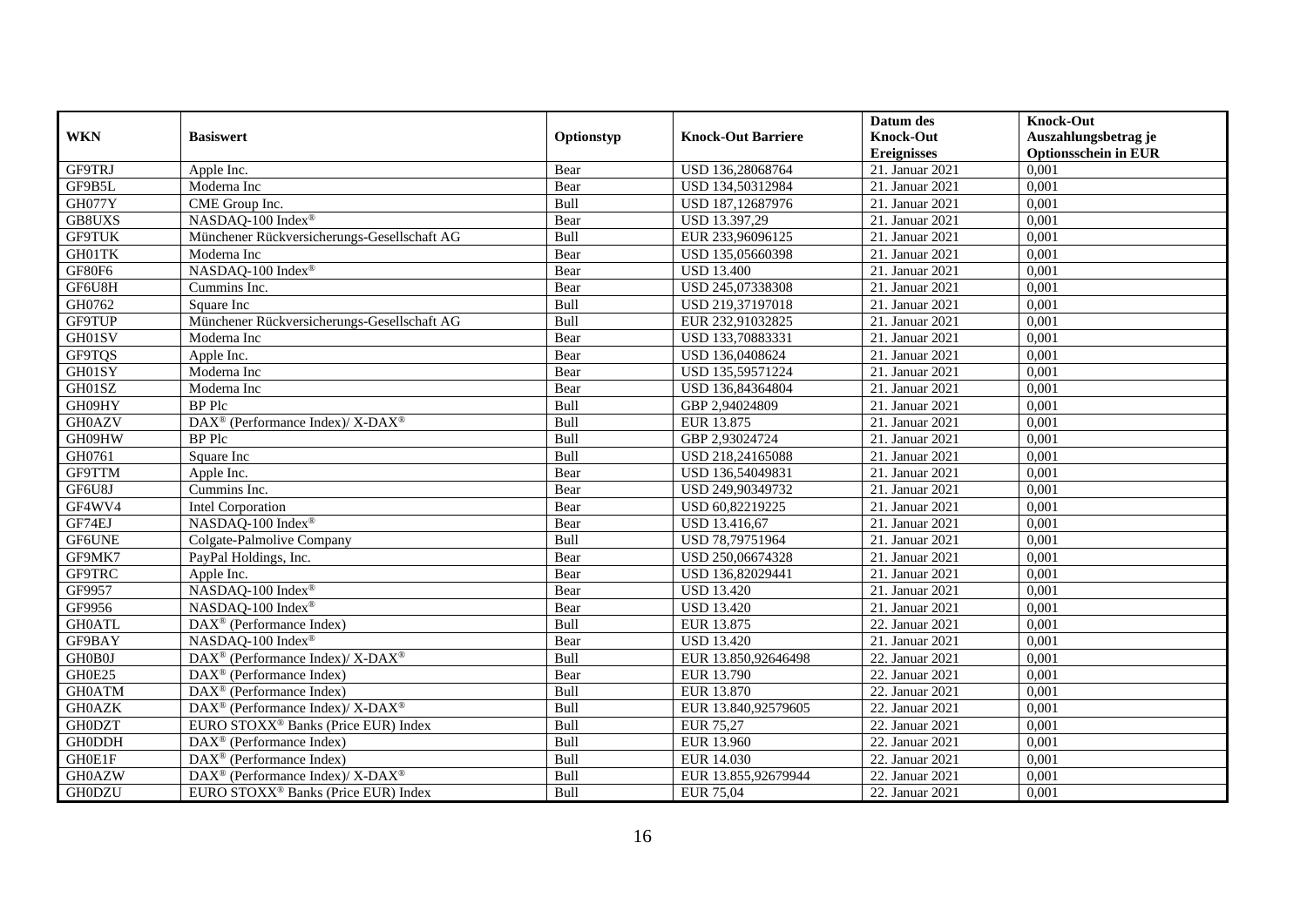|               |                                                                   |            |                           | Datum des          | <b>Knock-Out</b>            |
|---------------|-------------------------------------------------------------------|------------|---------------------------|--------------------|-----------------------------|
| <b>WKN</b>    | <b>Basiswert</b>                                                  | Optionstyp | <b>Knock-Out Barriere</b> | <b>Knock-Out</b>   | Auszahlungsbetrag je        |
|               |                                                                   |            |                           | <b>Ereignisses</b> | <b>Optionsschein in EUR</b> |
| GH0AZJ        | $\text{DAX}^{\circledR}$ (Performance Index)/ X-DAX <sup>®</sup>  | Bull       | EUR 13.845,92613051       | 22. Januar 2021    | 0,001                       |
| <b>GHODEJ</b> | $DAX^{\circledR}$ (Performance Index)                             | Bull       | EUR 13.910                | 22. Januar 2021    | 0,001                       |
| <b>GH0AXR</b> | DAX <sup>®</sup> (Performance Index)                              | Bull       | EUR 13.875,9281373        | 22. Januar 2021    | 0,001                       |
| GH0AZQ        | $\text{DAX}^{\circledast}$ (Performance Index)/X-DAX <sup>®</sup> | Bull       | EUR 13.870,92780283       | 22. Januar 2021    | 0,001                       |
| <b>GHODEK</b> | DAX <sup>®</sup> (Performance Index)                              | Bull       | EUR 13.910                | 22. Januar 2021    | 0,001                       |
| <b>GH0AZT</b> | DAX <sup>®</sup> (Performance Index)/ X-DAX <sup>®</sup>          | Bull       | EUR 13.865,92746837       | 22. Januar 2021    | 0,001                       |
| GH0E5T        | $\text{DAX}^{\textcircled{n}}$ (Performance Index)                | Bull       | EUR 14.160                | 22. Januar 2021    | 0,001                       |
| <b>GH0ATJ</b> | $\text{DAX}^{\textcircled{D}}$ (Performance Index)                | Bull       | EUR 13.875                | 22. Januar 2021    | 0,001                       |
| <b>GH0AZU</b> | DAX <sup>®</sup> (Performance Index)/ X-DAX <sup>®</sup>          | Bull       | EUR 13.860,9271339        | 22. Januar 2021    | 0,001                       |
| <b>GH0AWX</b> | $DAX^{\circledR}$ (Performance Index)                             | Bull       | EUR 13.840,92579605       | 22. Januar 2021    | 0,001                       |
| <b>GH0ATK</b> | $\overline{\text{DAX}}^{\textcircled{}}$ (Performance Index)      | Bull       | EUR 13.875                | 22. Januar 2021    | 0,001                       |
| GH0AZ2        | $\overline{\text{DAX}^{\otimes}}$ (Performance Index)             | Bull       | EUR 13.855,92679944       | 22. Januar 2021    | 0,001                       |
| <b>GH0DZN</b> | EURO STOXX <sup>®</sup> Banks (Price EUR) Index                   | Bull       | <b>EUR</b> 75,5           | 22. Januar 2021    | 0,001                       |
| <b>GH0DDF</b> | $\text{DAX}^{\textcircled{n}}$ (Performance Index)                | Bull       | EUR 13.960                | 22. Januar 2021    | 0,001                       |
| GH0AZ7        | $\text{DAX}^{\otimes}$ (Performance Index)                        | Bull       | EUR 13.870,92780283       | 22. Januar 2021    | 0,001                       |
| <b>GH0DEG</b> | DAX <sup>®</sup> (Performance Index)                              | Bull       | EUR 13.910                | 22. Januar 2021    | 0,001                       |
| <b>GH0E0R</b> | DAX <sup>®</sup> (Performance Index)                              | Bull       | EUR 14.225                | 22. Januar 2021    | 0,001                       |
| <b>GH0DZP</b> | EURO STOXX <sup>®</sup> Banks (Price EUR) Index                   | Bull       | <b>EUR 75.42</b>          | 22. Januar 2021    | 0,001                       |
| <b>GH0AWN</b> | DAX <sup>®</sup> (Performance Index)                              | Bull       | EUR 13.850,92646498       | 22. Januar 2021    | 0,001                       |
| <b>GH0DEH</b> | $\overline{\text{DAX}^{\otimes}}$ (Performance Index)             | Bull       | EUR 13.910                | 22. Januar 2021    | 0,001                       |
| <b>GH0DZQ</b> | EURO STOXX <sup>®</sup> Banks (Price EUR) Index                   | Bull       | EUR 75,35                 | 22. Januar 2021    | 0,001                       |
| <b>GH0AXM</b> | $\overline{\text{DAX}^{\otimes}}$ (Performance Index)             | Bull       | EUR 13.845,92613051       | 22. Januar 2021    | 0,001                       |
| GH0AU8        | $\text{DAX}^{\circledast}$ (Performance Index)                    | Bull       | EUR 13.840                | 22. Januar 2021    | 0,001                       |
| <b>GH0DZR</b> | EURO STOXX <sup>®</sup> Banks (Price EUR) Index                   | Bull       | EUR 75,19                 | 22. Januar 2021    | 0,001                       |
| <b>GH0AZS</b> | $\text{DAX}^{\textcircled{n}}$ (Performance Index)                | Bull       | EUR 13.860,9271339        | 22. Januar 2021    | 0,001                       |
| GH0AU9        | $\text{DAX}^{\otimes}$ (Performance Index)                        | Bull       | EUR 13.840                | 22. Januar 2021    | 0,001                       |
| <b>GH0DZS</b> | EURO STOXX <sup>®</sup> Banks (Price EUR) Index                   | Bull       | EUR 75,12                 | 22. Januar 2021    | 0,001                       |
| GH0DE4        | $DAX^{\circledR}$ (Performance Index)                             | Bull       | EUR 13.930                | 22. Januar 2021    | 0.001                       |
| GH0E3K        | $DAX^{\circledcirc}$ (Performance Index)/X-DAX <sup>®</sup>       | Bull       | EUR 14.045                | 22. Januar 2021    | 0,001                       |
| GH0AX4        | $\text{DAX}^{\textcircled{D}}$ (Performance Index)                | Bull       | EUR 13.865,92746837       | 22. Januar 2021    | 0,001                       |
| GH0DE5        | DAX <sup>®</sup> (Performance Index)                              | Bull       | EUR 13.925                | 22. Januar 2021    | 0,001                       |
| GH0E1W        | DAX <sup>®</sup> (Performance Index)                              | Bull       | EUR 14.065                | 22. Januar 2021    | 0,001                       |
| GH0E19        | $\text{DAX}^{\textcircled{D}}$ (Performance Index)                | Bull       | EUR 14.075                | 22. Januar 2021    | 0,001                       |
| GH0E4N        | $\text{DAX}^{\circledR}$ (Performance Index)/ X-DAX <sup>®</sup>  | Bull       | EUR 14.170                | 22. Januar 2021    | 0,001                       |
| GH0AU4        | $\text{DAX}^{\textcircled{n}}$ (Performance Index)                | Bull       | EUR 13.850                | 22. Januar 2021    | 0,001                       |
| GH0AU5        | DAX <sup>®</sup> (Performance Index)                              | Bull       | EUR 13.850                | 22. Januar 2021    | 0,001                       |
| GH0E3U        | DAX <sup>®</sup> (Performance Index)/ X-DAX <sup>®</sup>          | Bull       | EUR 14.005                | 22. Januar 2021    | 0,001                       |
| GH0DE0        | $\text{DAX}^{\textcircled{n}}$ (Performance Index)                | Bull       | EUR 13.940                | 22. Januar 2021    | 0,001                       |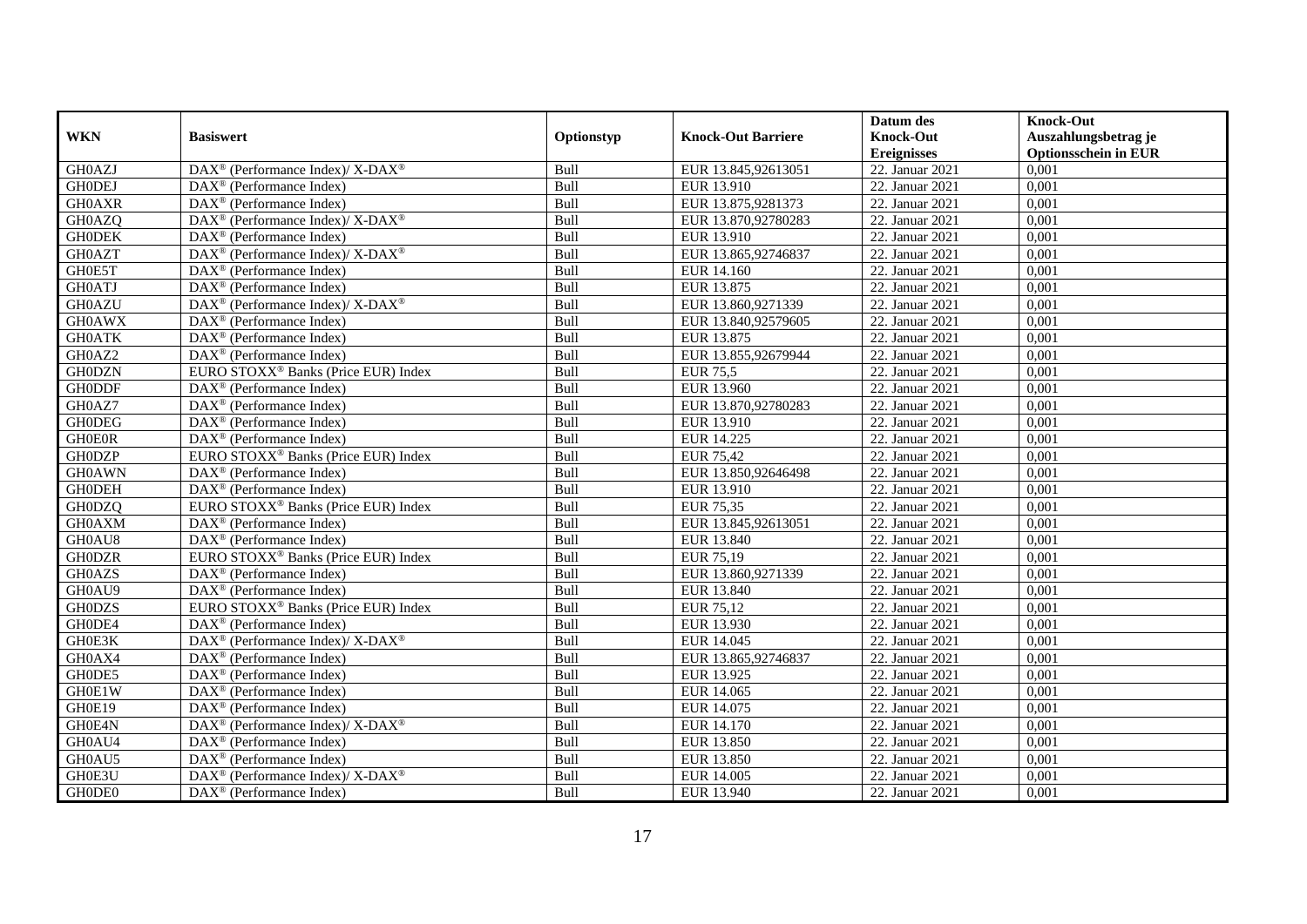|               |                                                                                                 |            |                           | Datum des          | <b>Knock-Out</b>            |
|---------------|-------------------------------------------------------------------------------------------------|------------|---------------------------|--------------------|-----------------------------|
| <b>WKN</b>    | <b>Basiswert</b>                                                                                | Optionstyp | <b>Knock-Out Barriere</b> | <b>Knock-Out</b>   | Auszahlungsbetrag je        |
|               |                                                                                                 |            |                           | <b>Ereignisses</b> | <b>Optionsschein in EUR</b> |
| GH0DE1        | $\overline{\text{DAX}}^{\textcircled{}}$ (Performance Index)                                    | Bull       | EUR 13.940                | 22. Januar 2021    | 0,001                       |
| GH0E2Z        | $DAX^{\circledcirc}$ (Performance Index)/ X-DAX <sup>®</sup>                                    | Bull       | EUR 13.985                | 22. Januar 2021    | 0,001                       |
| <b>GH0ATG</b> | $\text{DAX}^{\textcircled{p}}$ (Performance Index)                                              | Bull       | EUR 13.875                | 22. Januar 2021    | 0,001                       |
| GH0E4R        | $\overline{\text{DAX}^{\textcircled{\tiny 0}}}$ (Performance Index)/X-DAX <sup>®</sup>          | Bull       | EUR 14.160                | 22. Januar 2021    | 0,001                       |
| <b>GH0ATH</b> | $\text{DAX}^{\textcircled{n}}$ (Performance Index)                                              | Bull       | EUR 13.875                | 22. Januar 2021    | 0,001                       |
| <b>GHODEE</b> | DAX <sup>®</sup> (Performance Index)                                                            | Bull       | EUR 13.920                | 22. Januar 2021    | 0,001                       |
| GH0E6J        | $\text{DAX}^{\textcircled{p}}$ (Performance Index)/ $\overline{\text{X-DAX}^{\textcircled{p}}}$ | Bull       | EUR 14.140                | 22. Januar 2021    | 0,001                       |
| <b>GHODEF</b> | DAX <sup>®</sup> (Performance Index)                                                            | Bull       | EUR 13.910                | 22. Januar 2021    | 0,001                       |
| GH0E5V        | $\text{DAX}^{\circledR}$ (Performance Index)/ X-DAX <sup>®</sup>                                | Bear       | EUR 13.770                | 22. Januar 2021    | 0,001                       |
| <b>GH0ATP</b> | $\text{DAX}^{\textcircled{D}}$ (Performance Index)                                              | Bull       | EUR 13.870                | 22. Januar 2021    | 0,001                       |
| GH0E3V        | $DAX^{\circledcirc}$ (Performance Index)/ X-DAX <sup>®</sup>                                    | Bull       | EUR 13.995                | 22. Januar 2021    | 0,001                       |
| <b>GH0DCH</b> | $\overline{\text{DAX}^{\otimes}}$ (Performance Index)                                           | Bull       | <b>EUR 14.000</b>         | 22. Januar 2021    | 0,001                       |
| GH0E5J        | DAX <sup>®</sup> (Performance Index)/ X-DAX <sup>®</sup>                                        | Bull       | EUR 14.235                | 22. Januar 2021    | 0,001                       |
| <b>GH0E0D</b> | $DAX^{\circledR}$ (Performance Index)                                                           | Bull       | EUR 13.990                | 22. Januar 2021    | 0,001                       |
| <b>GH0DDJ</b> | $\overline{\text{DAX}^{\otimes}}$ (Performance Index)                                           | Bull       | EUR 13.960                | 22. Januar 2021    | 0,001                       |
| GH0B0Q        | DAX <sup>®</sup> (Performance Index)/ X-DAX <sup>®</sup>                                        | Bull       | EUR 13.835,92546159       | 22. Januar 2021    | 0,001                       |
| <b>GH0E0E</b> | DAX <sup>®</sup> (Performance Index)                                                            | Bear       | EUR 13.785                | 22. Januar 2021    | 0,001                       |
| <b>GH0DDK</b> | $DAX^{\circledR}$ (Performance Index)                                                           | Bull       | EUR 13.960                | 22. Januar 2021    | 0.001                       |
| GH0E50        | $DAX^{\circledcirc}$ (Performance Index)/ X-DAX <sup>®</sup>                                    | Bear       | <b>EUR 13.880</b>         | 22. Januar 2021    | 0,001                       |
| <b>GHOEOF</b> | $\text{DAX}^{\textcircled{n}}$ (Performance Index)                                              | Bear       | EUR 13.825                | 22. Januar 2021    | 0,001                       |
| GH09KQ        | Royal Dutch Shell plc                                                                           | Bull       | EUR 16,24352615           | 22. Januar 2021    | 0,001                       |
| <b>GHODEL</b> | DAX <sup>®</sup> (Performance Index)                                                            | Bull       | <b>EUR 13.900</b>         | 22. Januar 2021    | 0,001                       |
| GH09HT        | Royal Dutch Shell plc                                                                           | Bull       | EUR 16.16350878           | 22. Januar 2021    | 0,001                       |
| <b>GH0E0H</b> | $\text{DAX}^{\textcircled{n}}$ (Performance Index)                                              | Bull       | EUR 14.110                | 22. Januar 2021    | 0,001                       |
| GH0E62        | $\text{DAX}^{\circledast}$ (Performance Index)/ X-DAX <sup>®</sup>                              | Bear       | EUR 13.810                | 22. Januar 2021    | 0,001                       |
| GH09HR        | Royal Dutch Shell plc                                                                           | Bull       | EUR 16,33354569           | 22. Januar 2021    | 0,001                       |
| <b>GH0DEM</b> | DAX <sup>®</sup> (Performance Index)                                                            | Bull       | <b>EUR 13.900</b>         | 22. Januar 2021    | 0,001                       |
| <b>GH0E0J</b> | $\overline{\text{DAX}^{\otimes}}$ (Performance Index)                                           | Bull       | EUR 14.190                | 22. Januar 2021    | 0,001                       |
| GH09GT        | Royal Dutch Shell plc                                                                           | Bull       | EUR 16,07348923           | 22. Januar 2021    | 0,001                       |
| GH0E64        | $DAX^{\circledcirc}$ (Performance Index)/ X-DAX <sup>®</sup>                                    | Bear       | EUR 13.820                | 22. Januar 2021    | 0,001                       |
| GH0E13        | $\text{DAX}^{\textcircled{n}}$ (Performance Index)                                              | Bear       | EUR 13.745                | 22. Januar 2021    | 0,001                       |
| <b>GH0ATS</b> | DAX <sup>®</sup> (Performance Index)                                                            | Bull       | <b>EUR 13.870</b>         | 22. Januar 2021    | 0,001                       |
| GH09GX        | Royal Dutch Shell plc                                                                           | Bull       | EUR 15,99347187           | 22. Januar 2021    | 0,001                       |
| <b>GH0ATT</b> | $\text{DAX}^{\textcircled{D}}$ (Performance Index)                                              | Bull       | EUR 13.870                | 22. Januar 2021    | 0,001                       |
| GH0E31        | $\text{DAX}^{\circledast}$ (Performance Index)/ X-DAX <sup>®</sup>                              | Bull       | EUR 13.980                | 22. Januar 2021    | 0,001                       |
| GH0E14        | $\text{DAX}^{\textcircled{n}}$ (Performance Index)                                              | Bull       | EUR 14.170                | 22. Januar 2021    | 0,001                       |
| GH09HX        | Royal Dutch Shell plc                                                                           | Bull       | EUR 15,91345449           | 22. Januar 2021    | 0,001                       |
| <b>GH0DDN</b> | $\text{DAX}^{\textcircled{n}}$ (Performance Index)                                              | Bull       | EUR 13.950                | 22. Januar 2021    | 0,001                       |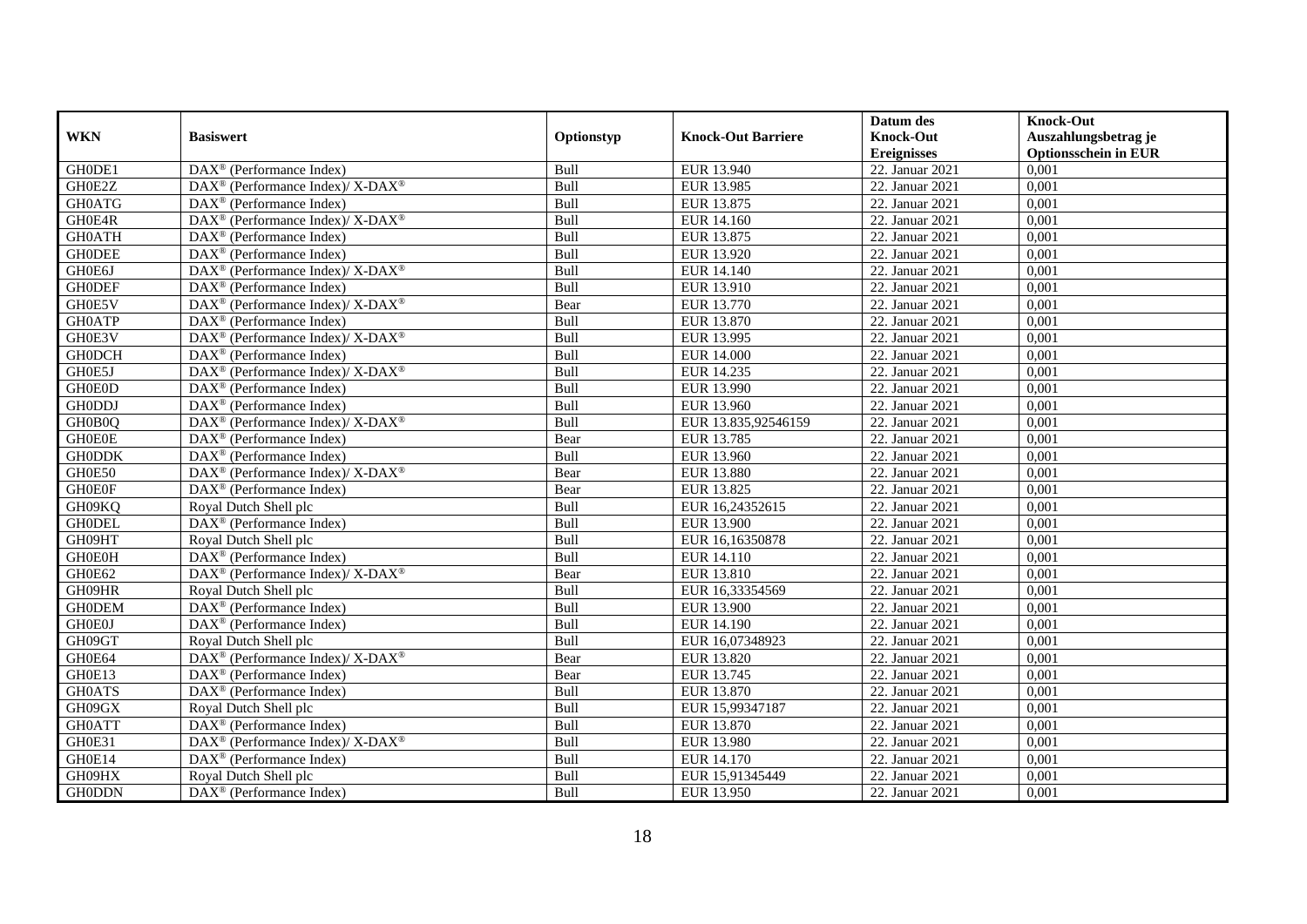|               |                                                                                         |            |                           | Datum des          | <b>Knock-Out</b>            |
|---------------|-----------------------------------------------------------------------------------------|------------|---------------------------|--------------------|-----------------------------|
| <b>WKN</b>    | <b>Basiswert</b>                                                                        | Optionstyp | <b>Knock-Out Barriere</b> | <b>Knock-Out</b>   | Auszahlungsbetrag je        |
|               |                                                                                         |            |                           | <b>Ereignisses</b> | <b>Optionsschein in EUR</b> |
| GH0E1A        | $\overline{\text{DAX}}^{\textcircled{}}$ (Performance Index)                            | Bear       | EUR 13.775                | 22. Januar 2021    | 0,001                       |
| GH09KB        | <b>BP</b> Plc                                                                           | Bull       | GBP 2,90048944            | 22. Januar 2021    | 0,001                       |
| <b>GH0DEQ</b> | $DAX^{\circledR}$ (Performance Index)                                                   | Bull       | <b>EUR 13.900</b>         | 22. Januar 2021    | 0,001                       |
| GH0E33        | DAX <sup>®</sup> (Performance Index)/ X-DAX <sup>®</sup>                                | Bull       | EUR 13.965                | 22. Januar 2021    | 0,001                       |
| <b>GH0E0P</b> | $\overline{\text{DAX}}^{\textcirc}$ (Performance Index)                                 | Bull       | EUR 14.045                | 22. Januar 2021    | 0,001                       |
| GH09J0        | <b>BP</b> Plc                                                                           | Bull       | GBP 2,850481              | 22. Januar 2021    | 0,001                       |
| <b>GH0ATU</b> | DAX <sup>®</sup> (Performance Index)                                                    | Bull       | EUR 13.860                | 22. Januar 2021    | 0,001                       |
| GH0E0Q        | DAX <sup>®</sup> (Performance Index)                                                    | Bear       | EUR 13.860                | 22. Januar 2021    | 0,001                       |
| GH01Y6        | Iberdrola S.A.                                                                          | Bull       | EUR 11,6454549            | 22. Januar 2021    | 0,001                       |
| GH0E3H        | DAX <sup>®</sup> (Performance Index)/ X-DAX <sup>®</sup>                                | Bull       | EUR 14.055                | 22. Januar 2021    | 0,001                       |
| GH09LK        | <b>BP</b> Plc                                                                           | Bull       | GBP 2,87048438            | 22. Januar 2021    | 0,001                       |
| <b>GH0ATW</b> | DAX <sup>®</sup> (Performance Index)                                                    | Bull       | EUR 13.860                | 22. Januar 2021    | 0,001                       |
| <b>GH0E0L</b> | $DAX^{\circledast}$ (Performance Index)                                                 | Bull       | EUR 14.005                | 22. Januar 2021    | 0,001                       |
| GH09J2        | <b>BP</b> Plc                                                                           | Bull       | GBP 2,88048607            | 22. Januar 2021    | 0.001                       |
| GH0E1M        | DAX <sup>®</sup> (Performance Index)                                                    | Bull       | EUR 13.965                | 22. Januar 2021    | 0,001                       |
| <b>GH0DCQ</b> | DAX <sup>®</sup> (Performance Index)                                                    | Bull       | EUR 13.990                | 22. Januar 2021    | 0,001                       |
| GH0E3J        | DAX <sup>®</sup> (Performance Index)/X-DAX <sup>®</sup>                                 | Bull       | <b>EUR 14.050</b>         | 22. Januar 2021    | 0,001                       |
| GH0E1N        | $\overline{\text{DAX}}^{\textcirc}$ (Performance Index)                                 | Bull       | EUR 14.055                | 22. Januar 2021    | 0,001                       |
| <b>GH0DDQ</b> | $DAX^{\circledast}$ (Performance Index)                                                 | Bull       | EUR 13.950                | 22. Januar 2021    | 0,001                       |
| GH0E4K        | DAX <sup>®</sup> (Performance Index)/ X-DAX <sup>®</sup>                                | Bull       | EUR 14.180                | 22. Januar 2021    | 0,001                       |
| GH09HZ        | <b>BP</b> Plc                                                                           | Bull       | GBP 2,91049114            | 22. Januar 2021    | 0,001                       |
| GH0E0Z        | DAX <sup>®</sup> (Performance Index)                                                    | Bull       | EUR 14.130                | 22. Januar 2021    | 0,001                       |
| <b>GH0DDR</b> | $\text{DAX}^{\circledast}$ (Performance Index)                                          | Bull       | EUR 13.950                | 22. Januar 2021    | 0,001                       |
| GH0E4L        | DAX <sup>®</sup> (Performance Index)/ X-DAX <sup>®</sup>                                | Bull       | EUR 14.195                | 22. Januar 2021    | 0,001                       |
| GH0E10        | $DAX^{\circledR}$ (Performance Index)                                                   | Bull       | <b>EUR 13.980</b>         | 22. Januar 2021    | 0,001                       |
| <b>GH0DDS</b> | DAX <sup>®</sup> (Performance Index)                                                    | Bull       | EUR 13.950                | 22. Januar 2021    | 0,001                       |
| GH0E3R        | DAX <sup>®</sup> (Performance Index)/ X-DAX <sup>®</sup>                                | Bull       | EUR 14.020                | 22. Januar 2021    | 0,001                       |
| GH0E12        | DAX <sup>®</sup> (Performance Index)                                                    | Bull       | EUR 14.060                | 22. Januar 2021    | 0,001                       |
| GH0AU6        | $DAX^{\circledast}$ (Performance Index)                                                 | Bull       | EUR 13.850                | 22. Januar 2021    | 0,001                       |
| GH0E17        | $DAX^{\circledast}$ (Performance Index)                                                 | Bull       | EUR 14.125                | 22. Januar 2021    | 0,001                       |
| GH0AU7        | $DAX^{\circledR}$ (Performance Index)                                                   | Bull       | EUR 13.840                | 22. Januar 2021    | 0,001                       |
| GH0E3S        | $\text{DAX}^{\circledast}$ (Performance Index)/ $\overline{\text{X-DAX}^{\circledast}}$ | Bull       | EUR 14.060                | 22. Januar 2021    | 0,001                       |
| GH0E18        | $DAX^{\circledR}$ (Performance Index)                                                   | Bull       | <b>EUR 14.220</b>         | 22. Januar 2021    | 0,001                       |
| GH0DD1        | $\overline{\text{DAX}^{\otimes}}$ (Performance Index)                                   | Bull       | EUR 13.975                | 22. Januar 2021    | 0,001                       |
| GH0E1B        | $DAX^{\circledast}$ (Performance Index)                                                 | Bull       | <b>EUR 14.080</b>         | 22. Januar 2021    | 0,001                       |
| GH0E4T        | DAX <sup>®</sup> (Performance Index)/ X-DAX <sup>®</sup>                                | Bull       | EUR 14.155                | 22. Januar 2021    | 0,001                       |
| GH0DE2        | DAX <sup>®</sup> (Performance Index)                                                    | Bull       | EUR 13.930                | 22. Januar 2021    | 0,001                       |
| GH0E1C        | $\text{DAX}^{\textcircled{}}$ (Performance Index)                                       | Bull       | EUR 14.035                | 22. Januar 2021    | 0,001                       |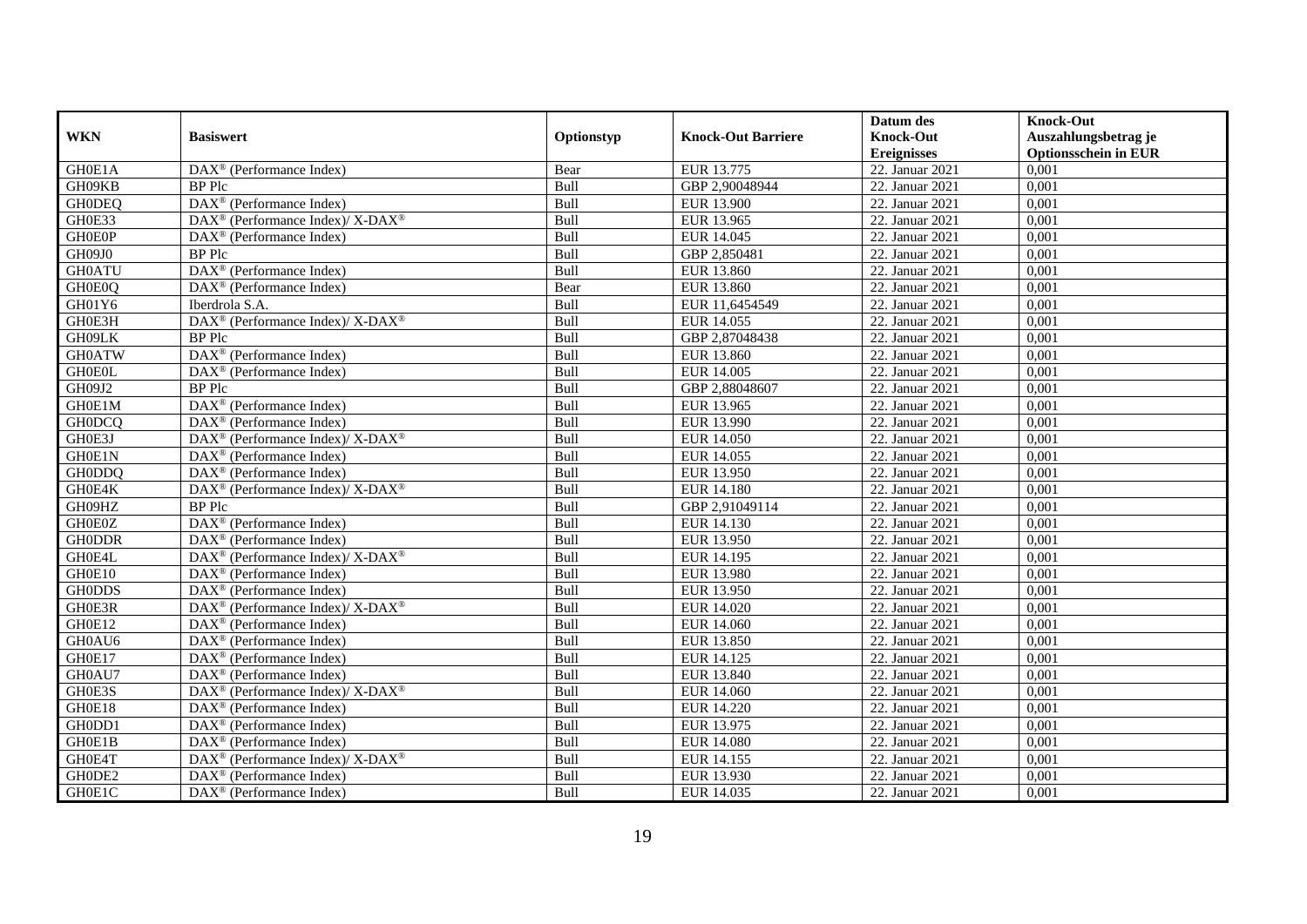|               |                                                             |            |                           | Datum des          | <b>Knock-Out</b>            |
|---------------|-------------------------------------------------------------|------------|---------------------------|--------------------|-----------------------------|
| <b>WKN</b>    | <b>Basiswert</b>                                            | Optionstyp | <b>Knock-Out Barriere</b> | <b>Knock-Out</b>   | Auszahlungsbetrag je        |
|               |                                                             |            |                           | <b>Ereignisses</b> | <b>Optionsschein in EUR</b> |
| GH0DE3        | $\overline{\text{DAX}}^{\textcirc}$ (Performance Index)     | Bull       | EUR 13.930                | 22. Januar 2021    | 0,001                       |
| <b>GH0E0V</b> | $DAX^{\circledR}$ (Performance Index)                       | Bull       | EUR 14.235                | 22. Januar 2021    | 0,001                       |
| GH0E4U        | $DAX^{\circledast}$ (Performance Index)/ X-DAX <sup>®</sup> | Bull       | EUR 14.135                | 22. Januar 2021    | 0,001                       |
| GH0AU0        | $DAX^{\circledast}$ (Performance Index)                     | Bull       | EUR 13.860                | 22. Januar 2021    | 0,001                       |
| <b>GH0E0X</b> | DAX <sup>®</sup> (Performance Index)                        | Bull       | EUR 14.135                | 22. Januar 2021    | 0,001                       |
| GH0E4D        | DAX <sup>®</sup> (Performance Index)/X-DAX <sup>®</sup>     | Bull       | EUR 14.075                | 22. Januar 2021    | 0,001                       |
| GH0AU1        | $\text{DAX}^{\textcircled{}}$ (Performance Index)           | Bull       | EUR 13.850                | 22. Januar 2021    | 0,001                       |
| <b>GH0E0Y</b> | $DAX^{\circledR}$ (Performance Index)                       | Bull       | EUR 13.960                | 22. Januar 2021    | 0,001                       |
| <b>GH0DDX</b> | $DAX^{\circledR}$ (Performance Index)                       | Bull       | EUR 13.940                | 22. Januar 2021    | 0,001                       |
| <b>GH0E0T</b> | $DAX^{\circledR}$ (Performance Index)                       | Bull       | EUR 14.175                | 22. Januar 2021    | 0,001                       |
| GH0E4E        | DAX <sup>®</sup> (Performance Index)/X-DAX <sup>®</sup>     | Bull       | <b>EUR 14.220</b>         | 22. Januar 2021    | 0,001                       |
| <b>GH0E0U</b> | $\overline{\text{DAX}^{\otimes}}$ (Performance Index)       | Bear       | EUR 13.865                | 22. Januar 2021    | 0,001                       |
| <b>GH0ATQ</b> | $\overline{\text{DAX}^{\otimes}}$ (Performance Index)       | Bull       | EUR 13.870                | 22. Januar 2021    | 0,001                       |
| GH0E30        | $DAX^{\circledast}$ (Performance Index)/ X-DAX <sup>®</sup> | Bull       | EUR 13.970                | 22. Januar 2021    | 0,001                       |
| <b>GH0E0M</b> | $DAX^{\circledast}$ (Performance Index)                     | Bull       | EUR 14.210                | 22. Januar 2021    | 0,001                       |
| <b>GH0ATR</b> | $DAX^{\circledast}$ (Performance Index)                     | Bull       | EUR 13.870                | 22. Januar 2021    | 0,001                       |
| <b>GH0E0N</b> | $DAX^{\circledast}$ (Performance Index)                     | Bull       | EUR 14.205                | 22. Januar 2021    | 0,001                       |
| <b>GH0DDL</b> | $DAX^{\circledcirc}$ (Performance Index)                    | Bull       | EUR 13.960                | 22. Januar 2021    | 0,001                       |
| GH0E41        | DAX <sup>®</sup> (Performance Index)/ X-DAX <sup>®</sup>    | Bull       | EUR 14.105                | 22. Januar 2021    | 0,001                       |
| GH0E1D        | $\overline{\text{DAX}^{\otimes}}$ (Performance Index)       | Bear       | EUR 13.805                | 22. Januar 2021    | 0,001                       |
| <b>GH0DDM</b> | DAX <sup>®</sup> (Performance Index)                        | Bull       | EUR 13.960                | 22. Januar 2021    | 0,001                       |
| GH0E1E        | $DAX^{\circledR}$ (Performance Index)                       | Bear       | EUR 13.855                | 22. Januar 2021    | 0,001                       |
| GH0E42        | DAX <sup>®</sup> (Performance Index)/ X-DAX <sup>®</sup>    | Bull       | EUR 14.095                | 22. Januar 2021    | 0,001                       |
| <b>GHODEN</b> | $DAX^{\circledast}$ (Performance Index)                     | Bull       | <b>EUR 13.900</b>         | 22. Januar 2021    | 0,001                       |
| GH0E1Y        | DAX <sup>®</sup> (Performance Index)                        | Bull       | <b>EUR 14.010</b>         | 22. Januar 2021    | 0,001                       |
| <b>GH0DEP</b> | $DAX^{\circledast}$ (Performance Index)                     | Bull       | EUR 13.900                | 22. Januar 2021    | 0,001                       |
| GH0E1Z        | $DAX^{\circledast}$ (Performance Index)                     | Bull       | EUR 14.115                | 22. Januar 2021    | 0,001                       |
| GH0E3Y        | $DAX^{\circledast}$ (Performance Index)/ X-DAX <sup>®</sup> | Bull       | EUR 14.130                | 22. Januar 2021    | 0,001                       |
| <b>GH0AUC</b> | $DAX^{\circledR}$ (Performance Index)                       | Bull       | EUR 13.840                | 22. Januar 2021    | 0,001                       |
| GH0E20        | $DAX^{\circledR}$ (Performance Index)                       | Bull       | EUR 14.085                | 22. Januar 2021    | 0,001                       |
| GH0DE8        | DAX <sup>®</sup> (Performance Index)                        | Bull       | EUR 13.925                | 22. Januar 2021    | 0,001                       |
| GH0E1U        | DAX <sup>®</sup> (Performance Index)                        | Bear       | EUR 13.765                | 22. Januar 2021    | 0,001                       |
| GH0E3Z        | DAX <sup>®</sup> (Performance Index)/ X-DAX <sup>®</sup>    | Bull       | EUR 14.110                | 22. Januar 2021    | 0,001                       |
| GH0DE9        | DAX <sup>®</sup> (Performance Index)                        | Bull       | EUR 13.925                | 22. Januar 2021    | 0,001                       |
| GH0E1V        | $DAX^{\circledast}$ (Performance Index)                     | Bear       | EUR 13.760                | 22. Januar 2021    | 0,001                       |
| <b>GH0ATE</b> | DAX <sup>®</sup> (Performance Index)                        | Bull       | EUR 13.875                | 22. Januar 2021    | 0,001                       |
| GH0E40        | DAX <sup>®</sup> (Performance Index)/ X-DAX <sup>®</sup>    | Bull       | EUR 14.115                | 22. Januar 2021    | 0,001                       |
| GH0E15        | $\text{DAX}^{\textcircled{}}$ (Performance Index)           | Bear       | EUR 13.815                | 22. Januar 2021    | 0,001                       |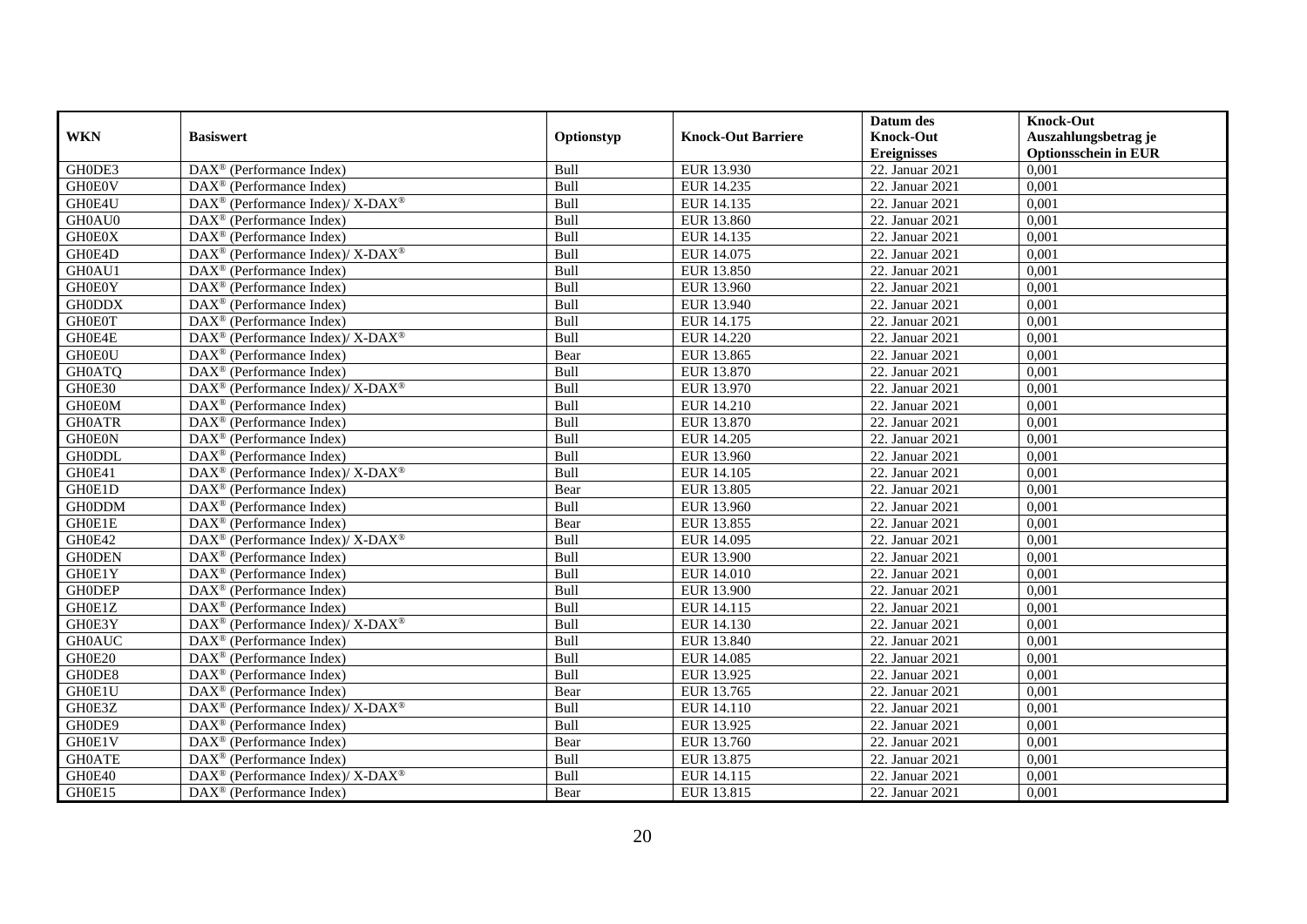|               |                                                                                                 |            |                           | Datum des          | <b>Knock-Out</b>            |
|---------------|-------------------------------------------------------------------------------------------------|------------|---------------------------|--------------------|-----------------------------|
| <b>WKN</b>    | <b>Basiswert</b>                                                                                | Optionstyp | <b>Knock-Out Barriere</b> | <b>Knock-Out</b>   | Auszahlungsbetrag je        |
|               |                                                                                                 |            |                           | <b>Ereignisses</b> | <b>Optionsschein in EUR</b> |
| <b>GHODEC</b> | DAX <sup>®</sup> (Performance Index)                                                            | Bull       | EUR 13.920                | 22. Januar 2021    | 0,001                       |
| GH0E16        | $\text{DAX}^{\textcircled{p}}$ (Performance Index)                                              | Bull       | EUR 14.145                | 22. Januar 2021    | 0,001                       |
| GH0E3T        | $\text{DAX}^{\circledast}$ (Performance Index)/ X-DAX <sup>®</sup>                              | Bull       | <b>EUR 14.010</b>         | 22. Januar 2021    | 0,001                       |
| GH0E1P        | $\text{DAX}^{\textcircled{n}}$ (Performance Index)                                              | Bull       | EUR 14.105                | 22. Januar 2021    | 0,001                       |
| <b>GH0DED</b> | DAX <sup>®</sup> (Performance Index)                                                            | Bull       | EUR 13.920                | 22. Januar 2021    | 0,001                       |
| GH0E1Q        | $\text{DAX}^{\textcircled{D}}$ (Performance Index)                                              | Bear       | EUR 13.845                | 22. Januar 2021    | 0,001                       |
| GH0DD8        | $\overline{\text{DAX}}^{\textcirc}$ (Performance Index)                                         | Bull       | EUR 13.970                | 22. Januar 2021    | 0,001                       |
| GH0E4V        | $\text{DAX}^{\textcircled{p}}$ (Performance Index)/ $\overline{\text{X-DAX}^{\textcircled{p}}}$ | Bull       | EUR 14.145                | 22. Januar 2021    | 0,001                       |
| GH0E1H        | $DAX^{\circledR}$ (Performance Index)                                                           | Bear       | <b>EUR 13.800</b>         | 22. Januar 2021    | 0,001                       |
| <b>GH0DEA</b> | DAX <sup>®</sup> (Performance Index)                                                            | Bull       | EUR 13.920                | 22. Januar 2021    | 0,001                       |
| GH0E1J        | DAX <sup>®</sup> (Performance Index)                                                            | Bull       | EUR 14.095                | 22. Januar 2021    | 0,001                       |
| GH0E4W        | $\text{DAX}^{\circledR}$ (Performance Index)/ X-DAX <sup>®</sup>                                | Bear       | EUR 13.850                | 22. Januar 2021    | 0,001                       |
| <b>GH0DEB</b> | $\text{DAX}^{\circledast}$ (Performance Index)                                                  | Bull       | EUR 13.920                | 22. Januar 2021    | 0,001                       |
| GH0E1K        | $DAX^{\circledR}$ (Performance Index)                                                           | Bull       | EUR 14.025                | 22. Januar 2021    | 0,001                       |
| <b>GH0AUA</b> | DAX <sup>®</sup> (Performance Index)                                                            | Bull       | EUR 13.840                | 22. Januar 2021    | 0,001                       |
| GH0E2B        | DAX <sup>®</sup> (Performance Index)                                                            | Bull       | EUR 13.970                | 22. Januar 2021    | 0,001                       |
| GH0E3G        | DAX <sup>®</sup> (Performance Index)/X-DAX <sup>®</sup>                                         | Bull       | EUR 14.065                | 22. Januar 2021    | 0,001                       |
| <b>GH0AUB</b> | $\overline{\text{DAX}^{\otimes}}$ (Performance Index)                                           | Bull       | EUR 13.840                | 22. Januar 2021    | 0,001                       |
| GH0E2C        | $\text{DAX}^{\textcircled{n}}$ (Performance Index)                                              | Bull       | EUR 13.975                | 22. Januar 2021    | 0,001                       |
| GH0E1T        | $\text{DAX}^{\textcircled{n}}$ (Performance Index)                                              | Bear       | EUR 13.770                | 22. Januar 2021    | 0,001                       |
| GH0DE6        | DAX <sup>®</sup> (Performance Index)                                                            | Bull       | EUR 13.925                | 22. Januar 2021    | 0,001                       |
| GH0E4H        | DAX <sup>®</sup> (Performance Index)/ X-DAX <sup>®</sup>                                        | Bull       | EUR 14.205                | 22. Januar 2021    | 0,001                       |
| GH0E2P        | DAX <sup>®</sup> (Performance Index)                                                            | Bull       | EUR 13.995                | 22. Januar 2021    | 0,001                       |
| GH0DE7        | $\text{DAX}^{\textcircled{p}}$ (Performance Index)                                              | Bull       | EUR 13.925                | 22. Januar 2021    | 0,001                       |
| GH0E4J        | $DAX^{\circledcirc}$ (Performance Index)/ X-DAX <sup>®</sup>                                    | Bull       | EUR 14.190                | 22. Januar 2021    | 0,001                       |
| GH0E2Q        | $\text{DAX}^{\textcircled{n}}$ (Performance Index)                                              | Bear       | EUR 13.780                | 22. Januar 2021    | 0,001                       |
| GH0AU2        | DAX <sup>®</sup> (Performance Index)                                                            | Bull       | EUR 13.850                | 22. Januar 2021    | 0,001                       |
| GH0E22        | $\overline{\text{DAX}^{\otimes}}$ (Performance Index)                                           | Bull       | EUR 13.985                | 22. Januar 2021    | 0,001                       |
| GH0AU3        | $\overline{\text{DAX}^{\otimes}}$ (Performance Index)                                           | Bull       | EUR 13.850                | 22. Januar 2021    | 0,001                       |
| GH0E4B        | $DAX^{\circledcirc}$ (Performance Index)/X-DAX <sup>®</sup>                                     | Bull       | EUR 14.225                | 22. Januar 2021    | 0.001                       |
| GH0E23        | $\text{DAX}^{\textcircled{D}}$ (Performance Index)                                              | Bull       | EUR 14.015                | 22. Januar 2021    | 0,001                       |
| <b>GH0DCX</b> | $\text{DAX}^{\textcircled{D}}$ (Performance Index)                                              | Bull       | EUR 13.980                | 22. Januar 2021    | 0,001                       |
| GH0E24        | $\overline{\text{DAX}^{\otimes}}$ (Performance Index)                                           | Bear       | EUR 13.830                | 22. Januar 2021    | 0,001                       |
| GH0E3D        | $\text{DAX}^{\circledR}$ (Performance Index)/ X-DAX <sup>®</sup>                                | Bull       | EUR 14.070                | 22. Januar 2021    | 0,001                       |
| GH0E29        | DAX <sup>®</sup> (Performance Index)                                                            | Bull       | EUR 14.215                | 22. Januar 2021    | 0,001                       |
| <b>GH0DDY</b> | $\text{DAX}^{\textcircled{n}}$ (Performance Index)                                              | Bull       | EUR 13.940                | 22. Januar 2021    | 0,001                       |
| GH0E2A        | $\text{DAX}^{\circledast}$ (Performance Index)                                                  | Bull       | EUR 14.120                | 22. Januar 2021    | 0,001                       |
| GH0E4F        | $\text{DAX}^{\circledR}$ (Performance Index)/ X-DAX <sup>®</sup>                                | Bull       | EUR 14.210                | 22. Januar 2021    | 0,001                       |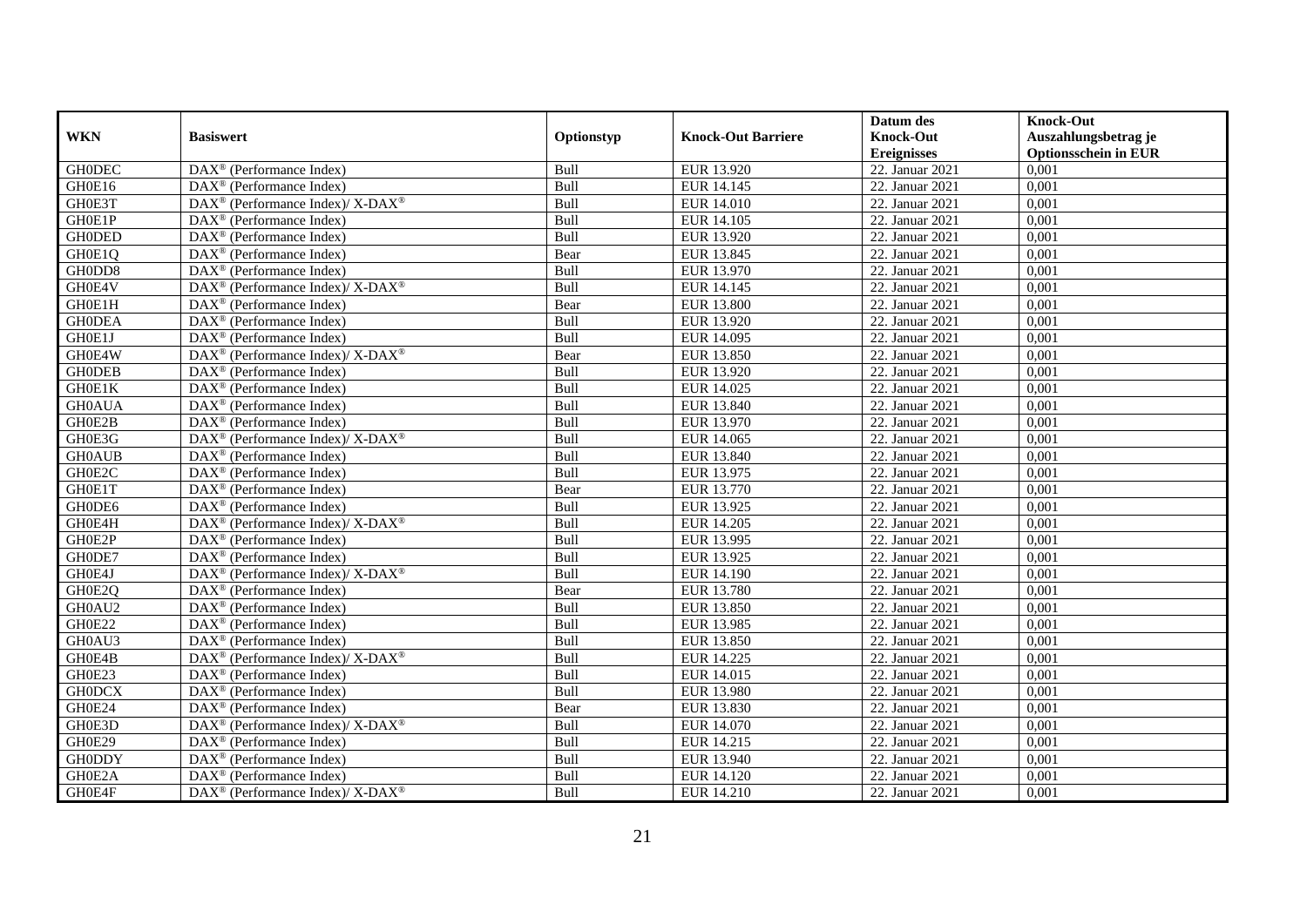|               |                                                                                         |            |                           | Datum des          | <b>Knock-Out</b>            |
|---------------|-----------------------------------------------------------------------------------------|------------|---------------------------|--------------------|-----------------------------|
| <b>WKN</b>    | <b>Basiswert</b>                                                                        | Optionstyp | <b>Knock-Out Barriere</b> | <b>Knock-Out</b>   | Auszahlungsbetrag je        |
|               |                                                                                         |            |                           | <b>Ereignisses</b> | <b>Optionsschein in EUR</b> |
| <b>GH0DDZ</b> | DAX <sup>®</sup> (Performance Index)                                                    | Bull       | EUR 13.940                | 22. Januar 2021    | 0,001                       |
| GH0E2D        | $\text{DAX}^{\textcircled{p}}$ (Performance Index)                                      | Bear       | EUR 13.750                | 22. Januar 2021    | 0,001                       |
| GH0E4G        | $\text{DAX}^{\circledast}$ (Performance Index)/ X-DAX <sup>®</sup>                      | Bull       | <b>EUR 14.200</b>         | 22. Januar 2021    | 0,001                       |
| <b>GH0ATX</b> | $\text{DAX}^{\textcircled{n}}$ (Performance Index)                                      | Bull       | EUR 13.860                | 22. Januar 2021    | 0,001                       |
| GH0E2E        | DAX <sup>®</sup> (Performance Index)                                                    | Bull       | EUR 14.140                | 22. Januar 2021    | 0,001                       |
| GH0E3Q        | $\text{DAX}^{\textcircled{\tiny{\textcircled{\tiny \dag}}}}$ (Performance Index)/X-DAX® | Bull       | EUR 14.030                | 22. Januar 2021    | 0,001                       |
| <b>GH0ATY</b> | $\text{DAX}^{\textcircled{D}}$ (Performance Index)                                      | Bull       | EUR 13.860                | 22. Januar 2021    | 0,001                       |
| GH0E2F        | $\text{DAX}^{\textcircled{D}}$ (Performance Index)                                      | Bull       | EUR 14.155                | 22. Januar 2021    | 0,001                       |
| <b>GH0ATZ</b> | $\text{DAX}^{\textcircled{D}}$ (Performance Index)                                      | Bull       | EUR 13.860                | 22. Januar 2021    | 0,001                       |
| GH0E2G        | DAX <sup>®</sup> (Performance Index)                                                    | Bear       | EUR 13.820                | 22. Januar 2021    | 0,001                       |
| GH0E4S        | $\text{DAX}^{\otimes}$ (Performance Index)/X-DAX <sup>®</sup>                           | Bull       | <b>EUR 14.150</b>         | 22. Januar 2021    | 0,001                       |
| GH0E2X        | DAX <sup>®</sup> (Performance Index)                                                    | Bull       | EUR 14.195                | 22. Januar 2021    | 0,001                       |
| <b>GH0DDT</b> | $\text{DAX}^{\circledast}$ (Performance Index)                                          | Bull       | EUR 13.950                | 22. Januar 2021    | 0,001                       |
| GH0E2Y        | DAX <sup>®</sup> (Performance Index)                                                    | Bear       | EUR 13.810                | 22. Januar 2021    | 0,001                       |
| GH0E3M        | $\text{DAX}^{\circledR}$ (Performance Index)/ X-DAX <sup>®</sup>                        | Bull       | EUR 14.035                | 22. Januar 2021    | 0,001                       |
| <b>GH0DDU</b> | DAX <sup>®</sup> (Performance Index)                                                    | Bull       | EUR 13.950                | 22. Januar 2021    | 0,001                       |
| GH0E27        | DAX <sup>®</sup> (Performance Index)                                                    | Bull       | EUR 14.020                | 22. Januar 2021    | 0,001                       |
| <b>GH0DDV</b> | $\overline{\text{DAX}^{\otimes}}$ (Performance Index)                                   | Bull       | EUR 13.940                | 22. Januar 2021    | 0,001                       |
| GH0E4P        | $\text{DAX}^{\circledast}$ (Performance Index)/ X-DAX <sup>®</sup>                      | Bull       | EUR 14.175                | 22. Januar 2021    | 0,001                       |
| GH0E28        | $\text{DAX}^{\textcircled{n}}$ (Performance Index)                                      | Bull       | EUR 14.070                | 22. Januar 2021    | 0,001                       |
| GH0E39        | DAX <sup>®</sup> (Performance Index)                                                    | Bear       | EUR 13.705                | 22. Januar 2021    | 0,001                       |
| GH0E4Q        | DAX <sup>®</sup> (Performance Index)/ X-DAX <sup>®</sup>                                | Bull       | EUR 14.165                | 22. Januar 2021    | 0,001                       |
| GH0E3A        | DAX <sup>®</sup> (Performance Index)                                                    | Bear       | EUR 13.715                | 22. Januar 2021    | 0,001                       |
| GH0E3L        | $DAX^{\circledcirc}$ (Performance Index)/X-DAX <sup>®</sup>                             | Bull       | EUR 14.040                | 22. Januar 2021    | 0,001                       |
| GH0E2R        | $\text{DAX}^{\textcircled{p}}$ (Performance Index)                                      | Bull       | <b>EUR 14.050</b>         | 22. Januar 2021    | 0,001                       |
| GH0E4M        | $\text{DAX}^{\circledR}$ (Performance Index)/ X-DAX <sup>®</sup>                        | Bull       | EUR 14.185                | 22. Januar 2021    | 0,001                       |
| GH0E2S        | DAX <sup>®</sup> (Performance Index)                                                    | Bear       | EUR 13.740                | 22. Januar 2021    | 0,001                       |
| GH0E2J        | $\overline{\text{DAX}^{\otimes}}$ (Performance Index)                                   | Bull       | EUR 14.040                | 22. Januar 2021    | 0,001                       |
| GH0E32        | $\text{DAX}^{\circledR}$ (Performance Index)/ X-DAX <sup>®</sup>                        | Bull       | EUR 13.975                | 22. Januar 2021    | 0,001                       |
| GH0E2K        | $DAX^{\circledR}$ (Performance Index)                                                   | Bull       | EUR 14.230                | 22. Januar 2021    | 0.001                       |
| <b>GHOCGT</b> | 1 Feinunze Silber, Feinheit mind. 0,999                                                 | Bull       | <b>USD 25,4</b>           | 22. Januar 2021    | 0,001                       |
| <b>GHOCGR</b> | 1 Feinunze Silber, Feinheit mind. 0,999                                                 | Bull       | <b>USD 25,47</b>          | 22. Januar 2021    | 0,001                       |
| GH0E2L        | DAX <sup>®</sup> (Performance Index)                                                    | Bull       | <b>EUR 14.100</b>         | 22. Januar 2021    | 0,001                       |
| GH0E43        | DAX <sup>®</sup> (Performance Index)/ X-DAX <sup>®</sup>                                | Bull       | <b>EUR 14.100</b>         | 22. Januar 2021    | 0,001                       |
| <b>GHOCGS</b> | 1 Feinunze Silber, Feinheit mind. 0,999                                                 | Bull       | <b>USD 25,44</b>          | 22. Januar 2021    | 0,001                       |
| GH0E3N        | $\text{DAX}^{\textcircled{p}}$ (Performance Index)                                      | Bull       | <b>EUR 14.200</b>         | 22. Januar 2021    | 0,001                       |
| <b>GHOCGP</b> | 1 Feinunze Silber, Feinheit mind. 0,999                                                 | Bull       | <b>USD 25,55</b>          | 22. Januar 2021    | 0,001                       |
| GH0E44        | $\text{DAX}^{\circledR}$ (Performance Index)/ X-DAX <sup>®</sup>                        | Bull       | EUR 14.090                | 22. Januar 2021    | 0,001                       |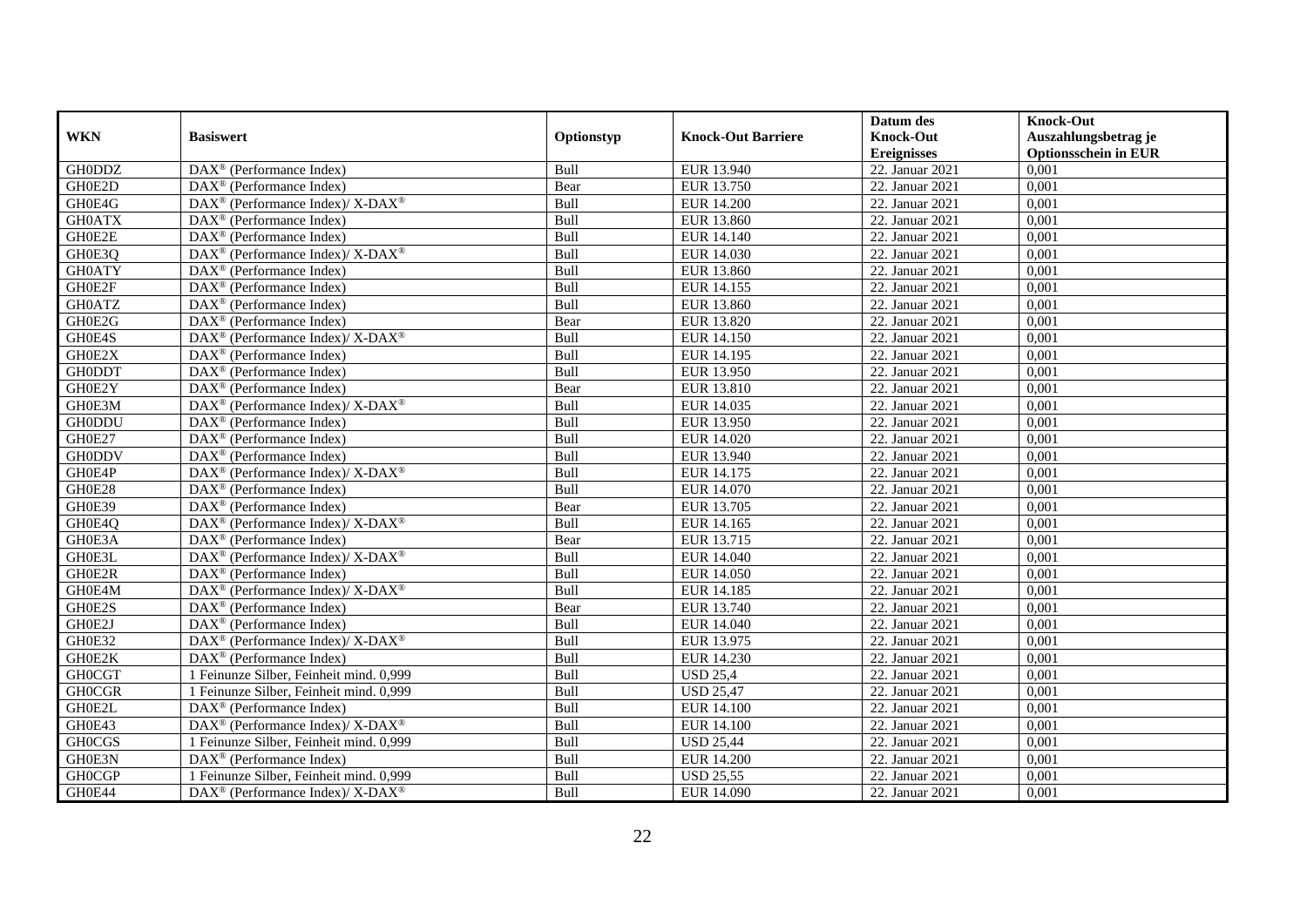|               |                                                                                         |             |                           | Datum des          | <b>Knock-Out</b>            |
|---------------|-----------------------------------------------------------------------------------------|-------------|---------------------------|--------------------|-----------------------------|
| <b>WKN</b>    | <b>Basiswert</b>                                                                        | Optionstyp  | <b>Knock-Out Barriere</b> | <b>Knock-Out</b>   | Auszahlungsbetrag je        |
|               |                                                                                         |             |                           | <b>Ereignisses</b> | <b>Optionsschein in EUR</b> |
| GH0E2M        | DAX <sup>®</sup> (Performance Index)                                                    | Bull        | EUR 14.180                | 22. Januar 2021    | 0,001                       |
| <b>GH0CGQ</b> | 1 Feinunze Silber, Feinheit mind. 0,999                                                 | Bull        | <b>USD 25,53</b>          | 22. Januar 2021    | 0,001                       |
| GH0E3P        | DAX <sup>®</sup> (Performance Index)                                                    | Bear        | EUR 13.735                | 22. Januar 2021    | 0,001                       |
| GH0E37        | $DAX^{\circledcirc}$ (Performance Index)/X-DAX <sup>®</sup>                             | Bull        | EUR 13.960                | 22. Januar 2021    | 0,001                       |
| GH0E38        | DAX <sup>®</sup> (Performance Index)                                                    | Bear        | EUR 13.725                | 22. Januar 2021    | 0,001                       |
| GH0E5B        | $\text{DAX}^{\textcircled{p}}$ (Performance Index)                                      | Bear        | <b>EUR 13.850</b>         | 22. Januar 2021    | 0,001                       |
| GH0E3W        | $DAX^{\circledcirc}$ (Performance Index)/X-DAX <sup>®</sup>                             | Bull        | EUR 14.000                | 22. Januar 2021    | 0,001                       |
| GH0E3E        | $\text{DAX}^{\textcircled{n}}$ (Performance Index)                                      | Bear        | EUR 13.720                | 22. Januar 2021    | 0,001                       |
| GH0E2T        | $\text{DAX}^{\textcircled{n}}$ (Performance Index)                                      | Bear        | EUR 13.835                | 22. Januar 2021    | 0,001                       |
| <b>GH0AUD</b> | DAX <sup>®</sup> (Performance Index)                                                    | Bull        | EUR 13.830                | 22. Januar 2021    | 0,001                       |
| GH0E3X        | DAX <sup>®</sup> (Performance Index)/X-DAX <sup>®</sup>                                 | Bull        | EUR 14.125                | 22. Januar 2021    | 0,001                       |
| GF5YD2        | Siemens AG                                                                              | Bear        | EUR 130,18283297          | 22. Januar 2021    | 0,001                       |
| GH0E2U        | DAX <sup>®</sup> (Performance Index)                                                    | Bull        | EUR 14.090                | 22. Januar 2021    | 0,001                       |
| GH09VW        | $\text{DAX}^{\textcircled{p}}$ (Performance Index)                                      | Bull        | EUR 13.825                | 22. Januar 2021    | 0,001                       |
| GH0E2V        | $\text{DAX}^{\otimes}$ (Performance Index)                                              | Bull        | EUR 14.165                | 22. Januar 2021    | 0,001                       |
| GH0E4X        | DAX <sup>®</sup> (Performance Index)/ X-DAX <sup>®</sup>                                | Bear        | EUR 13.855                | 22. Januar 2021    | 0,001                       |
| <b>GH0AUE</b> | DAX <sup>®</sup> (Performance Index)                                                    | Bull        | EUR 13.825                | 22. Januar 2021    | 0,001                       |
| GH0E34        | $\text{DAX}^{\textcircled{p}}$ (Performance Index)                                      | Bear        | EUR 13.685                | 22. Januar 2021    | 0,001                       |
| GH09VS        | DAX <sup>®</sup> (Performance Index)                                                    | Bull        | EUR 13.825                | 22. Januar 2021    | 0,001                       |
| GH0E4Y        | $\text{DAX}^{\circledR}$ (Performance Index)/ X-DAX <sup>®</sup>                        | Bear        | EUR 13.875                | 22. Januar 2021    | 0,001                       |
| GH0E45        | DAX <sup>®</sup> (Performance Index)                                                    | Bear        | EUR 13.840                | 22. Januar 2021    | 0,001                       |
| GH09VT        | $\overline{\text{DAX}^{\otimes}}$ (Performance Index)                                   | Bull        | EUR 13.825                | 22. Januar 2021    | 0,001                       |
| GH0E35        | DAX <sup>®</sup> (Performance Index)                                                    | Bear        | EUR 13.695                | 22. Januar 2021    | 0,001                       |
| GH0E4Z        | $\text{DAX}^{\circledR}$ (Performance Index)/ X-DAX <sup>®</sup>                        | Bear        | EUR 13.870                | 22. Januar 2021    | 0,001                       |
| GH09VU        | $\overline{\text{DAX}^{\otimes}}$ (Performance Index)                                   | <b>Bull</b> | EUR 13.825                | 22. Januar 2021    | 0.001                       |
| GH0E36        | DAX <sup>®</sup> (Performance Index)                                                    | Bear        | EUR 13.700                | 22. Januar 2021    | 0,001                       |
| GH09VV        | $\overline{\text{DAX}^{\otimes}}$ (Performance Index)                                   | Bull        | EUR 13.825                | 22. Januar 2021    | 0,001                       |
| GH0E46        | $\text{DAX}^{\circledR}$ (Performance Index)/ X-DAX <sup>®</sup>                        | Bull        | <b>EUR 14.080</b>         | 22. Januar 2021    | 0,001                       |
| GH0E47        | $\overline{\text{DAX}^{\otimes}}$ (Performance Index)                                   | Bull        | <b>EUR 14.150</b>         | 22. Januar 2021    | 0,001                       |
| GH09VQ        | $\text{DAX}^{\textcircled{n}}$ (Performance Index)                                      | Bull        | EUR 13.830                | 22. Januar 2021    | 0,001                       |
| GH0E59        | $\text{DAX}^{\textcircled{n}}$ (Performance Index)                                      | Bear        | EUR 13.795                | 22. Januar 2021    | 0,001                       |
| GH09VR        | $DAX^{\circledR}$ (Performance Index)                                                   | <b>Bull</b> | EUR 13.830                | 22. Januar 2021    | 0,001                       |
| GH0E48        | $\text{DAX}^{\textcircled{\tiny{\textcircled{\tiny \dag}}}}$ (Performance Index)/X-DAX® | Bull        | <b>EUR 14.085</b>         | 22. Januar 2021    | 0,001                       |
| GH0E3B        | DAX <sup>®</sup> (Performance Index)                                                    | Bear        | EUR 13.690                | 22. Januar 2021    | 0,001                       |
| GH0E5A        | $\text{DAX}^{\circledR}$ (Performance Index)/ X-DAX <sup>®</sup>                        | Bull        | EUR 14.230                | 22. Januar 2021    | 0,001                       |
| GH0E3C        | $\text{DAX}^{\textcircled{n}}$ (Performance Index)                                      | Bear        | EUR 13.730                | 22. Januar 2021    | 0,001                       |
| GH0E3F        | $\text{DAX}^{\circledast}$ (Performance Index)                                          | Bull        | EUR 14.185                | 22. Januar 2021    | 0,001                       |
| GH0E5M        | $\overline{\text{DAX}^{\textcircled{\tiny 0}}}$ (Performance Index)/X-DAX <sup>®</sup>  | Bull        | EUR 14.015                | 22. Januar 2021    | 0,001                       |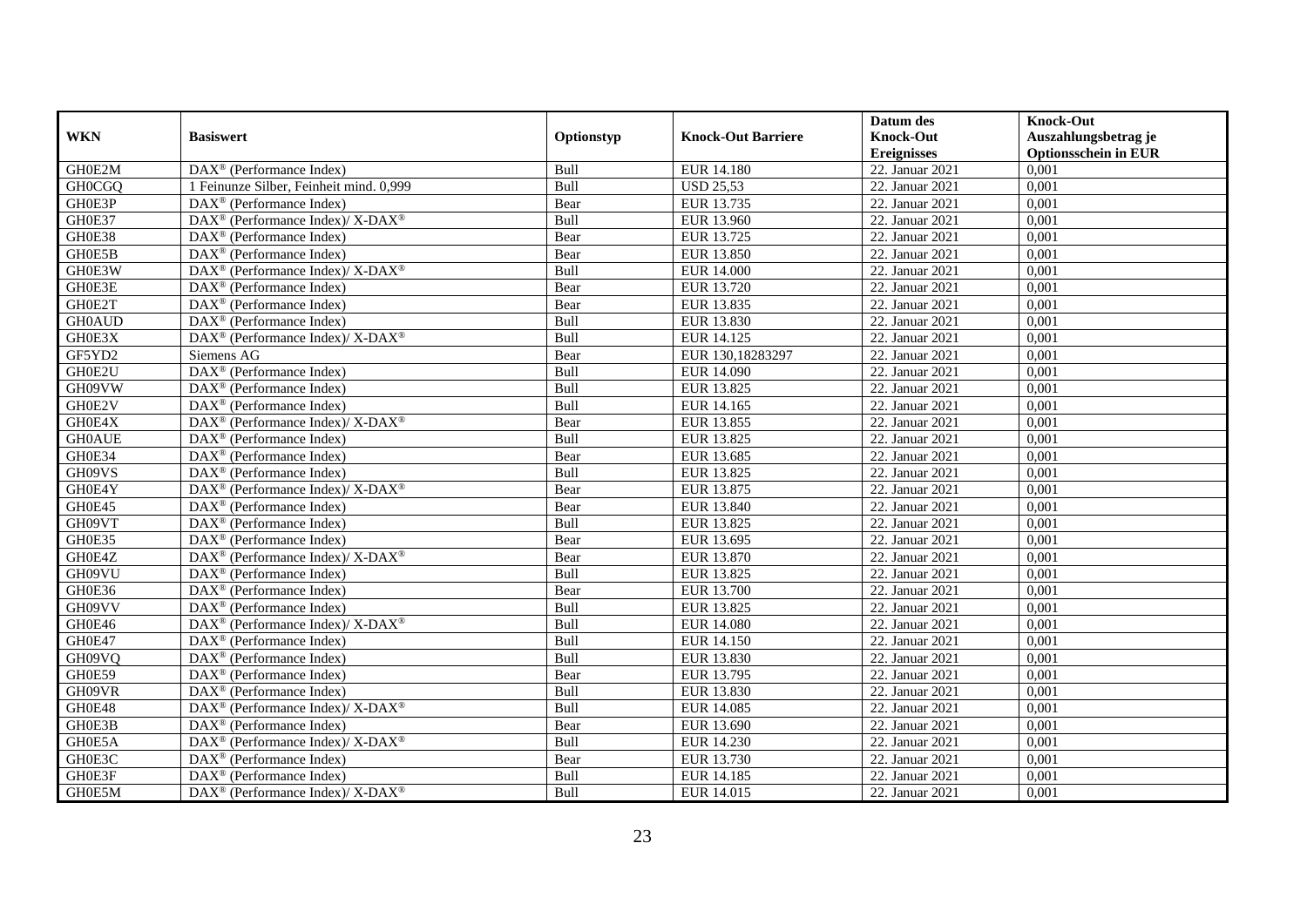|               |                                                             |            |                           | Datum des                              | <b>Knock-Out</b>                                    |
|---------------|-------------------------------------------------------------|------------|---------------------------|----------------------------------------|-----------------------------------------------------|
| <b>WKN</b>    | <b>Basiswert</b>                                            | Optionstyp | <b>Knock-Out Barriere</b> | <b>Knock-Out</b><br><b>Ereignisses</b> | Auszahlungsbetrag je<br><b>Optionsschein in EUR</b> |
| GH0E54        | $\overline{\text{DAX}^{\otimes}}$ (Performance Index)       | Bear       | EUR 13.710                | 22. Januar 2021                        | 0,001                                               |
| GH0E5N        | DAX <sup>®</sup> (Performance Index)/ X-DAX <sup>®</sup>    | Bear       | EUR 13.750                | 22. Januar 2021                        | 0,001                                               |
| GH0E4C        | $DAX^{\circledast}$ (Performance Index)                     | Bear       | EUR 13.755                | 22. Januar 2021                        | 0,001                                               |
| GH0E6P        | DAX <sup>®</sup> (Performance Index)/ X-DAX <sup>®</sup>    | Bear       | EUR 13.895                | 22. Januar 2021                        | 0,001                                               |
| GH0E6S        | DAX <sup>®</sup> (Performance Index)                        | Bull       | <b>EUR 14.000</b>         | 22. Januar 2021                        | 0,001                                               |
| GH0E6O        | DAX <sup>®</sup> (Performance Index)/X-DAX <sup>®</sup>     | Bear       | EUR 13.830                | 22. Januar 2021                        | 0,001                                               |
| <b>GH0AXG</b> | $\text{DAX}^{\circledast}$ (Performance Index)              | Bull       | EUR 13.835,92546159       | 22. Januar 2021                        | 0,001                                               |
| GH0E5W        | DAX <sup>®</sup> (Performance Index)/X-DAX <sup>®</sup>     | Bear       | EUR 13.780                | 22. Januar 2021                        | 0,001                                               |
| GF75PR        | Nvidia Corporation                                          | Bear       | USD 558,21775706          | 21. Januar 2021                        | 0,001                                               |
| GH0E6H        | DAX <sup>®</sup> (Performance Index)/ X-DAX <sup>®</sup>    | Bear       | EUR 13.715                | 22. Januar 2021                        | 0,001                                               |
| GH0E65        | $DAX^{\circledast}$ (Performance Index)/ X-DAX <sup>®</sup> | Bear       | EUR 13.835                | 22. Januar 2021                        | 0,001                                               |
| GF5V9M        | Rockwell Automation, Inc.                                   | Bear       | USD 268,1145065           | 21. Januar 2021                        | 0,001                                               |
| GH0E66        | DAX <sup>®</sup> (Performance Index)/ X-DAX <sup>®</sup>    | Bear       | EUR 13.825                | 22. Januar 2021                        | 0,001                                               |
| <b>GHODSJ</b> | Zalando SE                                                  | Bear       | EUR 97,89                 | 22. Januar 2021                        | 0,001                                               |
| GH0E5X        | DAX <sup>®</sup> (Performance Index)/ X-DAX <sup>®</sup>    | Bear       | EUR 13.785                | 22. Januar 2021                        | 0,001                                               |
| <b>GH0DSP</b> | Zalando SE                                                  | Bear       | <b>EUR 97,41</b>          | 22. Januar 2021                        | 0,001                                               |
| GH0E5Y        | DAX <sup>®</sup> (Performance Index)/ X-DAX <sup>®</sup>    | Bear       | EUR 13.775                | 22. Januar 2021                        | 0,001                                               |
| <b>GH0DSH</b> | Zalando SE                                                  | Bear       | EUR 96,46                 | 22. Januar 2021                        | 0,001                                               |
| <b>GH0DSS</b> | Zalando SE                                                  | Bear       | EUR 96,94                 | 22. Januar 2021                        | 0,001                                               |
| GF88QA        | NASDAQ-100 Index®                                           | Bear       | USD 13.432,93             | 21. Januar 2021                        | 0,001                                               |
| GH0E51        | DAX <sup>®</sup> (Performance Index)/ X-DAX <sup>®</sup>    | Bear       | EUR 13.885                | 22. Januar 2021                        | 0,001                                               |
| GH0E52        | $DAX^{\circledcirc}$ (Performance Index)/X-DAX <sup>®</sup> | Bear       | EUR 13.890                | 22. Januar 2021                        | 0,001                                               |
| GH0E63        | DAX <sup>®</sup> (Performance Index)/ X-DAX <sup>®</sup>    | Bear       | <b>EUR 13.800</b>         | 22. Januar 2021                        | 0,001                                               |
| GH0E5K        | DAX <sup>®</sup> (Performance Index)/ X-DAX <sup>®</sup>    | Bull       | EUR 14.215                | 22. Januar 2021                        | 0,001                                               |
| GH0E5L        | DAX <sup>®</sup> (Performance Index)/X-DAX <sup>®</sup>     | Bear       | EUR 13.740                | 22. Januar 2021                        | 0,001                                               |
| <b>GH0DQQ</b> | Renault S.A.                                                | Bull       | EUR 34,42                 | 22. Januar 2021                        | 0,001                                               |
| GH0E6M        | DAX <sup>®</sup> (Performance Index)/ X-DAX <sup>®</sup>    | Bear       | EUR 13.865                | 22. Januar 2021                        | 0,001                                               |
| GH0E6N        | DAX <sup>®</sup> (Performance Index)/ X-DAX <sup>®</sup>    | Bear       | EUR 13.860                | 22. Januar 2021                        | 0,001                                               |
| GH0E6F        | $DAX^{\circledast}$ (Performance Index)/ X-DAX <sup>®</sup> | Bear       | EUR 13.700                | 22. Januar 2021                        | 0,001                                               |
| GH0E6G        | $DAX^{\circledcirc}$ (Performance Index)/X-DAX <sup>®</sup> | Bear       | EUR 13.710                | 22. Januar 2021                        | 0.001                                               |
| GH0E6K        | DAX <sup>®</sup> (Performance Index)/X-DAX <sup>®</sup>     | Bear       | EUR 13.730                | 22. Januar 2021                        | 0,001                                               |
| GH0E6L        | DAX <sup>®</sup> (Performance Index)/ X-DAX <sup>®</sup>    | Bear       | EUR 13.745                | 22. Januar 2021                        | 0,001                                               |
| GH09P5        | $\overline{CAC 40^{\circledast} \text{ Index}}$             | Bull       | EUR 5.558,29              | 22. Januar 2021                        | 0,001                                               |
| GH0E5U        | DAX <sup>®</sup> (Performance Index)/ X-DAX <sup>®</sup>    | Bear       | EUR 13.765                | 22. Januar 2021                        | 0,001                                               |
| GH0E6V        | DAX <sup>®</sup> (Performance Index)/ X-DAX <sup>®</sup>    | Bear       | EUR 13.735                | 22. Januar 2021                        | 0,001                                               |
| GH0E5R        | $DAX^{\circledast}$ (Performance Index)/ X-DAX <sup>®</sup> | Bear       | EUR 13.760                | 22. Januar 2021                        | 0,001                                               |
| <b>GH0DZY</b> | Lanxess AG                                                  | Bull       | EUR 64,85                 | 22. Januar 2021                        | 0,001                                               |
| GH0E5S        | DAX <sup>®</sup> (Performance Index)/ X-DAX <sup>®</sup>    | Bull       | EUR 14.120                | 22. Januar 2021                        | 0,001                                               |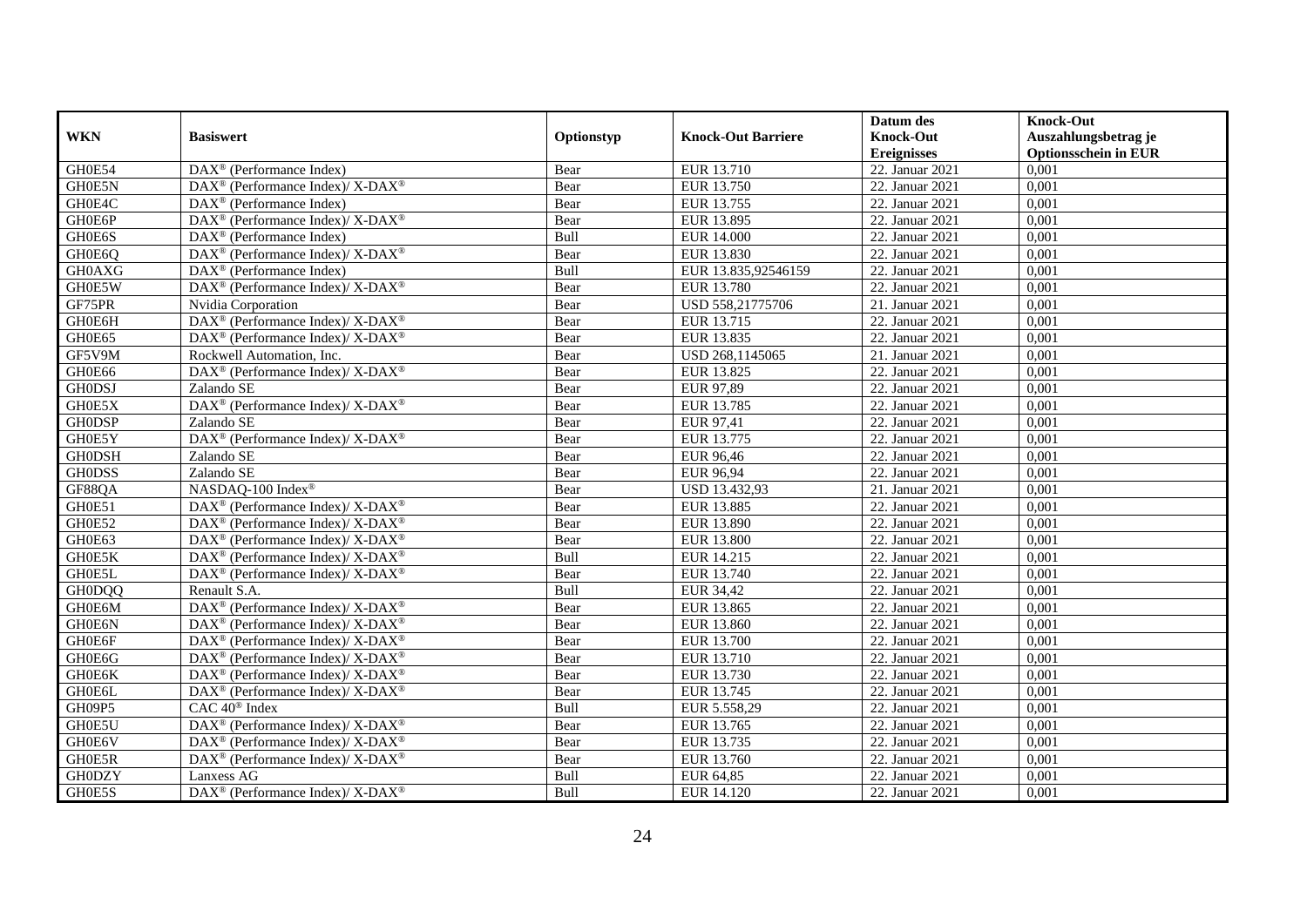|               |                                                                          |            |                           | Datum des          | <b>Knock-Out</b>            |
|---------------|--------------------------------------------------------------------------|------------|---------------------------|--------------------|-----------------------------|
| <b>WKN</b>    | <b>Basiswert</b>                                                         | Optionstyp | <b>Knock-Out Barriere</b> | <b>Knock-Out</b>   | Auszahlungsbetrag je        |
|               |                                                                          |            |                           | <b>Ereignisses</b> | <b>Optionsschein in EUR</b> |
| GH0E6T        | DAX <sup>®</sup> (Performance Index)/ X-DAX <sup>®</sup>                 | Bear       | EUR 13.725                | 22. Januar 2021    | 0,001                       |
| GH0E6U        | $DAX^{\circledcirc}$ (Performance Index)/ X-DAX <sup>®</sup>             | Bear       | EUR 13.720                | 22. Januar 2021    | 0,001                       |
| GH0E5P        | $\text{DAX}^{\circledast}$ (Performance Index)/ X-DAX <sup>®</sup>       | Bear       | EUR 13.755                | 22. Januar 2021    | 0,001                       |
| GH0E5Q        | $\text{DAX}^{\circledast}$ (Performance Index)/ X-DAX <sup>®</sup>       | Bull       | EUR 13.990                | 22. Januar 2021    | 0,001                       |
| GH0E6R        | DAX <sup>®</sup> (Performance Index)/ X-DAX <sup>®</sup>                 | Bull       | EUR 14.025                | 22. Januar 2021    | 0,001                       |
| GH0E67        | $\text{DAX}^{\circledR}$ (Performance Index)/ X-DAX <sup>®</sup>         | Bear       | EUR 13.840                | 22. Januar 2021    | 0,001                       |
| GH0E68        | $\text{DAX}^{\circledast}$ (Performance Index)/ X-DAX <sup>®</sup>       | Bear       | EUR 13.815                | 22. Januar 2021    | 0,001                       |
| <b>GH0DHO</b> | DAX <sup>®</sup> (Performance Index)/X-DAX <sup>®</sup>                  | Bull       | EUR 13.900                | 22. Januar 2021    | 0,001                       |
| <b>GH0DHR</b> | $\text{DAX}^{\circledast}$ (Performance Index)/ X-DAX <sup>®</sup>       | Bull       | <b>EUR 13.900</b>         | 22. Januar 2021    | 0,001                       |
| GH0E6D        | $DAX^{\circledcirc}$ (Performance Index)/X-DAX <sup>®</sup>              | Bear       | EUR 13.695                | 22. Januar 2021    | 0,001                       |
| GH0E6E        | $\overline{\text{DAX}^{\otimes}}$ (Performance Index)/X-DAX <sup>®</sup> | Bear       | EUR 13.705                | 22. Januar 2021    | 0,001                       |
| GH0E5Z        | $\text{DAX}^{\circledast}$ (Performance Index)/ X-DAX <sup>®</sup>       | Bear       | EUR 13.795                | 22. Januar 2021    | 0,001                       |
| GH0E60        | $\text{DAX}^{\circledR}$ (Performance Index)/ X-DAX <sup>®</sup>         | Bear       | EUR 13.790                | 22. Januar 2021    | 0,001                       |
| GH0E61        | $\text{DAX}^{\circledast}$ (Performance Index)/ X-DAX <sup>®</sup>       | Bear       | EUR 13.805                | 22. Januar 2021    | 0,001                       |
| GH0E69        | DAX <sup>®</sup> (Performance Index)/X-DAX <sup>®</sup>                  | Bear       | EUR 13.845                | 22. Januar 2021    | 0,001                       |
| GH0E6A        | $\text{DAX}^{\circledast}$ (Performance Index)/ X-DAX <sup>®</sup>       | Bear       | EUR 13.685                | 22. Januar 2021    | 0,001                       |
| GH0E6B        | DAX <sup>®</sup> (Performance Index)/ X-DAX <sup>®</sup>                 | Bear       | EUR 13.690                | 22. Januar 2021    | 0,001                       |
| GH01X7        | <b>BNP</b> Paribas S.A.                                                  | Bull       | EUR 43,69471249           | 22. Januar 2021    | 0.001                       |
| GH01YR        | Telefonica S.A.                                                          | Bull       | EUR 3,64241391            | 22. Januar 2021    | 0,001                       |
| GH0DZ8        | HeidelbergCement AG                                                      | Bull       | EUR 66,11                 | 22. Januar 2021    | 0,001                       |
| GH0DZ9        | HeidelbergCement AG                                                      | Bull       | EUR 65,44                 | 22. Januar 2021    | 0,001                       |
| GH0E05        | HeidelbergCement AG                                                      | Bull       | EUR 65,78                 | 22. Januar 2021    | 0,001                       |
| GF9M6Z        | Allianz SE                                                               | Bull       | EUR 197,73529023          | 22. Januar 2021    | 0,001                       |
| GH09ED        | Deutsche Bank AG                                                         | Bull       | EUR 9,11223112            | 22. Januar 2021    | 0,001                       |
| GH09EF        | Deutsche Bank AG                                                         | Bull       | EUR 9,01220663            | 22. Januar 2021    | 0,001                       |
| GH0746        | MTU Aero Engines AG                                                      | Bull       | EUR 206,39859626          | 22. Januar 2021    | 0,001                       |
| GH0747        | MTU Aero Engines AG                                                      | Bull       | EUR 205,34829808          | 22. Januar 2021    | 0,001                       |
| GF9M6Q        | Allianz SE                                                               | Bull       | EUR 196,42406154          | 22. Januar 2021    | 0,001                       |
| GF9M8T        | Allianz SE                                                               | Bull       | EUR 197,21480251          | 22. Januar 2021    | 0,001                       |
| GH020C        | ABN AMRO Bank N.V.                                                       | Bull       | EUR 8,4339506             | 22. Januar 2021    | 0,001                       |
| GH09E9        | Deutsche Bank AG                                                         | Bull       | EUR 9,06221887            | 22. Januar 2021    | 0,001                       |
| <b>GH0DPA</b> | ASML Holding N.V.                                                        | Bear       | EUR 465,11                | 22. Januar 2021    | 0,001                       |
| <b>GH0DPB</b> | ASML Holding N.V.                                                        | Bear       | EUR 467,36                | 22. Januar 2021    | 0,001                       |
| GH0DQ0        | ASML Holding N.V.                                                        | Bear       | EUR 460,61                | 22. Januar 2021    | 0,001                       |
| GH0DP7        | ASML Holding N.V.                                                        | Bear       | EUR 462,86                | 22. Januar 2021    | 0,001                       |
| <b>GH0DPW</b> | ASML Holding N.V.                                                        | Bear       | EUR 458,35                | 22. Januar 2021    | 0,001                       |
| <b>GH0DPX</b> | ASML Holding N.V.                                                        | Bear       | EUR 456,1                 | 22. Januar 2021    | 0,001                       |
| GF6BGA        | Siemens AG                                                               | Bear       | EUR 127,83530774          | 22. Januar 2021    | 0,001                       |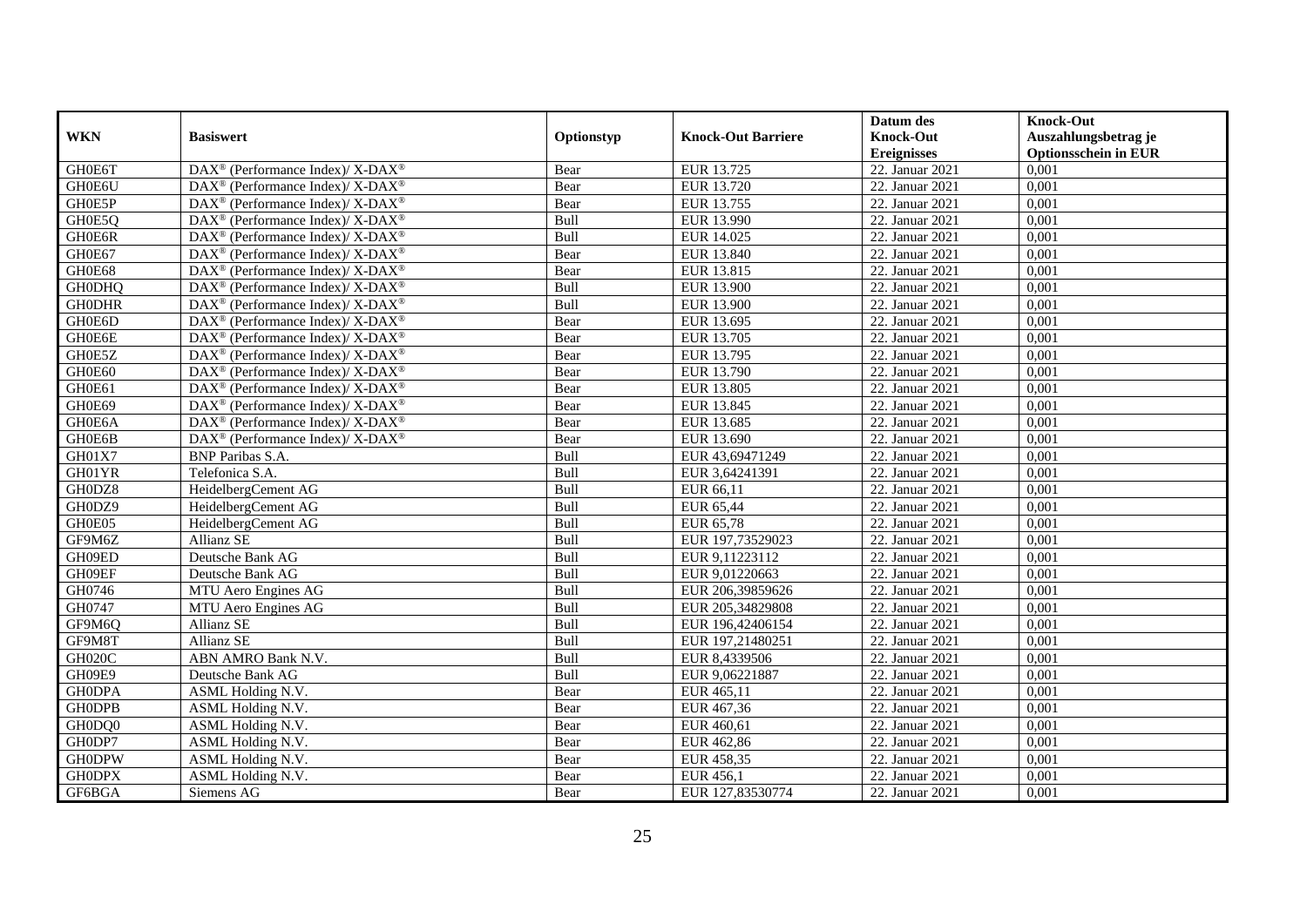|               |                                                          |            |                           | Datum des          | <b>Knock-Out</b>            |
|---------------|----------------------------------------------------------|------------|---------------------------|--------------------|-----------------------------|
| <b>WKN</b>    | <b>Basiswert</b>                                         | Optionstyp | <b>Knock-Out Barriere</b> | <b>Knock-Out</b>   | Auszahlungsbetrag je        |
|               |                                                          |            |                           | <b>Ereignisses</b> | <b>Optionsschein in EUR</b> |
| GF4ZSW        | <b>Intel Corporation</b>                                 | Bear       | USD 62,50673369           | 21. Januar 2021    | 0,001                       |
| GF6DEY        | Siemens AG                                               | Bear       | EUR 126,9499156           | 22. Januar 2021    | 0,001                       |
| GF6HTK        | Siemens AG                                               | Bear       | EUR 126,55979887          | 22. Januar 2021    | 0,001                       |
| GC6MNJ        | <b>Intel Corporation</b>                                 | Bear       | USD 61,80307407           | 21. Januar 2021    | 0,001                       |
| GF6DLH        | Nvidia Corporation                                       | Bear       | USD 559,24285757          | 21. Januar 2021    | 0,001                       |
| GF722D        | Grupo Ferrovial SA                                       | Bull       | EUR 20,258                | 22. Januar 2021    | 0,001                       |
| GF8HTJ        | Münchener Rückversicherungs-Gesellschaft AG              | Bull       | EUR 230,88919629          | 22. Januar 2021    | 0,001                       |
| GF9TZ3        | Münchener Rückversicherungs-Gesellschaft AG              | Bull       | EUR 232,14538585          | 22. Januar 2021    | 0,001                       |
| <b>GF9TUR</b> | Münchener Rückversicherungs-Gesellschaft AG              | Bull       | EUR 231,62503754          | 22. Januar 2021    | 0,001                       |
| GF8HTP        | Münchener Rückversicherungs-Gesellschaft AG              | Bull       | EUR 230,46801202          | 22. Januar 2021    | 0,001                       |
| <b>GF9TWV</b> | Münchener Rückversicherungs-Gesellschaft AG              | Bull       | EUR 232,40556             | 22. Januar 2021    | 0,001                       |
| GF9TSH        | Apple Inc.                                               | Bear       | USD 137,13006867          | 21. Januar 2021    | 0,001                       |
| GH070Z        | DAX <sup>®</sup> (Performance Index)                     | Bull       | EUR 13.787,76571634       | 22. Januar 2021    | 0,001                       |
| GH09WF        | DAX <sup>®</sup> (Performance Index)/ X-DAX <sup>®</sup> | Bull       | <b>EUR 13.800</b>         | 22. Januar 2021    | 0,001                       |
| GH09P7        | CAC 40 <sup>®</sup> Index                                | Bull       | EUR 5.547,04              | 22. Januar 2021    | 0,001                       |
| GH06ZK        | DAX <sup>®</sup> (Performance Index)/ X-DAX <sup>®</sup> | Bull       | EUR 13.802,76872583       | 22. Januar 2021    | 0,001                       |
| GH073K        | MTU Aero Engines AG                                      | Bull       | EUR 204,30800275          | 22. Januar 2021    | 0,001                       |
| GH09EE        | Deutsche Bank AG                                         | Bull       | EUR 8.96219439            | 22. Januar 2021    | 0,001                       |
| GH09WG        | DAX <sup>®</sup> (Performance Index)/X-DAX <sup>®</sup>  | Bull       | <b>EUR 13.800</b>         | 22. Januar 2021    | 0,001                       |
| GH06ZM        | DAX <sup>®</sup> (Performance Index)/ X-DAX <sup>®</sup> | Bull       | EUR 13.777,76371001       | 22. Januar 2021    | 0,001                       |
| GH0DQ1        | Renault S.A.                                             | Bull       | EUR 34,16                 | 22. Januar 2021    | 0,001                       |
| GH09P8        | CAC 40 <sup>®</sup> Index                                | Bull       | EUR 5.541,41              | 22. Januar 2021    | 0,001                       |
| GH0748        | MTU Aero Engines AG                                      | Bull       | EUR 203,25770456          | 22. Januar 2021    | 0,001                       |
| GH06L2        | DAX <sup>®</sup> (Performance Index)                     | Bull       | EUR 13.775                | 22. Januar 2021    | 0,001                       |
| GF6UA6        | Münchener Rückversicherungs-Gesellschaft AG              | Bull       | EUR 229,93508626          | 22. Januar 2021    | 0,001                       |
| GF9MAQ        | Allianz SE                                               | Bull       | EUR 195,47317049          | 22. Januar 2021    | 0,001                       |
| GH06ZN        | DAX <sup>®</sup> (Performance Index)/ X-DAX <sup>®</sup> | Bull       | EUR 13.792,7667195        | 22. Januar 2021    | 0,001                       |
| GF9TS6        | <b>E.ON SE</b>                                           | Bull       | EUR 8,65819817            | 22. Januar 2021    | 0,001                       |
| <b>GH09R2</b> | CAC 40 <sup>®</sup> Index                                | Bull       | EUR 5.552,65              | 22. Januar 2021    | 0,001                       |
| GH06L6        | $DAX^{\circledR}$ (Performance Index)                    | Bull       | EUR 13.775                | 22. Januar 2021    | 0,001                       |
| GH06ZP        | DAX <sup>®</sup> (Performance Index)/ X-DAX <sup>®</sup> | Bull       | EUR 13.782,76471318       | 22. Januar 2021    | 0,001                       |
| GH06L7        | DAX <sup>®</sup> (Performance Index)                     | Bull       | EUR 13.775                | 22. Januar 2021    | 0,001                       |
| GH09N8        | CAC 40 <sup>®</sup> Index                                | Bull       | EUR 5.530,12              | 22. Januar 2021    | 0,001                       |
| GH06KG        | DAX <sup>®</sup> (Performance Index)                     | Bull       | <b>EUR 13.800</b>         | 22. Januar 2021    | 0,001                       |
| <b>GH0DZA</b> | HeidelbergCement AG                                      | Bull       | EUR 65,11                 | 22. Januar 2021    | 0,001                       |
| GH06KR        | DAX <sup>®</sup> (Performance Index)                     | Bull       | EUR 13.790                | 22. Januar 2021    | 0,001                       |
| GH0E02        | Lanxess AG                                               | Bull       | EUR 63,61                 | 22. Januar 2021    | 0,001                       |
| GF6DEZ        | Siemens AG                                               | Bear       | EUR 129,29827103          | 22. Januar 2021    | 0,001                       |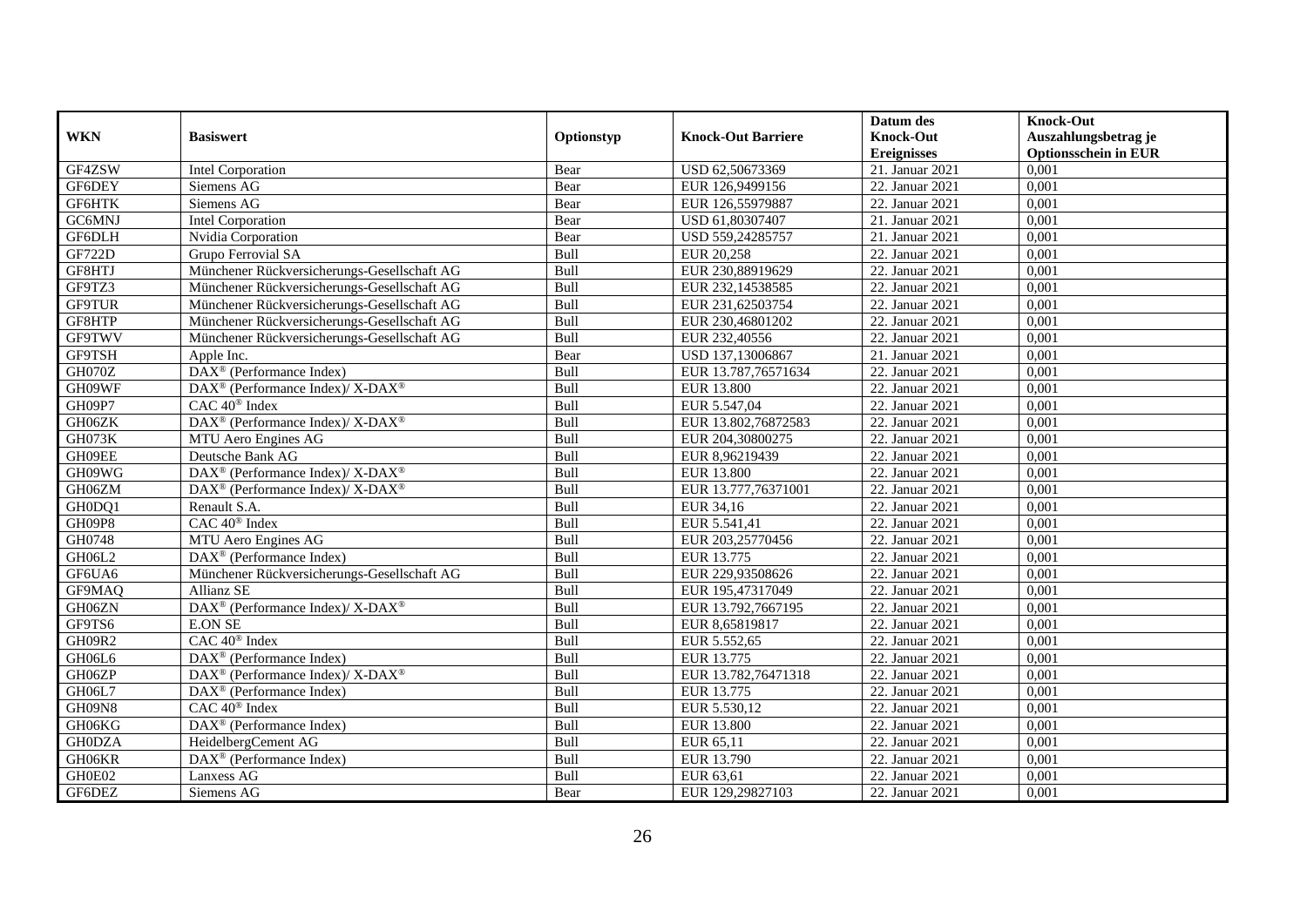|               |                                                              |             |                           | Datum des          | <b>Knock-Out</b>            |
|---------------|--------------------------------------------------------------|-------------|---------------------------|--------------------|-----------------------------|
| <b>WKN</b>    | <b>Basiswert</b>                                             | Optionstyp  | <b>Knock-Out Barriere</b> | <b>Knock-Out</b>   | Auszahlungsbetrag je        |
|               |                                                              |             |                           | <b>Ereignisses</b> | <b>Optionsschein in EUR</b> |
| GH09R8        | CAC 40 <sup>®</sup> Index                                    | Bull        | EUR 5.535,78              | 22. Januar 2021    | 0,001                       |
| GF8HF5        | AtoS                                                         | Bull        | EUR 64,45573778           | 22. Januar 2021    | 0,001                       |
| GH09W0        | $\text{DAX}^{\textcircled{D}}$ (Performance Index)           | Bull        | EUR 13.820                | 22. Januar 2021    | 0,001                       |
| GH06KY        | $\text{DAX}^{\otimes}$ (Performance Index)                   | <b>Bull</b> | EUR 13.780                | 22. Januar 2021    | 0,001                       |
| GF6MQG        | Anheuser-Busch InBev N.V.                                    | Bull        | EUR 54,51056224           | 22. Januar 2021    | 0,001                       |
| GH0E00        | Lanxess AG                                                   | Bull        | EUR 64,23                 | 22. Januar 2021    | 0,001                       |
| GH06L4        | $\overline{\text{DAX}}^{\textcirc}$ (Performance Index)      | Bull        | EUR 13.775                | 22. Januar 2021    | 0,001                       |
| GH09W1        | $\overline{\text{DAX}}^{\textcirc}$ (Performance Index)      | Bull        | <b>EUR 13.820</b>         | 22. Januar 2021    | 0,001                       |
| GH06LA        | DAX <sup>®</sup> (Performance Index)                         | Bull        | EUR 13.775                | 22. Januar 2021    | 0,001                       |
| GH06KP        | $\text{DAX}^{\textcircled{}}$ (Performance Index)            | Bull        | EUR 13.790                | 22. Januar 2021    | 0,001                       |
| GH09VX        | $\overline{\text{DAX}^{\otimes}}$ (Performance Index)        | Bull        | EUR 13.820                | 22. Januar 2021    | 0,001                       |
| GH06WY        | DAX <sup>®</sup> (Performance Index)                         | Bull        | EUR 13.792,7667195        | 22. Januar 2021    | 0,001                       |
| GH06KT        | $\overline{\text{DAX}}^{\textcirc}$ (Performance Index)      | Bull        | EUR 13.790                | 22. Januar 2021    | 0,001                       |
| GH09JW        | Zurich Insurance Group AG                                    | <b>Bull</b> | CHF 370,46496942          | 22. Januar 2021    | 0.001                       |
| GH06KE        | $DAX^{\otimes}$ (Performance Index)                          | Bull        | <b>EUR 13.800</b>         | 22. Januar 2021    | 0,001                       |
| GH06KU        | DAX <sup>®</sup> (Performance Index)                         | Bull        | EUR 13.790                | 22. Januar 2021    | 0,001                       |
| <b>GH0DSM</b> | Zalando SE                                                   | Bear        | EUR 98,37                 | 22. Januar 2021    | 0,001                       |
| GH06L0        | DAX <sup>®</sup> (Performance Index)                         | Bull        | <b>EUR 13.780</b>         | 22. Januar 2021    | 0,001                       |
| GH09WB        | $\text{DAX}^{\otimes}$ (Performance Index)                   | Bull        | <b>EUR 13.800</b>         | 22. Januar 2021    | 0,001                       |
| GH06L1        | DAX <sup>®</sup> (Performance Index)                         | Bull        | EUR 13.780                | 22. Januar 2021    | 0,001                       |
| GF8HKV        | <b>Beiersdorf AG</b>                                         | Bull        | EUR 90,6000622            | 22. Januar 2021    | 0,001                       |
| GH09VY        | $\text{DAX}^{\textcircled{p}}$ (Performance Index)           | Bull        | EUR 13.820                | 22. Januar 2021    | 0,001                       |
| GH06L8        | $\text{DAX}^{\textcircled{D}}$ (Performance Index)           | Bull        | EUR 13.775                | 22. Januar 2021    | 0,001                       |
| GH06L9        | $\text{DAX}^{\textcircled{D}}$ (Performance Index)           | Bull        | EUR 13.775                | 22. Januar 2021    | 0,001                       |
| GH09VZ        | $DAX^{\circledR}$ (Performance Index)                        | Bull        | EUR 13.820                | 22. Januar 2021    | 0,001                       |
| GH06KV        | DAX <sup>®</sup> (Performance Index)                         | Bull        | EUR 13.790                | 22. Januar 2021    | 0,001                       |
| GH09W4        | DAX <sup>®</sup> (Performance Index)                         | Bull        | EUR 13.810                | 22. Januar 2021    | 0,001                       |
| GH06KW        | DAX <sup>®</sup> (Performance Index)                         | Bull        | EUR 13.790                | 22. Januar 2021    | 0,001                       |
| GH06KX        | $\text{DAX}^{\textcircled{n}}$ (Performance Index)           | Bull        | EUR 13.790                | 22. Januar 2021    | 0,001                       |
| GH09W5        | $\text{DAX}^{\textcircled{n}}$ (Performance Index)           | Bull        | EUR 13.810                | 22. Januar 2021    | 0,001                       |
| GH09W8        | $DAX^{\otimes}$ (Performance Index)                          | Bull        | <b>EUR 13.800</b>         | 22. Januar 2021    | 0,001                       |
| GH09W9        | DAX <sup>®</sup> (Performance Index)                         | Bull        | <b>EUR 13.800</b>         | 22. Januar 2021    | 0,001                       |
| <b>GH0AUG</b> | $\overline{\text{DAX}^{\otimes}}$ (Performance Index)        | Bull        | EUR 13.810                | 22. Januar 2021    | 0,001                       |
| GH09W6        | $\overline{\text{DAX}^{\otimes}(\text{Performance Index})}$  | Bull        | EUR 13.810                | 22. Januar 2021    | 0,001                       |
| GH09W7        | $\text{DAX}^{\textcircled{n}}$ (Performance Index)           | Bull        | <b>EUR 13.800</b>         | 22. Januar 2021    | 0,001                       |
| <b>GH0AUF</b> | DAX <sup>®</sup> (Performance Index)                         | Bull        | EUR 13.820                | 22. Januar 2021    | 0,001                       |
| GH09W2        | $\text{DAX}^{\otimes}$ (Performance Index)                   | Bull        | EUR 13.810                | 22. Januar 2021    | 0,001                       |
| GH09W3        | $\overline{\text{DAX}}^{\textcircled{}}$ (Performance Index) | Bull        | EUR 13.810                | 22. Januar 2021    | 0,001                       |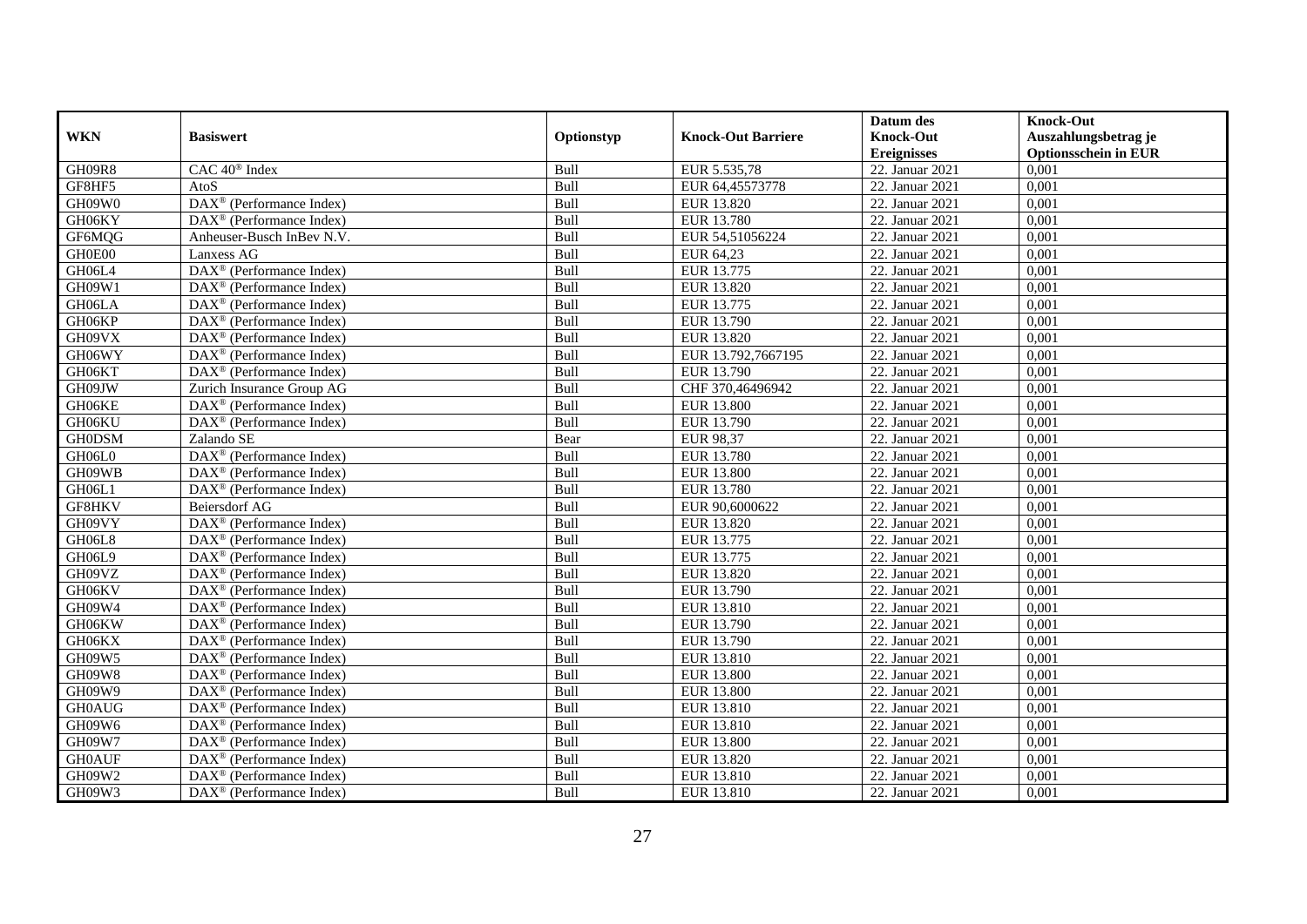|                                 |                                                                          |            |                           | Datum des          | <b>Knock-Out</b>            |
|---------------------------------|--------------------------------------------------------------------------|------------|---------------------------|--------------------|-----------------------------|
| <b>WKN</b>                      | <b>Basiswert</b>                                                         | Optionstyp | <b>Knock-Out Barriere</b> | <b>Knock-Out</b>   | Auszahlungsbetrag je        |
|                                 |                                                                          |            |                           | <b>Ereignisses</b> | <b>Optionsschein in EUR</b> |
| GH06ZG                          | DAX <sup>®</sup> (Performance Index)/ X-DAX <sup>®</sup>                 | Bull       | EUR 13.797,76772267       | 22. Januar 2021    | 0,001                       |
| GH06X6                          | $DAX^{\circledast}$ (Performance Index)                                  | Bull       | EUR 13.777,76371001       | 22. Januar 2021    | 0,001                       |
| GH09WA                          | $DAX^{\circledR}$ (Performance Index)                                    | Bull       | <b>EUR 13.800</b>         | 22. Januar 2021    | 0,001                       |
| GH072P                          | DAX <sup>®</sup> (Performance Index)/ X-DAX <sup>®</sup>                 | Bull       | EUR 13.787,76571634       | 22. Januar 2021    | 0,001                       |
| GH06WS                          | $DAX^{\circledast}$ (Performance Index)                                  | Bull       | EUR 13.782,76471318       | 22. Januar 2021    | 0,001                       |
| GH06WN                          | DAX <sup>®</sup> (Performance Index)                                     | Bull       | EUR 13.797,76772267       | 22. Januar 2021    | 0,001                       |
| GH06WZ                          | DAX <sup>®</sup> (Performance Index)                                     | Bull       | EUR 13.802,76872583       | 22. Januar 2021    | 0,001                       |
| GF9EXZ                          | Vonovia SE                                                               | Bull       | EUR 55,08121245           | 22. Januar 2021    | 0,001                       |
| GF6MQH                          | Anheuser-Busch InBev N.V.                                                | Bull       | EUR 54,20856468           | 22. Januar 2021    | 0,001                       |
| GF9M7E                          | <b>Allianz SE</b>                                                        | Bull       | EUR 194,91264524          | 22. Januar 2021    | 0,001                       |
| GH01XY                          | <b>BNP</b> Paribas S.A.                                                  | Bull       | EUR 43,04434467           | 22. Januar 2021    | 0,001                       |
| GF9M6F                          | Allianz SE                                                               | Bull       | EUR 194,30207309          | 22. Januar 2021    | 0,001                       |
| GH073N                          | ING Groep N.V.                                                           | Bull       | EUR 7,70154488            | 22. Januar 2021    | 0,001                       |
| GC <sub>2</sub> G <sub>AQ</sub> | Carl-Zeiss Meditec AG                                                    | Bear       | EUR 132,8327064           | 22. Januar 2021    | 0,001                       |
| <b>GH078P</b>                   | STMicroelectronics N.V.                                                  | Bull       | EUR 32,33321916           | 22. Januar 2021    | 0,001                       |
| GH06YB                          | $DAX^{\circledast}$ (Performance Index)                                  | Bull       | EUR 13.757,75969738       | 22. Januar 2021    | 0,001                       |
| GH09NB                          | CAC 40 <sup>®</sup> Index                                                | Bull       | EUR 5.518,87              | 22. Januar 2021    | 0,001                       |
| GH0701                          | $DAX^{\circledR}$ (Performance Index)                                    | Bull       | EUR 13.752,75869421       | 22. Januar 2021    | 0,001                       |
| GH06ZT                          | DAX <sup>®</sup> (Performance Index)/X-DAX <sup>®</sup>                  | Bull       | EUR 13.762,76070053       | 22. Januar 2021    | 0,001                       |
| GH09N9                          | $CAC 40^{\circledast}$ Index                                             | Bull       | EUR 5.524,49              | 22. Januar 2021    | 0,001                       |
| GH06WP                          | DAX <sup>®</sup> (Performance Index)                                     | Bull       | EUR 13.772,76270686       | 22. Januar 2021    | 0,001                       |
| GH06XC                          | $\text{DAX}^{\circledast}$ (Performance Index)                           | Bull       | EUR 13.762,76070053       | 22. Januar 2021    | 0,001                       |
| GH06ZU                          | DAX <sup>®</sup> (Performance Index)/ X-DAX <sup>®</sup>                 | Bull       | EUR 13.752,75869421       | 22. Januar 2021    | 0,001                       |
| <b>GH072B</b>                   | $DAX^{\circledR}$ (Performance Index)                                    | Bull       | EUR 13.767,7617037        | 22. Januar 2021    | 0,001                       |
| GH06ZQ                          | $\overline{\text{DAX}^{\otimes}}$ (Performance Index)/X-DAX <sup>®</sup> | Bull       | EUR 13.772,76270686       | 22. Januar 2021    | 0,001                       |
| GH06ZR                          | DAX <sup>®</sup> (Performance Index)/ X-DAX <sup>®</sup>                 | Bull       | EUR 13.767,7617037        | 22. Januar 2021    | 0,001                       |
| GH06ZS                          | DAX <sup>®</sup> (Performance Index)/X-DAX <sup>®</sup>                  | Bull       | EUR 13.757,75969738       | 22. Januar 2021    | 0,001                       |
| GF9M8J                          | <b>Allianz SE</b>                                                        | Bull       | EUR 193,61142592          | 22. Januar 2021    | 0,001                       |
| GH06LG                          | DAX <sup>®</sup> (Performance Index)                                     | Bull       | EUR 13.770                | 22. Januar 2021    | 0,001                       |
| GH06LH                          | DAX <sup>®</sup> (Performance Index)                                     | Bull       | EUR 13.770                | 22. Januar 2021    | 0,001                       |
| GH073R                          | ING Groep N.V.                                                           | Bull       | EUR 7,65153485            | 22. Januar 2021    | 0,001                       |
| GH09JX                          | Zurich Insurance Group AG                                                | Bull       | CHF 367,85472304          | 22. Januar 2021    | 0,001                       |
| <b>GH0DZB</b>                   | HeidelbergCement AG                                                      | Bull       | EUR 64,77                 | 22. Januar 2021    | 0,001                       |
| GH06LL                          | DAX <sup>®</sup> (Performance Index)                                     | Bull       | EUR 13.760                | 22. Januar 2021    | 0,001                       |
| GF9M7Z                          | Allianz SE                                                               | Bull       | EUR 193,97176359          | 22. Januar 2021    | 0,001                       |
| GH06LM                          | DAX <sup>®</sup> (Performance Index)                                     | Bull       | EUR 13.760                | 22. Januar 2021    | 0,001                       |
| GH06LJ                          | DAX <sup>®</sup> (Performance Index)                                     | Bull       | EUR 13.770                | 22. Januar 2021    | 0,001                       |
| GH06LK                          | $DAX^{\circledast}$ (Performance Index)                                  | Bull       | EUR 13.770                | 22. Januar 2021    | 0,001                       |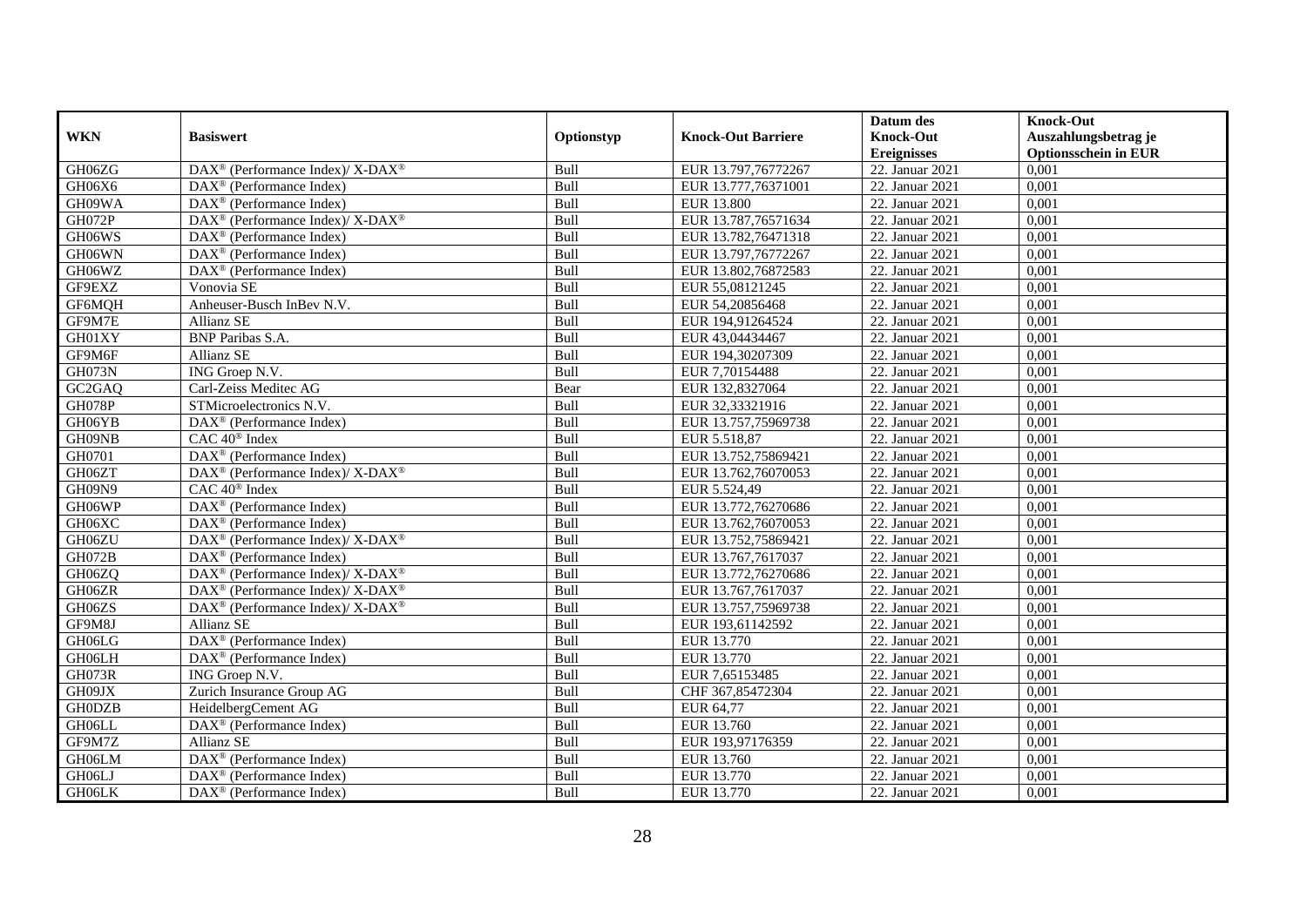|               |                                                              |            |                           | Datum des          | <b>Knock-Out</b>            |
|---------------|--------------------------------------------------------------|------------|---------------------------|--------------------|-----------------------------|
| <b>WKN</b>    | <b>Basiswert</b>                                             | Optionstyp | <b>Knock-Out Barriere</b> | <b>Knock-Out</b>   | Auszahlungsbetrag je        |
|               |                                                              |            |                           | <b>Ereignisses</b> | <b>Optionsschein in EUR</b> |
| GH06LS        | $\overline{\text{DAX}^{\otimes}}$ (Performance Index)        | Bull       | EUR 13.760                | 22. Januar 2021    | 0,001                       |
| GH06LN        | $\text{DAX}^{\textcircled{D}}$ (Performance Index)           | Bull       | EUR 13.760                | 22. Januar 2021    | 0,001                       |
| GH06LP        | DAX <sup>®</sup> (Performance Index)                         | Bull       | EUR 13.760                | 22. Januar 2021    | 0,001                       |
| GH06LB        | $\text{DAX}^{\textcircled{n}}$ (Performance Index)           | Bull       | EUR 13.770                | 22. Januar 2021    | 0,001                       |
| GH06LQ        | DAX <sup>®</sup> (Performance Index)                         | Bull       | EUR 13.760                | 22. Januar 2021    | 0,001                       |
| GH06LR        | $\overline{\text{DAX}}^{\textcircled{}}$ (Performance Index) | Bull       | EUR 13.760                | 22. Januar 2021    | 0,001                       |
| GH06LD        | $\text{DAX}^{\textcircled{n}}$ (Performance Index)           | Bull       | EUR 13.770                | 22. Januar 2021    | 0,001                       |
| GH06LF        | $DAX^{\otimes}$ (Performance Index)                          | Bull       | EUR 13.770                | 22. Januar 2021    | 0,001                       |
| GH0DY6        | Porsche Automobil Holding SE                                 | Bull       | EUR 58,17                 | 22. Januar 2021    | 0,001                       |
| GF6HFD        | Volkswagen AG                                                | Bear       | EUR 163,47431237          | 22. Januar 2021    | 0,001                       |
| GF75ML        | Volkswagen AG                                                | Bear       | EUR 162,61933589          | 22. Januar 2021    | 0,001                       |
| <b>GH0DZD</b> | HeidelbergCement AG                                          | Bull       | EUR 64,44                 | 22. Januar 2021    | 0,001                       |
| GF6HFE        | Volkswagen AG                                                | Bear       | EUR 165,11936181          | 22. Januar 2021    | 0,001                       |
| GF6UC5        | Volkswagen AG                                                | Bear       | EUR 164,36192613          | 22. Januar 2021    | 0,001                       |
| <b>GH0CGV</b> | 1 Feinunze Silber, Feinheit mind. 0,999                      | Bull       | <b>USD 25,3</b>           | 22. Januar 2021    | 0,001                       |
| <b>GH0CGU</b> | 1 Feinunze Silber, Feinheit mind. 0,999                      | Bull       | <b>USD 25,35</b>          | 22. Januar 2021    | 0,001                       |
| <b>GH0ANN</b> | 1 Feinunze Silber, Feinheit mind. 0,999                      | Bull       | USD 25,17250792           | 22. Januar 2021    | 0,001                       |
| GF9SZY        | Cotton No. 2 Future (Generic Front Month Future)             | Bull       | <b>USD 0.82</b>           | 22. Januar 2021    | 0,001                       |
| GF23LZ        | 1 Feinunze Gold, Feinheit mind. 0,995, LBMA                  | Bull       | <b>USD 1.846,62</b>       | 22. Januar 2021    | 0,001                       |
| GF6DRH        | Münchener Rückversicherungs-Gesellschaft AG                  | Bull       | EUR 229,37435332          | 22. Januar 2021    | 0,001                       |
| GF8C2H        | Porsche Automobil Holding SE                                 | Bear       | EUR 60,64631096           | 22. Januar 2021    | 0,001                       |
| GF23M0        | 1 Feinunze Gold, Feinheit mind. 0,995, LBMA                  | Bull       | <b>USD 1.845,06</b>       | 22. Januar 2021    | 0,001                       |
| GH06LT        | DAX <sup>®</sup> (Performance Index)                         | Bull       | EUR 13.750                | 22. Januar 2021    | 0,001                       |
| GF8QQU        | Volkswagen AG                                                | Bear       | EUR 166,61390384          | 22. Januar 2021    | 0,001                       |
| GH09NC        | CAC 40 <sup>®</sup> Index                                    | Bull       | EUR 5.513,24              | 22. Januar 2021    | 0,001                       |
| GF23Z1        | 1 Feinunze Gold, Feinheit mind. 0,995, LBMA                  | Bull       | <b>USD 1.843,28</b>       | 22. Januar 2021    | 0,001                       |
| GH06LU        | DAX <sup>®</sup> (Performance Index)                         | Bull       | EUR 13.750                | 22. Januar 2021    | 0,001                       |
| GF7ESF        | <b>E.ON SE</b>                                               | Bull       | EUR 8,60720498            | 22. Januar 2021    | 0.001                       |
| GF7H2W        | Deutsche Börse AG                                            | Bull       | EUR 131,97340052          | 22. Januar 2021    | 0,001                       |
| <b>GF6UKV</b> | Porsche Automobil Holding SE                                 | Bear       | EUR 61,16001582           | 22. Januar 2021    | 0,001                       |
| GH06LV        | $DAX^{\otimes}$ (Performance Index)                          | Bull       | EUR 13.750                | 22. Januar 2021    | 0,001                       |
| GC94SJ        | Volkswagen AG                                                | Bear       | EUR 167,57751793          | 22. Januar 2021    | 0,001                       |
| GH06LW        | DAX <sup>®</sup> (Performance Index)                         | Bull       | EUR 13.750                | 22. Januar 2021    | 0,001                       |
| GH076H        | Puma SE                                                      | Bull       | EUR 85,89153901           | 22. Januar 2021    | 0,001                       |
| GH06LX        | DAX <sup>®</sup> (Performance Index)                         | Bull       | EUR 13.750                | 22. Januar 2021    | 0,001                       |
| GH076J        | Puma SE                                                      | Bull       | EUR 85,30132229           | 22. Januar 2021    | 0,001                       |
| GF5V94        | Vonovia SE                                                   | Bull       | EUR 54,662694             | 22. Januar 2021    | 0,001                       |
| GH06LY        | DAX <sup>®</sup> (Performance Index)                         | Bull       | EUR 13.750                | 22. Januar 2021    | 0,001                       |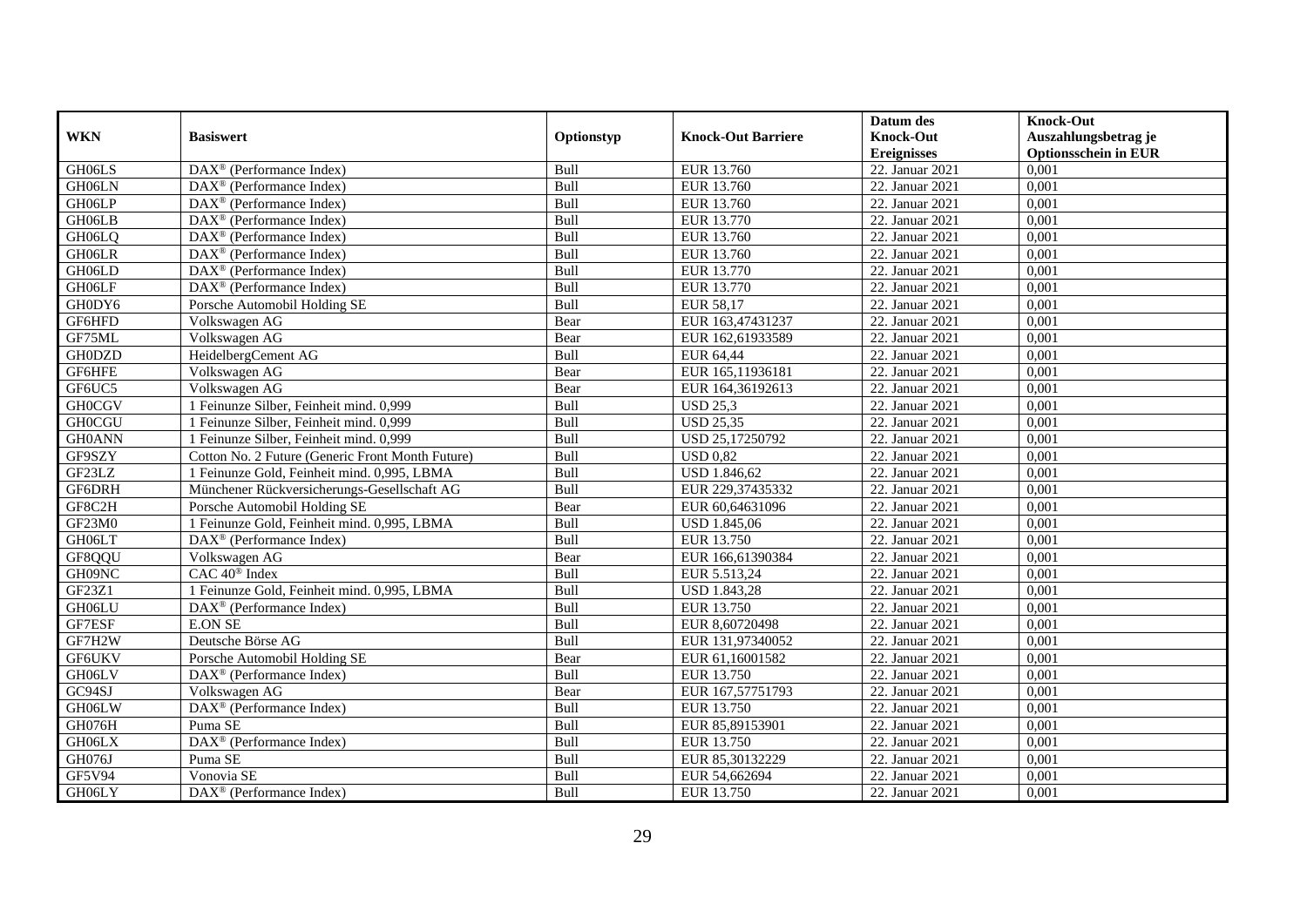|               |                                                    |            |                           | Datum des          | <b>Knock-Out</b>            |
|---------------|----------------------------------------------------|------------|---------------------------|--------------------|-----------------------------|
| <b>WKN</b>    | <b>Basiswert</b>                                   | Optionstyp | <b>Knock-Out Barriere</b> | <b>Knock-Out</b>   | Auszahlungsbetrag je        |
|               |                                                    |            |                           | <b>Ereignisses</b> | <b>Optionsschein in EUR</b> |
| GH06LZ        | DAX <sup>®</sup> (Performance Index)               | Bull       | EUR 13.750                | 22. Januar 2021    | 0,001                       |
| GH09J3        | <b>BP</b> Plc                                      | Bull       | GBP 2,84047932            | 22. Januar 2021    | 0,001                       |
| GF6HFF        | Volkswagen AG                                      | Bear       | EUR 169,83649161          | 22. Januar 2021    | 0,001                       |
| GH0ANQ        | 1 Feinunze Silber, Feinheit mind. 0,999            | Bull       | USD 25,10250094           | 22. Januar 2021    | 0,001                       |
| GF241T        | 1 Feinunze Gold, Feinheit mind. 0,995, LBMA        | Bull       | <b>USD 1.838,82</b>       | 22. Januar 2021    | 0,001                       |
| GH0E1R        | $\text{DAX}^{\textcircled{D}}$ (Performance Index) | Bear       | EUR 13.870                | 22. Januar 2021    | 0,001                       |
| GF23Z2        | 1 Feinunze Gold, Feinheit mind. 0,995, LBMA        | Bull       | <b>USD 1.841,22</b>       | 22. Januar 2021    | 0,001                       |
| <b>GH0ANP</b> | 1 Feinunze Silber, Feinheit mind. 0,999            | Bull       | USD 25,15250592           | 22. Januar 2021    | 0,001                       |
| GF7EQN        | Daimler AG                                         | Bear       | EUR 59,83617583           | 22. Januar 2021    | 0,001                       |
| GF7ESW        | Daimler AG                                         | Bear       | EUR 59,75676487           | 22. Januar 2021    | 0,001                       |
| GH07HD        | <b>International Business Machines Corporation</b> | Bull       | USD 124,87251208          | 22. Januar 2021    | 0,001                       |
| GF8HUV        | Honeywell International Inc.                       | Bull       | USD 204,41557696          | 22. Januar 2021    | 0,001                       |
| GH07HK        | <b>International Business Machines Corporation</b> | Bull       | USD 126,46305358          | 22. Januar 2021    | 0,001                       |
| GH0E0G        | $\text{DAX}^{\textcircled{D}}$ (Performance Index) | Bear       | EUR 13.875                | 22. Januar 2021    | 0,001                       |
| <b>GHODBA</b> | Dow Jones Industrial Average <sup>®</sup> Index    | Bull       | <b>USD 31.180</b>         | 22. Januar 2021    | 0,001                       |
| GH0E1G        | DAX <sup>®</sup> (Performance Index)               | Bear       | <b>EUR 13.880</b>         | 22. Januar 2021    | 0,001                       |
| GH0DU0        | Fortinet, Inc.                                     | Bear       | <b>USD 152,85</b>         | 22. Januar 2021    | 0,001                       |
| GF3HQY        | Microsoft Corporation                              | Bear       | USD 228,00084865          | 22. Januar 2021    | 0,001                       |
| <b>GH0DBB</b> | Dow Jones Industrial Average® Index                | Bull       | <b>USD 31.180</b>         | 22. Januar 2021    | 0,001                       |
| <b>GH0DMR</b> | Alibaba Group Holding Limited                      | Bull       | <b>USD 257,52</b>         | 22. Januar 2021    | 0,001                       |
| <b>GH0DJS</b> | S&P 500 <sup>®</sup> Index                         | Bull       | <b>USD 3.842,5</b>        | 22. Januar 2021    | 0,001                       |
| <b>GH0DBC</b> | Dow Jones Industrial Average® Index                | Bull       | <b>USD 31.150</b>         | 22. Januar 2021    | 0,001                       |
| GH0DV3        | Twitter, Inc.                                      | Bull       | <b>USD 46,86</b>          | 22. Januar 2021    | 0,001                       |
| <b>GH0DJT</b> | S&P 500 <sup>®</sup> Index                         | Bull       | <b>USD 3.840</b>          | 22. Januar 2021    | 0,001                       |
| <b>GH0DBD</b> | Dow Jones Industrial Average <sup>®</sup> Index    | Bull       | <b>USD 31.150</b>         | 22. Januar 2021    | 0.001                       |
| GH0DN4        | Alibaba Group Holding Limited                      | Bull       | <b>USD 261,53</b>         | 22. Januar 2021    | 0,001                       |
| GF8HUW        | Honeywell International Inc.                       | Bull       | USD 202,48977761          | 22. Januar 2021    | 0,001                       |
| <b>GH0DJQ</b> | S&P 500 <sup>®</sup> Index                         | Bull       | <b>USD 3.845</b>          | 22. Januar 2021    | 0,001                       |
| GF6UQ1        | <b>Edison International</b>                        | Bull       | USD 59,16180975           | 22. Januar 2021    | 0,001                       |
| <b>GH0DBJ</b> | Dow Jones Industrial Average® Index                | Bull       | <b>USD 31.100</b>         | 22. Januar 2021    | 0,001                       |
| GH0DN5        | Alibaba Group Holding Limited                      | Bull       | <b>USD 260,2</b>          | 22. Januar 2021    | 0,001                       |
| <b>GH0DJR</b> | S&P 500 <sup>®</sup> Index                         | Bull       | <b>USD 3.842,5</b>        | 22. Januar 2021    | 0,001                       |
| GH0201        | <b>Exxon Mobil Corporation</b>                     | Bull       | USD 46,71894914           | 22. Januar 2021    | 0,001                       |
| <b>GHODBK</b> | Dow Jones Industrial Average® Index                | Bull       | <b>USD 31.100</b>         | 22. Januar 2021    | 0,001                       |
| <b>GH0DJN</b> | S&P 500 <sup>®</sup> Index                         | Bull       | <b>USD 3.847,5</b>        | 22. Januar 2021    | 0,001                       |
| GH01ZY        | Exxon Mobil Corporation                            | Bull       | USD 47,15912768           | 22. Januar 2021    | 0,001                       |
| GF9ZR5        | <b>Barrick Gold Corporation</b>                    | Bull       | USD 22,98831285           | 22. Januar 2021    | 0,001                       |
| <b>GH0DBG</b> | Dow Jones Industrial Average <sup>®</sup> Index    | Bull       | <b>USD 31.120</b>         | 22. Januar 2021    | 0,001                       |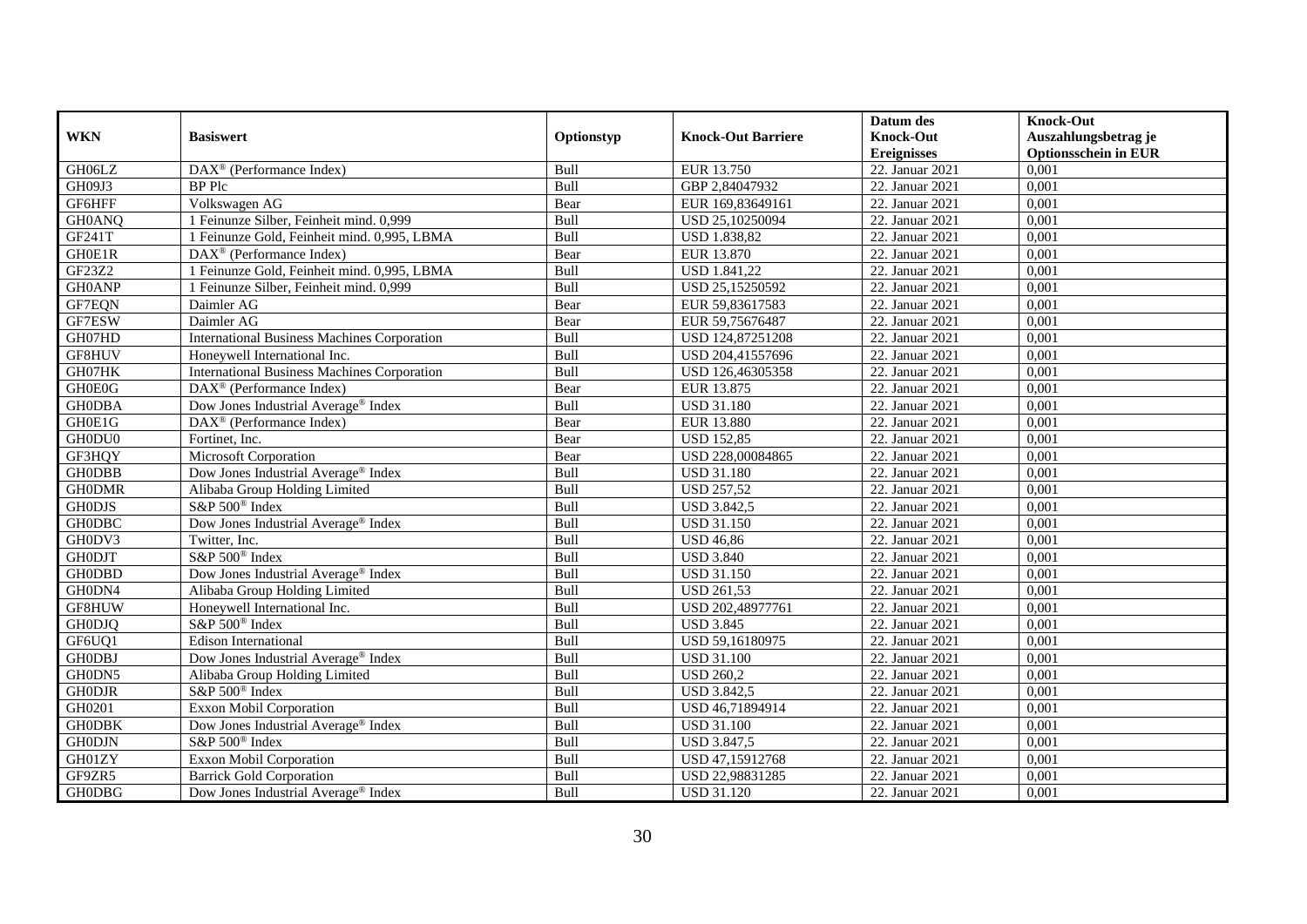|               |                                                 |             |                           | Datum des          | <b>Knock-Out</b>            |
|---------------|-------------------------------------------------|-------------|---------------------------|--------------------|-----------------------------|
| <b>WKN</b>    | <b>Basiswert</b>                                | Optionstyp  | <b>Knock-Out Barriere</b> | <b>Knock-Out</b>   | Auszahlungsbetrag je        |
|               |                                                 |             |                           | <b>Ereignisses</b> | <b>Optionsschein in EUR</b> |
| GH07BP        | JPMorgan Chase & Co.                            | Bull        | USD 133,79883235          | 22. Januar 2021    | 0,001                       |
| <b>GHODJP</b> | S&P 500 <sup>®</sup> Index                      | Bull        | <b>USD 3.845</b>          | 22. Januar 2021    | 0,001                       |
| GF92JC        | Microsoft Corporation                           | Bear        | USD 228,36011081          | 22. Januar 2021    | 0,001                       |
| GH01SJ        | <b>Bank of America Corporation</b>              | Bull        | USD 31,52585009           | 22. Januar 2021    | 0,001                       |
| <b>GH0DBH</b> | Dow Jones Industrial Average <sup>®</sup> Index | Bull        | <b>USD 31.120</b>         | 22. Januar 2021    | 0,001                       |
| <b>GH0DJU</b> | S&P 500 <sup>®</sup> Index                      | Bull        | <b>USD 3.840</b>          | 22. Januar 2021    | 0,001                       |
| GH07BQ        | JPMorgan Chase & Co.                            | Bull        | USD 132,4185349           | 22. Januar 2021    | 0,001                       |
| GH0DN6        | Alibaba Group Holding Limited                   | Bull        | <b>USD 258,86</b>         | 22. Januar 2021    | 0,001                       |
| <b>GHODBE</b> | Dow Jones Industrial Average® Index             | Bull        | <b>USD 31.140</b>         | 22. Januar 2021    | 0,001                       |
| <b>GH0DJV</b> | S&P 500 <sup>®</sup> Index                      | Bull        | <b>USD 3.837,5</b>        | 22. Januar 2021    | 0,001                       |
| GH07CQ        | JPMorgan Chase & Co.                            | Bull        | USD 133,10868363          | 22. Januar 2021    | 0,001                       |
| GF92M4        | Microsoft Corporation                           | Bear        | USD 227,00284416          | 22. Januar 2021    | 0,001                       |
| <b>GH0DKZ</b> | Alibaba Group Holding Limited                   | Bull        | <b>USD 256,18</b>         | 22. Januar 2021    | 0,001                       |
| <b>GH0DBF</b> | Dow Jones Industrial Average <sup>®</sup> Index | <b>Bull</b> | <b>USD 31.140</b>         | 22. Januar 2021    | 0.001                       |
| GF719C        | Microsoft Corporation                           | Bear        | USD 227,81938241          | 22. Januar 2021    | 0,001                       |
| <b>GH0DJY</b> | S&P 500 <sup>®</sup> Index                      | Bull        | <b>USD 3.835</b>          | 22. Januar 2021    | 0,001                       |
| <b>GH0DBL</b> | Dow Jones Industrial Average® Index             | Bull        | <b>USD 31.050</b>         | 22. Januar 2021    | 0,001                       |
| GH0DN1        | Alibaba Group Holding Limited                   | Bull        | <b>USD 264,21</b>         | 22. Januar 2021    | 0,001                       |
| GH0781        | CME Group Inc.                                  | Bull        | USD 185,30993248          | 22. Januar 2021    | 0,001                       |
| <b>GH0DFU</b> | NASDAQ-100 Index®                               | Bear        | <b>USD 13.370</b>         | 22. Januar 2021    | 0,001                       |
| GF92GM        | Microsoft Corporation                           | Bear        | USD 227,27230154          | 22. Januar 2021    | 0,001                       |
| <b>GH0DBM</b> | Dow Jones Industrial Average® Index             | <b>Bull</b> | <b>USD 31.050</b>         | 22. Januar 2021    | 0,001                       |
| GH0DN2        | Alibaba Group Holding Limited                   | Bull        | <b>USD 262,87</b>         | $22.$ Januar 2021  | 0,001                       |
| <b>GH0DFV</b> | NASDAQ-100 Index®                               | Bear        | <b>USD 13.370</b>         | 22. Januar 2021    | 0,001                       |
| GF92GN        | Microsoft Corporation                           | Bear        | USD 227,09266326          | 22. Januar 2021    | 0,001                       |
| <b>GH0DFW</b> | NASDAQ-100 Index®                               | Bear        | <b>USD 13.330</b>         | 22. Januar 2021    | 0,001                       |
| GH0DG0        | NASDAQ-100 Index®                               | Bear        | <b>USD 13.310</b>         | 22. Januar 2021    | 0,001                       |
| GH0DG1        | NASDAQ-100 Index®                               | Bear        | <b>USD 13.310</b>         | 22. Januar 2021    | 0,001                       |
| GF92H0        | Microsoft Corporation                           | Bear        | USD 228,53974904          | 22. Januar 2021    | 0,001                       |
| <b>GH0DJW</b> | S&P 500 <sup>®</sup> Index                      | Bull        | <b>USD 3.837,5</b>        | 22. Januar 2021    | 0,001                       |
| GF92J4        | Microsoft Corporation                           | Bear        | USD 227,36212064          | 22. Januar 2021    | 0,001                       |
| <b>GH0DJX</b> | S&P 500 <sup>®</sup> Index                      | Bull        | <b>USD 3.835</b>          | 22. Januar 2021    | 0,001                       |
| <b>GH0DXE</b> | <b>General Motors Company</b>                   | Bull        | <b>USD 54,39</b>          | 22. Januar 2021    | 0,001                       |
| GF92GJ        | Microsoft Corporation                           | Bear        | USD 227,18248241          | 22. Januar 2021    | 0,001                       |
| <b>GH0DJL</b> | S&P 500 <sup>®</sup> Index                      | Bull        | <b>USD 3.850</b>          | 22. Januar 2021    | 0,001                       |
| <b>GH0DXB</b> | <b>General Motors Company</b>                   | Bull        | <b>USD 55,2</b>           | 22. Januar 2021    | 0,001                       |
| GF92GK        | Microsoft Corporation                           | Bear        | USD 226,91302505          | 22. Januar 2021    | 0,001                       |
| <b>GH0DJM</b> | S&P 500 <sup>®</sup> Index                      | Bull        | <b>USD 3.847,5</b>        | 22. Januar 2021    | 0,001                       |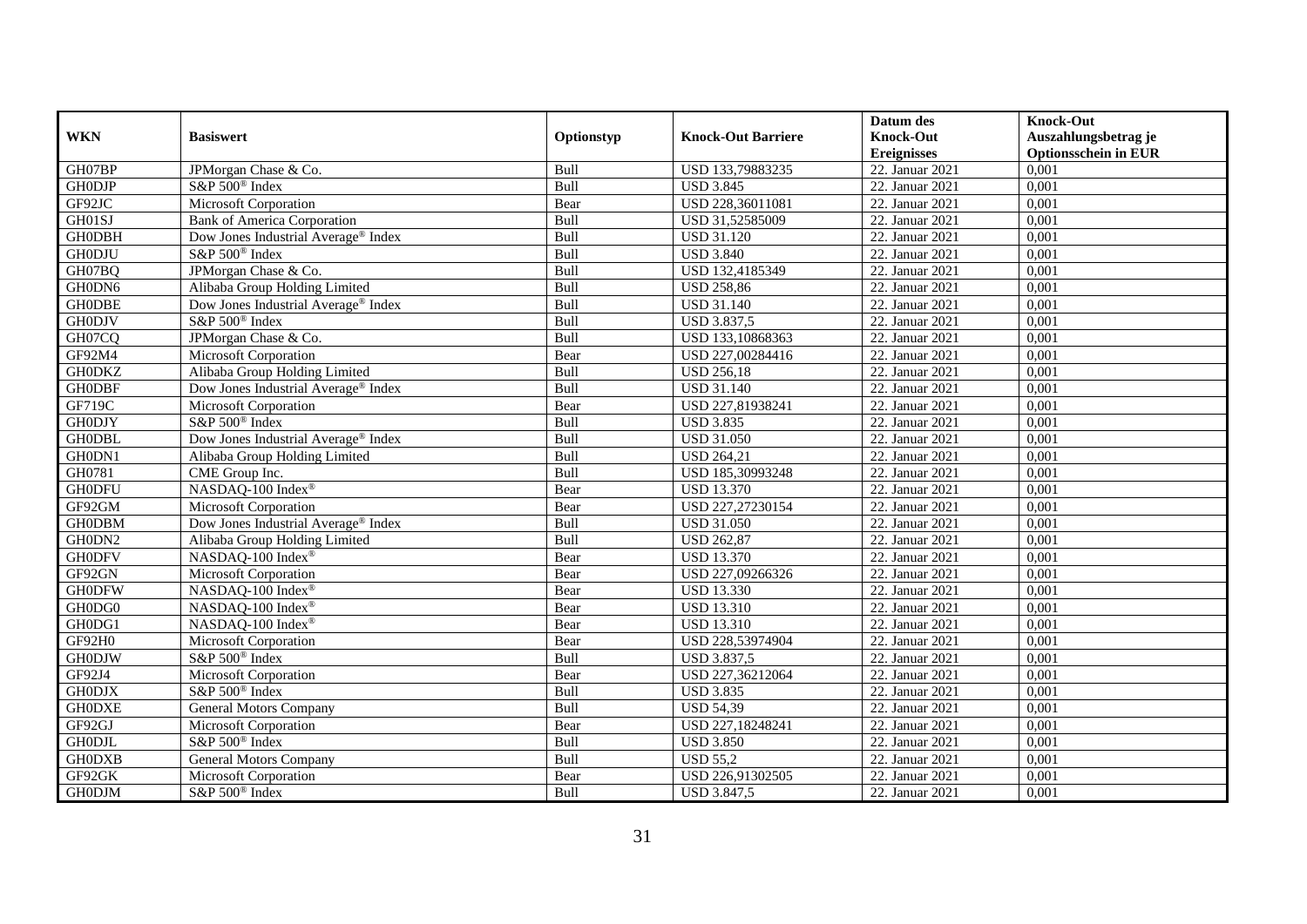|               |                                                    |            |                           | Datum des          | <b>Knock-Out</b>            |
|---------------|----------------------------------------------------|------------|---------------------------|--------------------|-----------------------------|
| <b>WKN</b>    | <b>Basiswert</b>                                   | Optionstyp | <b>Knock-Out Barriere</b> | <b>Knock-Out</b>   | Auszahlungsbetrag je        |
|               |                                                    |            |                           | <b>Ereignisses</b> | <b>Optionsschein in EUR</b> |
| GF92GP        | Microsoft Corporation                              | Bear       | USD 227,45193972          | 22. Januar 2021    | 0,001                       |
| GH07HE        | <b>International Business Machines Corporation</b> | Bull       | USD 118,52034953          | 22. Januar 2021    | 0,001                       |
| <b>GH0DJK</b> | S&P 500 <sup>®</sup> Index                         | Bull       | <b>USD 3.850</b>          | 22. Januar 2021    | 0,001                       |
| GH07H9        | <b>International Business Machines Corporation</b> | Bull       | USD 123,2819706           | 22. Januar 2021    | 0,001                       |
| GF92GX        | Microsoft Corporation                              | Bear       | USD 228,44992989          | 22. Januar 2021    | 0,001                       |
| GH0DG2        | NASDAQ-100 Index®                                  | Bear       | <b>USD 13.300</b>         | 22. Januar 2021    | 0,001                       |
| GF867Z        | <b>International Business Machines Corporation</b> | Bull       | USD 121,16070791          | 22. Januar 2021    | 0,001                       |
| GH0DG3        | NASDAQ-100 Index®                                  | Bear       | <b>USD 13.300</b>         | 22. Januar 2021    | 0,001                       |
| <b>GF866U</b> | <b>International Business Machines Corporation</b> | Bull       | USD 121,93473716          | 22. Januar 2021    | 0,001                       |
| <b>GH0DFX</b> | NASDAQ-100 Index <sup>®</sup>                      | Bear       | <b>USD 13.330</b>         | 22. Januar 2021    | 0,001                       |
| <b>GH0DFY</b> | NASDAQ-100 Index®                                  | Bear       | <b>USD 13.320</b>         | 22. Januar 2021    | 0,001                       |
| GH07HN        | <b>International Business Machines Corporation</b> | Bull       | USD 120,10088761          | 22. Januar 2021    | 0,001                       |
| <b>GH0DFZ</b> | NASDAQ-100 Index®                                  | Bear       | <b>USD 13.320</b>         | 22. Januar 2021    | 0,001                       |
| <b>GH0E0S</b> | $DAX^{\circledR}$ (Performance Index)              | Bear       | EUR 13.885                | 22. Januar 2021    | 0.001                       |
| <b>GH0DFS</b> | NASDAQ-100 Index®                                  | Bear       | <b>USD 13.390</b>         | 22. Januar 2021    | 0,001                       |
| GF67CD        | Microsoft Corporation                              | Bear       | USD 229,0691488           | 22. Januar 2021    | 0,001                       |
| <b>GF9TQW</b> | Apple Inc.                                         | Bear       | USD 137,46868938          | 22. Januar 2021    | 0,001                       |
| <b>GH0DFT</b> | NASDAQ-100 Index®                                  | Bear       | <b>USD 13.390</b>         | 22. Januar 2021    | 0,001                       |
| GF92H1        | Microsoft Corporation                              | Bear       | USD 228,72936716          | 22. Januar 2021    | 0,001                       |
| GH0E11        | $\text{DAX}^{\textcircled{n}}$ (Performance Index) | Bear       | EUR 13.890                | 22. Januar 2021    | 0,001                       |
| GH0E2N        | DAX <sup>®</sup> (Performance Index)               | Bear       | EUR 13.895                | 22. Januar 2021    | 0,001                       |
| GF9MKA        | PayPal Holdings, Inc.                              | Bear       | USD 251,91439099          | 22. Januar 2021    | 0,001                       |
| GH0DS6        | <b>QUALCOMM</b> Incorporated                       | Bull       | <b>USD 162,79</b>         | 22. Januar 2021    | 0,001                       |
| GF92HB        | Microsoft Corporation                              | Bear       | USD 229,76727694          | 22. Januar 2021    | 0,001                       |
| GF92GZ        | Microsoft Corporation                              | Bear       | USD 229,55769899          | 22. Januar 2021    | 0,001                       |
| GF92GY        | Microsoft Corporation                              | Bear       | USD 229,45789998          | 22. Januar 2021    | 0,001                       |
| GF9TZP        | Delivery Hero AG                                   | Bear       | EUR 136,87824253          | 22. Januar 2021    | 0,001                       |
| GF8C29        | The Home Depot, Inc.                               | Bear       | USD 281,13894959          | 22. Januar 2021    | 0,001                       |
| GF5F9X        | Vertex Pharmaceuticals Incorporated                | Bear       | USD 239,95347555          | 22. Januar 2021    | 0,001                       |
| <b>GH0ARK</b> | Dow Jones Industrial Average <sup>®</sup> Index    | Bull       | <b>USD 30.920</b>         | 22. Januar 2021    | 0,001                       |
| GH0DR7        | <b>QUALCOMM</b> Incorporated                       | Bull       | <b>USD 161,74</b>         | 22. Januar 2021    | 0,001                       |
| GF6DRJ        | Münchener Rückversicherungs-Gesellschaft AG        | Bull       | EUR 228,67096678          | 22. Januar 2021    | 0,001                       |
| <b>GH0DJZ</b> | S&P 500 <sup>®</sup> Index                         | Bull       | <b>USD 3.832,5</b>        | 22. Januar 2021    | 0,001                       |
| <b>GH0ARL</b> | Dow Jones Industrial Average® Index                | Bull       | <b>USD 30.920</b>         | 22. Januar 2021    | 0,001                       |
| GH0DK0        | S&P 500 <sup>®</sup> Index                         | Bull       | <b>USD 3.832,5</b>        | 22. Januar 2021    | 0,001                       |
| <b>GH0DBP</b> | Dow Jones Industrial Average® Index                | Bull       | <b>USD 30.950</b>         | 22. Januar 2021    | 0,001                       |
| <b>GH0DBN</b> | Dow Jones Industrial Average® Index                | Bull       | <b>USD 30.950</b>         | 22. Januar 2021    | 0,001                       |
| <b>GF9TYK</b> | Delivery Hero AG                                   | Bear       | EUR 137,24761712          | 22. Januar 2021    | 0,001                       |